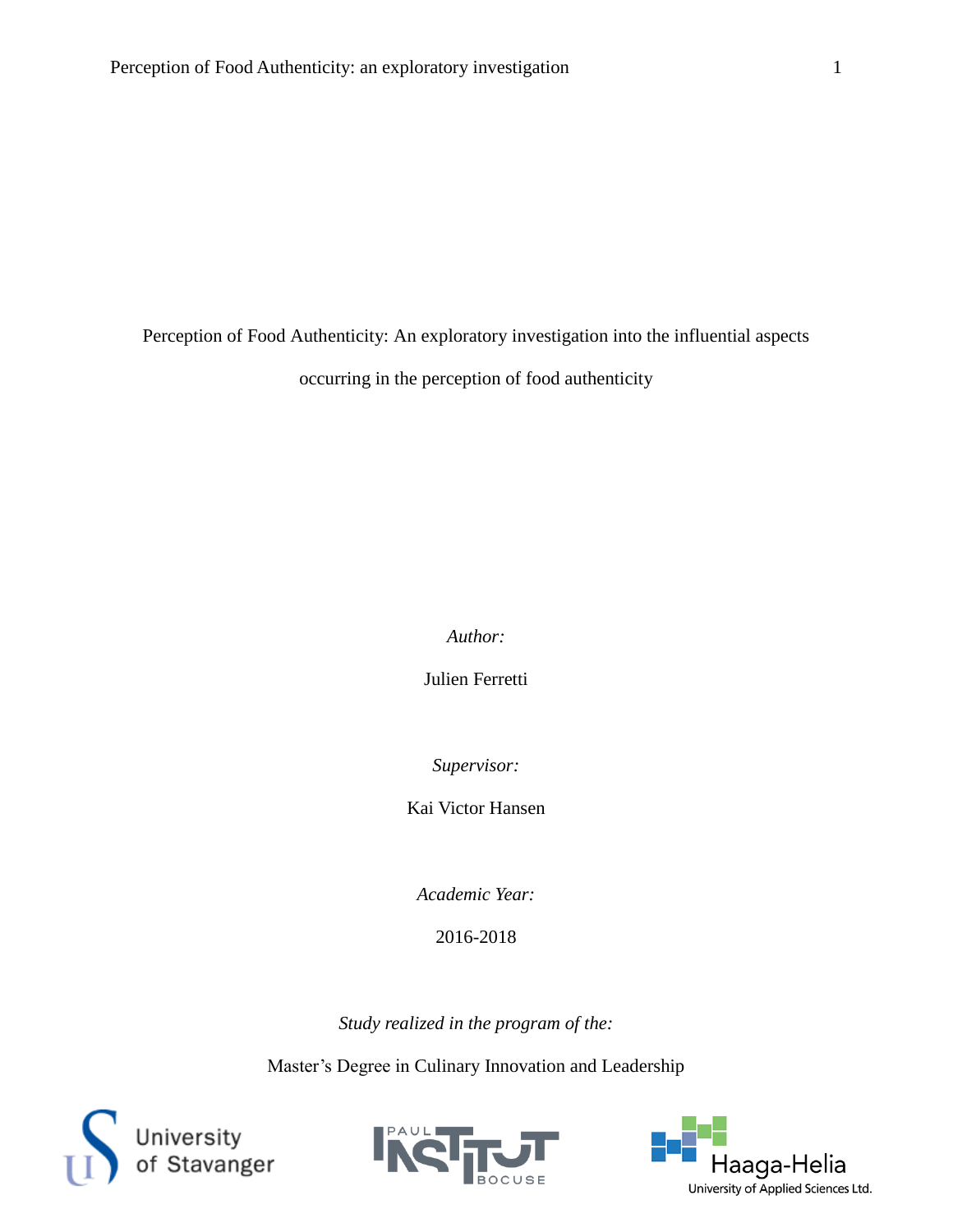| This form must be completed and turned in to the administration of NHS by February 1st, 2018. |                                                               |  |
|-----------------------------------------------------------------------------------------------|---------------------------------------------------------------|--|
|                                                                                               | Universitetet<br><i>i</i> Stavanger                           |  |
| <b>FACULTY OF SOCIAL SCIENCES,</b><br><b>NORWEGIAN SCHOOL OF HOTEL MANAGEMENT</b>             |                                                               |  |
|                                                                                               | <b>MASTER'S THESIS</b>                                        |  |
| <b>STUDY PROGRAM:</b>                                                                         | THESIS IS WRITTEN IN THE FOLLOWING<br>SPECIALIZATION/SUBJECT: |  |
| Master in Culinary Leadership and<br>Innovation                                               | <b>Social Science</b>                                         |  |
|                                                                                               | IS THE ASSIGNMENT CONFIDENTIAL?<br>No                         |  |
| TITLE:                                                                                        |                                                               |  |
| Perception of Food Authenticity: An exploratory investigation into the                        |                                                               |  |
| influential aspects occurring in the perception of food authenticity                          |                                                               |  |

| <b>AUTHOR</b>   |                 | <b>ADVISOR:</b>   |
|-----------------|-----------------|-------------------|
| Student number: | Name:           | Kai Victor Hansen |
| 241876          | Julien Ferretti |                   |
|                 |                 |                   |
|                 |                 |                   |

| ACKNOWLEDGE RECEIPT OF 2 BOUND COPIES OF THESIS |  |
|-------------------------------------------------|--|
| Stavanger, / 2018                               |  |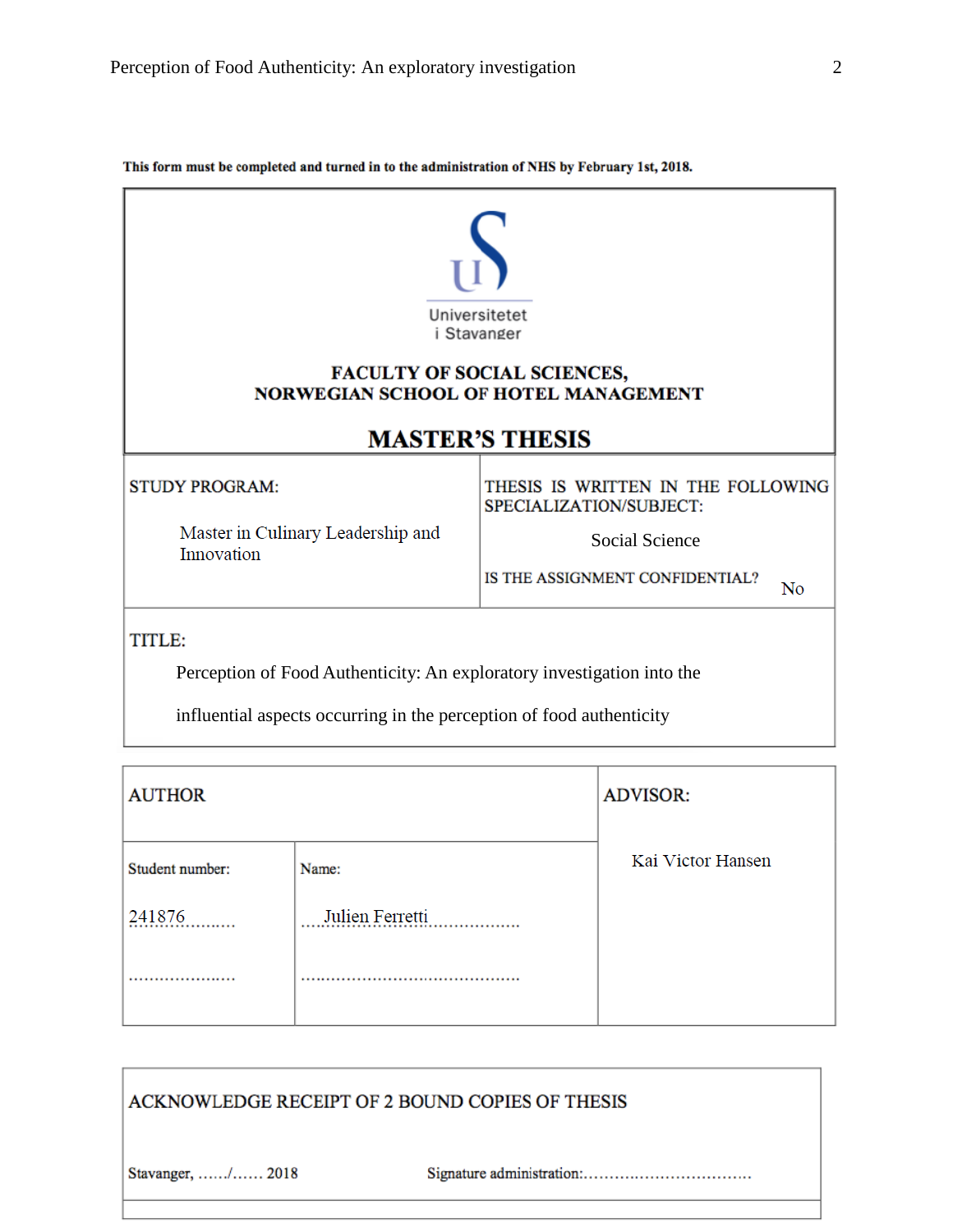### <span id="page-2-0"></span>**Abstract**

Described as "the key to the development of the modern world" by MacCannell (1976) in his research about tourism behaviour, authenticity has gained importance in managerial strategies for compagnies. However, a reliable model on authenticity has not been clearly defined yet. Understanding how authenticity is ruled becomes the key to high managerial value.

This study is based on three level of analysis: An overview of the theories on authenticity, a literature review of food authenticity and a qualitative study aiming to understand individual's perception. The unique influential aspect that occurs in the perception of authenticity has been identified as the positioning of the individual that sees it. This positioning is related to the level of knowledge that an individual has in a specific context and the self-referential identification defined by appreciation and goals. Three major concepts of authenticity have been highlighted: Pure, approximate and moral. Authenticity being the reality seen through the vision of an individual, these three concepts represent different levels of importance given from an individual to the actual reality. Focusing the study to the context of food permitted to specify these constructs. Knowledge is reattached to the identification of natural purity and to the identification of social constructed standards. Appreciation is linked to the sensorial characteristics of a food item and the surrounding environment where this food experience happens. Goal dependence is divided in four major purposes that an individual search in the consumption of food: sought for nature, sought for health and nutrition, sought for social bounding and sought for nostalgic "reality". These aspects have been identified by individuals in the different interpretation of authenticity. Further quantitative studies need to be conducted in order to see more evidence of the identified constructs.

*Keywords:* Food, Authenticity, Influential aspects Perception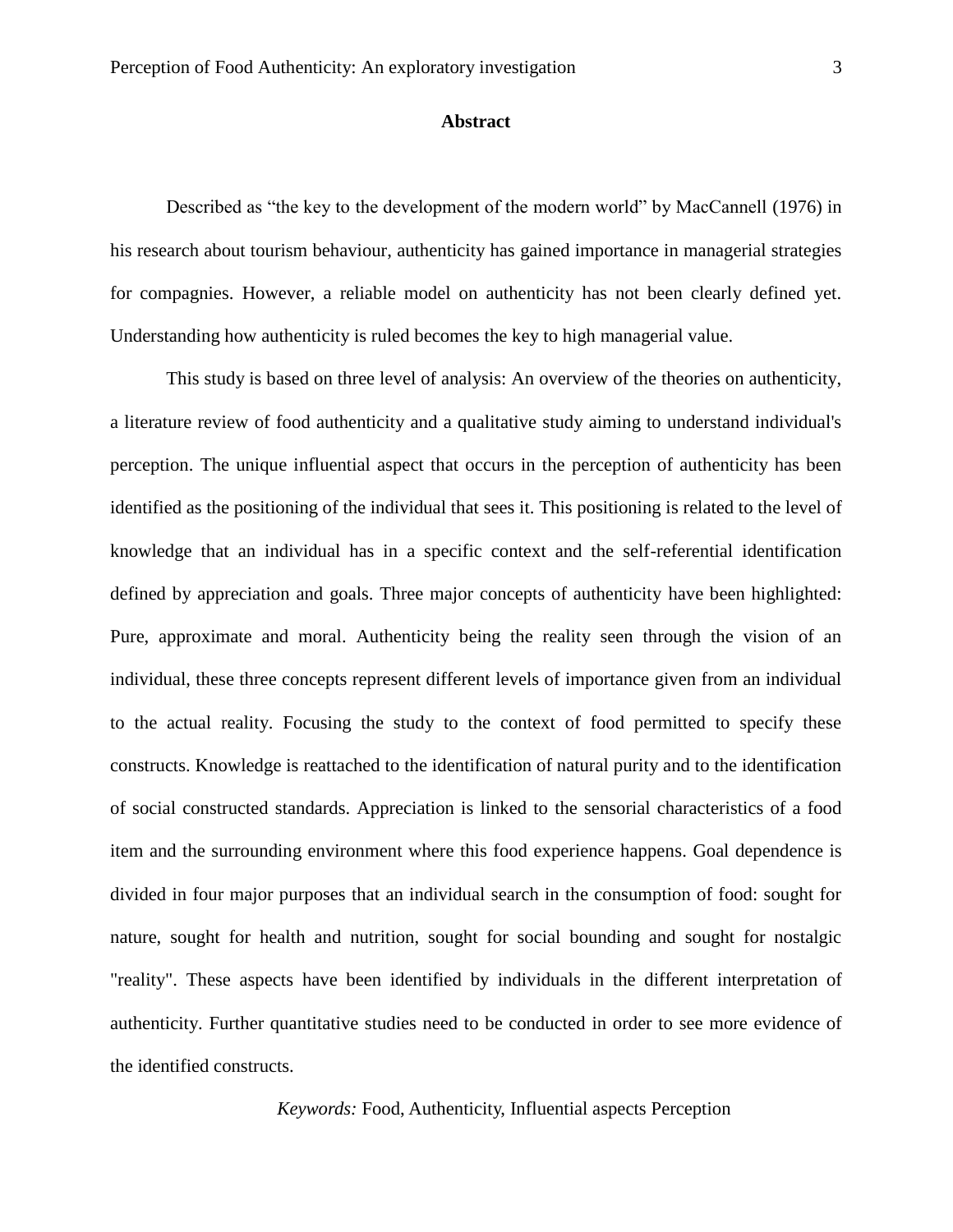## **Table of content**

| Interpretation of Laura Sidali & Hemmerling's (2014) study26 |  |
|--------------------------------------------------------------|--|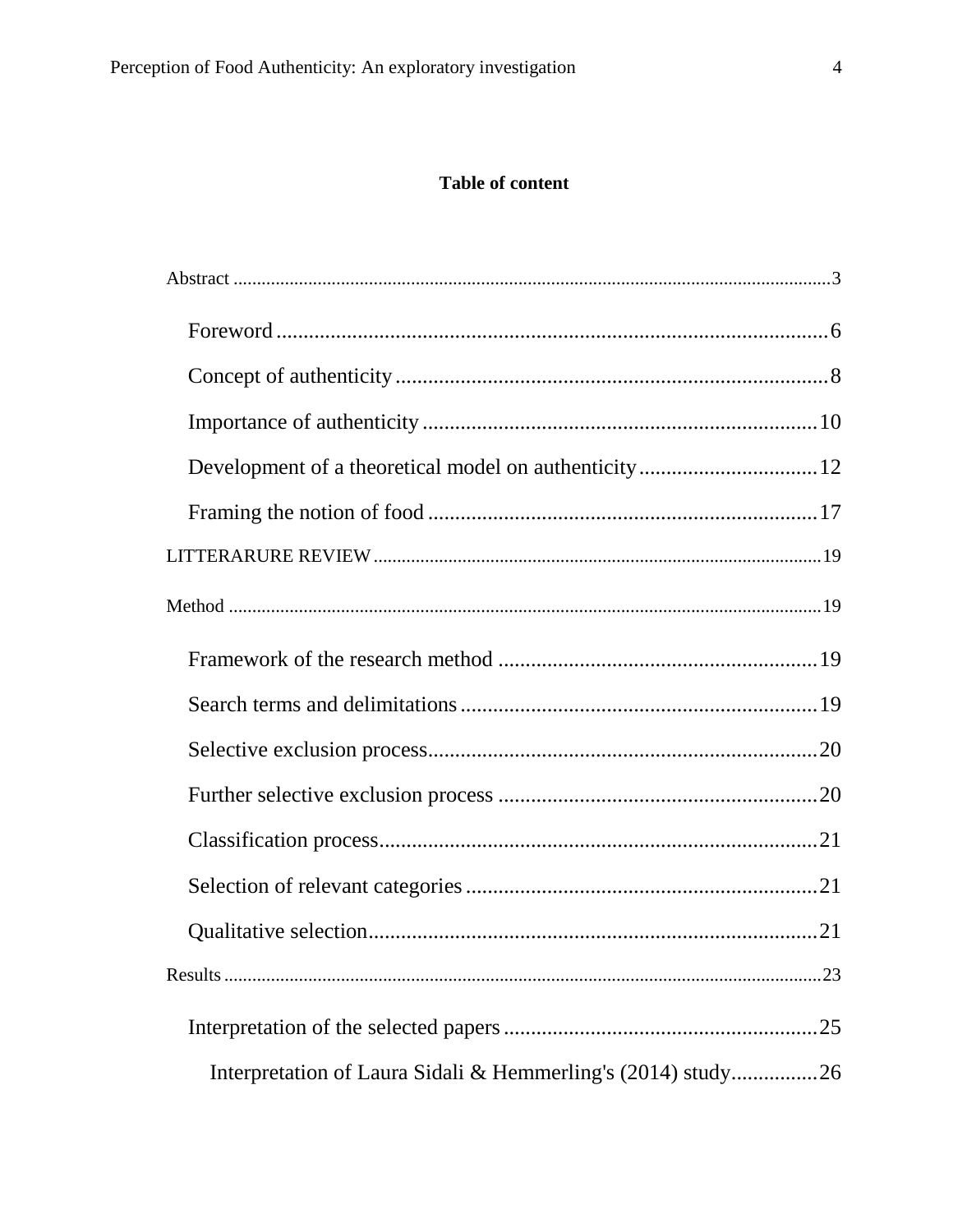| Interpretation of Autio, Collins, Wahlen, & Anttila's (2013) study28 |
|----------------------------------------------------------------------|
|                                                                      |
|                                                                      |
|                                                                      |
| Specification of the hypothetical model to the context of food32     |
|                                                                      |
|                                                                      |
|                                                                      |
|                                                                      |
|                                                                      |
|                                                                      |
|                                                                      |
|                                                                      |
|                                                                      |
|                                                                      |
|                                                                      |
|                                                                      |
|                                                                      |
|                                                                      |
|                                                                      |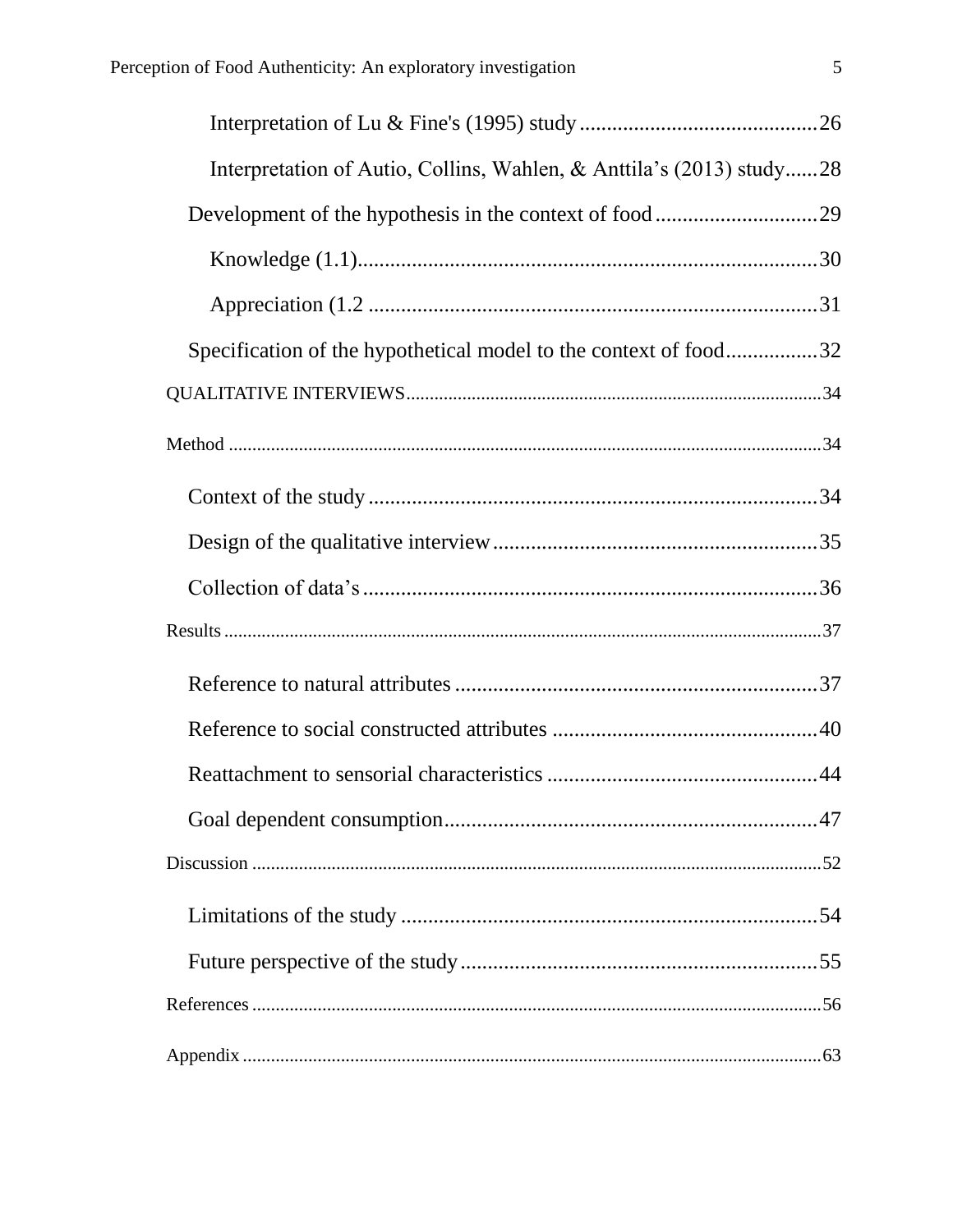#### **Foreword**

<span id="page-5-0"></span>Understand the notion of authenticity is of high value to the food industry. Authenticity perception has become one of the major quest in the creation of new food products. My position as a Culinary Project Leader of the Research and Development at the Institute Paul Bocuse's Research Centre has offered me the opportunity to encounter the aspects linked to authenticity through diverse projects. It is a chance and a great value to have done this scientific work in order to innovate with pertinence.

I would like to thank all the people who guided me all along this study; starting with Kai Victor Hansen, my advisor, who took the time to give me the right advises on the first steps of my research, useful tools that helped me construct this work in the right manners. I will also thank my colleagues at Institute Paul Bocuse's Research Centre, who helped me all along my quantitative study and accepted to participate to this research. I would also thank the Institut Paul Bocuse, the University of Haaga-Helia and the University of Stavanger for providing through their courses the opportunity to enhance my knowledge and my reflexion of the culinary world.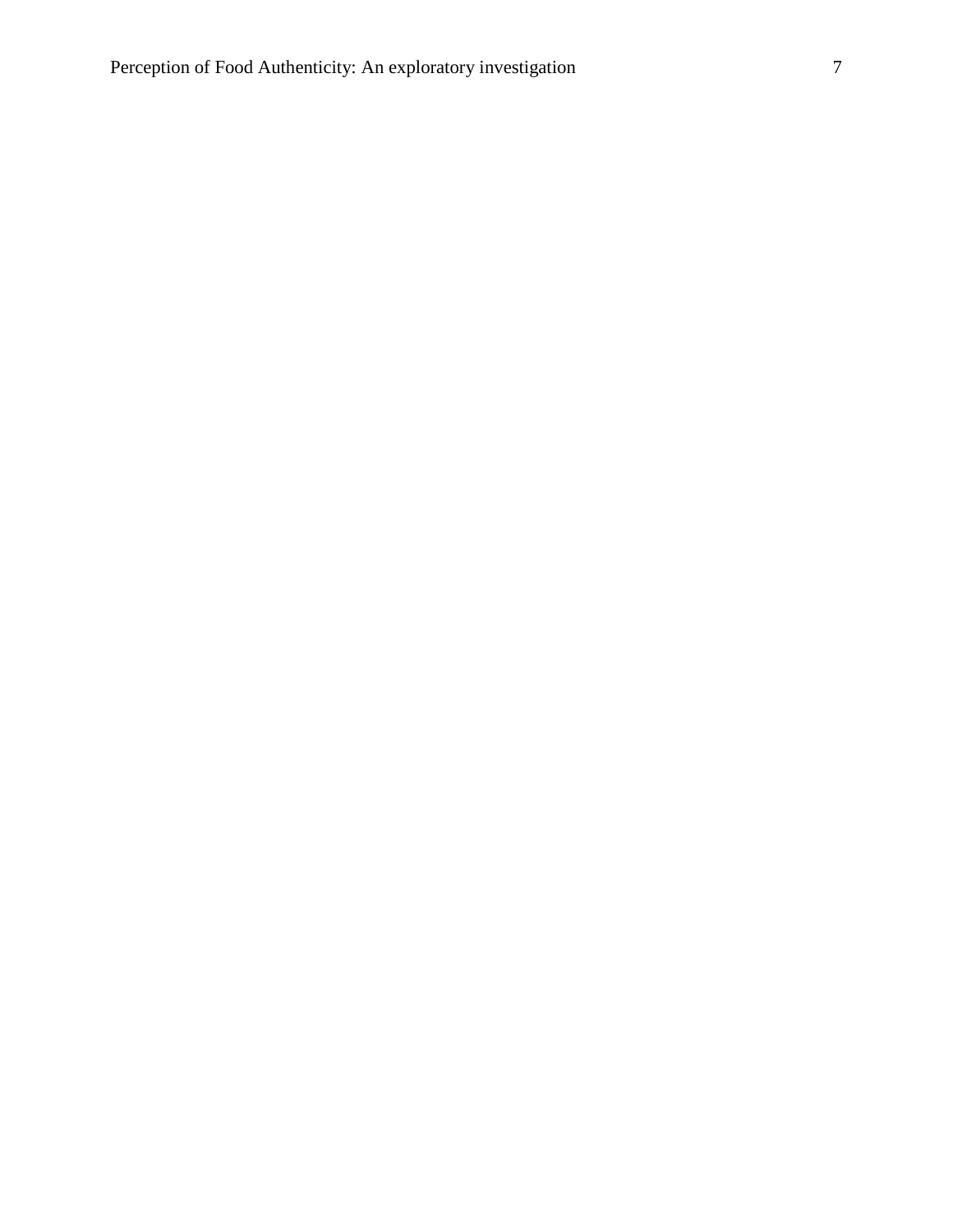Perception of Food Authenticity: an exploratory investigation into the influential aspects occurring in the perception of food authenticity

Described as "the key to the development of the modern world" by MacCannell (1976) in his research about tourism behaviour: understanding the rules of authenticity has become a priority in numerous managerial, social, psychosocial and scientific studies. Authenticity is however a notion that is interpreted through diverse theories. Following the researches of MacCannell (1973), numerous sociology, psychology and existentialist philosophy researcher have been focusing into defining it. Although a common model around authenticity is not established yet, shared constructs can be identified.

## <span id="page-7-0"></span>**Concept of authenticity**

Etymologically, the word authenticity derives from the ancient Greek Authentikos meaning "original, genuine, principal", which can be traced back to Authentes: "one acting on one's own authority"(Cambidge University Press, 2017). It is associated with the notions of "genuineness", "reality," and "truth". (Bendix, 1992, p. 104) (Costa & Bamossy, 1995, p. 300) (Goldman & Papson, 1996, p. 142) (Kennick, 1985, p. 4)(Phillips, 1997, p. 5). However, the meanings of the words "genuine" and "true" are shaped by individual interpretations and differ according to their context (Grayson & Martinec, 2004). The difficulty of defining authenticity is due to the fact that it is a socially constructed notion of the essence of what is observed rather than properties inherent in an object (Beverland, 2006) (Beverland, Lindgreen, & Vink, 2008) (Grayson & Martinec, 2004) (Rose & Wood, 2005) (Thompson, Rindfleisch, & Arsel, 2006). In addition to that notion, Bruner (1994) and numerous other researcher (Arnould & Price, 2000)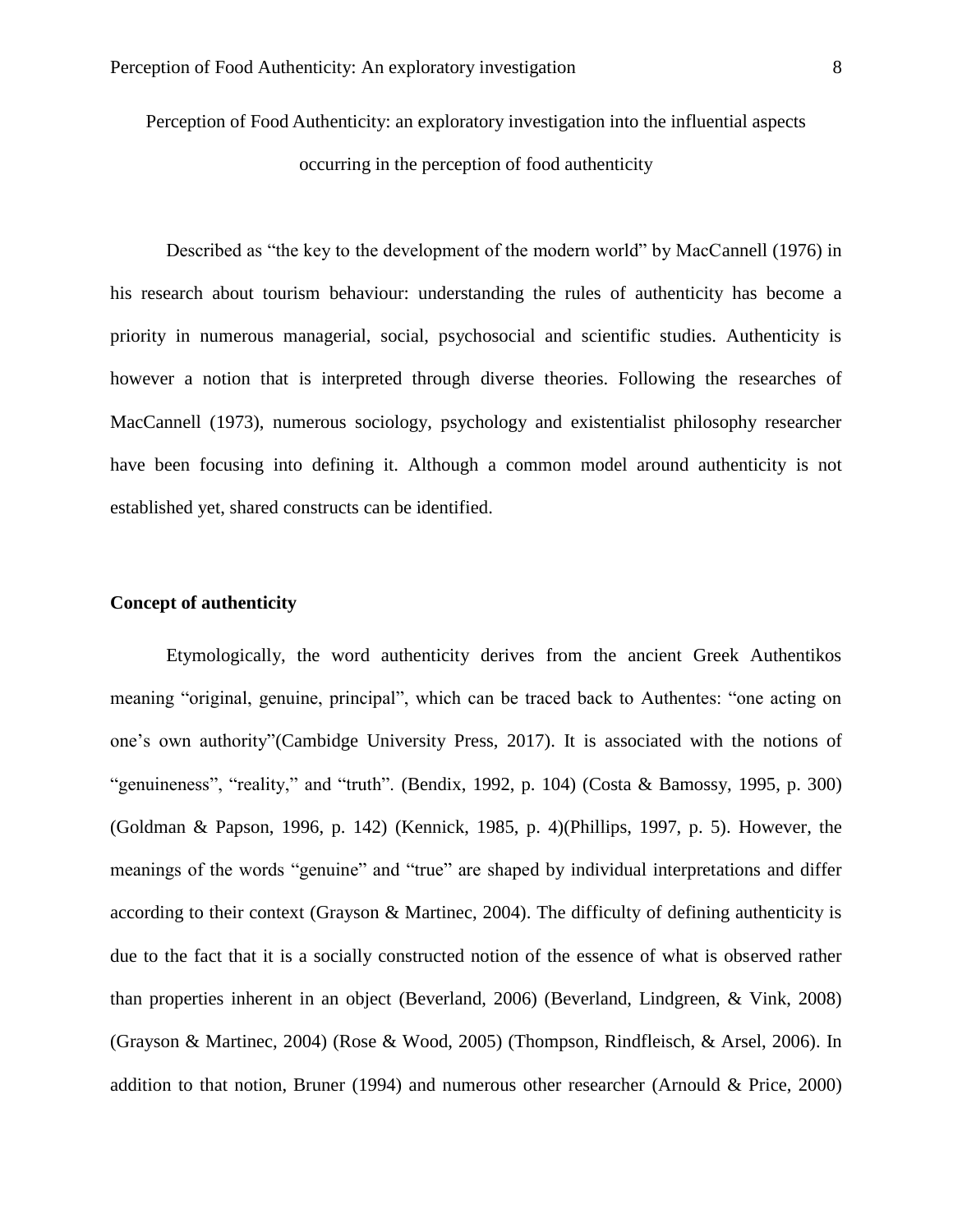(Chronis & Hampton, 2008)(Leigh, Peters, & Shelton, 34) (Postrel, 2003) (Rose & Wood, 2005) (Wang, 1999) describe authenticity as context and goal dependent.

Researchers have developed diverse theories and models in order to better understand the mechanism of authenticity:

- **Staged authenticity** (MacCannell 1973) illustrated by pseudo-events and artificial scenes constructed around a tourist journey, who himself considers the experience as real
- **Fabricated authenticity** (Belk and Costa 1998); consumers can consider something as real if it matches to their idea of what the reality is or was.
- **Objective, constructive and existential authenticity** (Wang 1999); *objective* is link to the genuineness of an object, *constructive is* perceived as an object that is constructed as real and *existential* is linked to an individual's search for experience and pleasure.
- **Iconic and indexical authenticity** (Grayson and Martinec 2004); iconic, referring to an authenticity that is perceived as real from an individual perspective and indexical is an authenticity that is proven reliable by spatio-temporal links and facts.
- **Self-referential hyperauthenticity** (Rose & Wood, 2005), arguing that consumers are relating indexical elements to their lived experience by adding fantastical elements in order to create their own interpretation of authenticity.
- **Pure, approximate and moral authenticity** (Beverland, Lindgreen, & Vink, 2008); pure described as the genuineness of objects sought solely by consumers that have the knowledge to identify it, approximate as indexical authenticity mixed with iconical concepts and moral as self-referential act that are perceived mainly by its way of creation rather than by its link to spatio-temporal links and facts.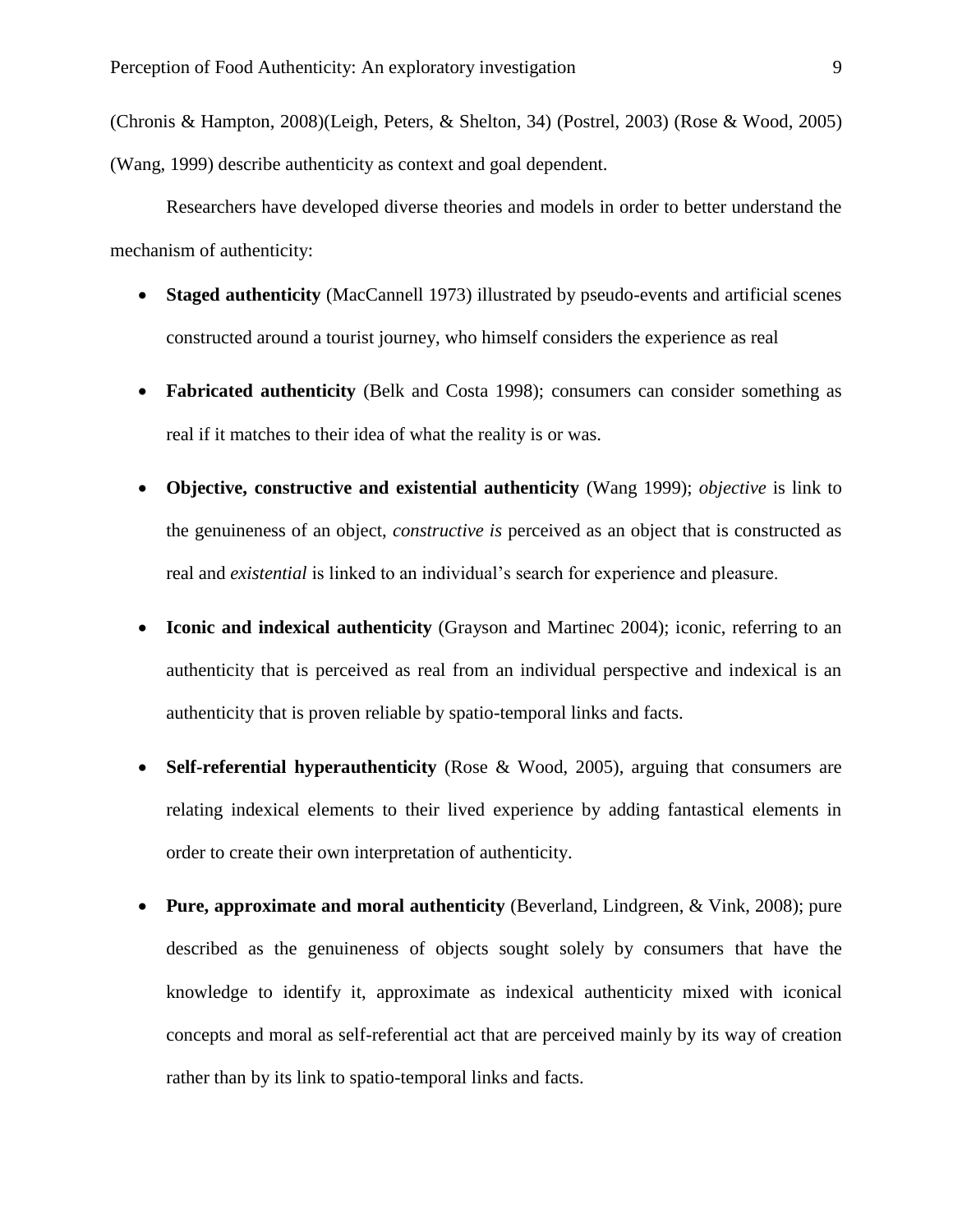Although these theories are built in different spatio-temporal contexts, the concept of authenticity is always considered as a balance between an individual's interpretation and indexical facts.

## <span id="page-9-0"></span>**Importance of authenticity**

A major trend of increasing demands for authenticity has been observed in a wide variety of modern market offering, including travel souvenirs (Harkin, 1995), ethnic food (Lu & Fine, 1995), tickets to historical reconstructions (Handler & Gable, 1997), and original art (Bentor, 1993). The modern search of authenticity on a customer bases is explained by the need of an individual's social identification (MacCannell, 1976) in response to the standardization and homogenization of the global market (Thompson & al, 2006). In addition, the escalated facility of effective simulation due to the intensification of the technological advances (Benjamin, 2008; Orvell, 1989), creating tensions between authenticity and in-authenticity has become one of the market's central theme (Brown, 2001). However "all the attempts to fake it as a market ploy, the appeal of authenticity seems oddly undiminished" (Dolliver 2001) making it a primary source of profitability for both authenticity and in-authenticity sellers. Yet, consumer research has not given considerable focused attention to authenticity, and it explains the fact that authenticity is still "not well understood in its market manifestations" (Pen ̃aloza, 2000, p. 113).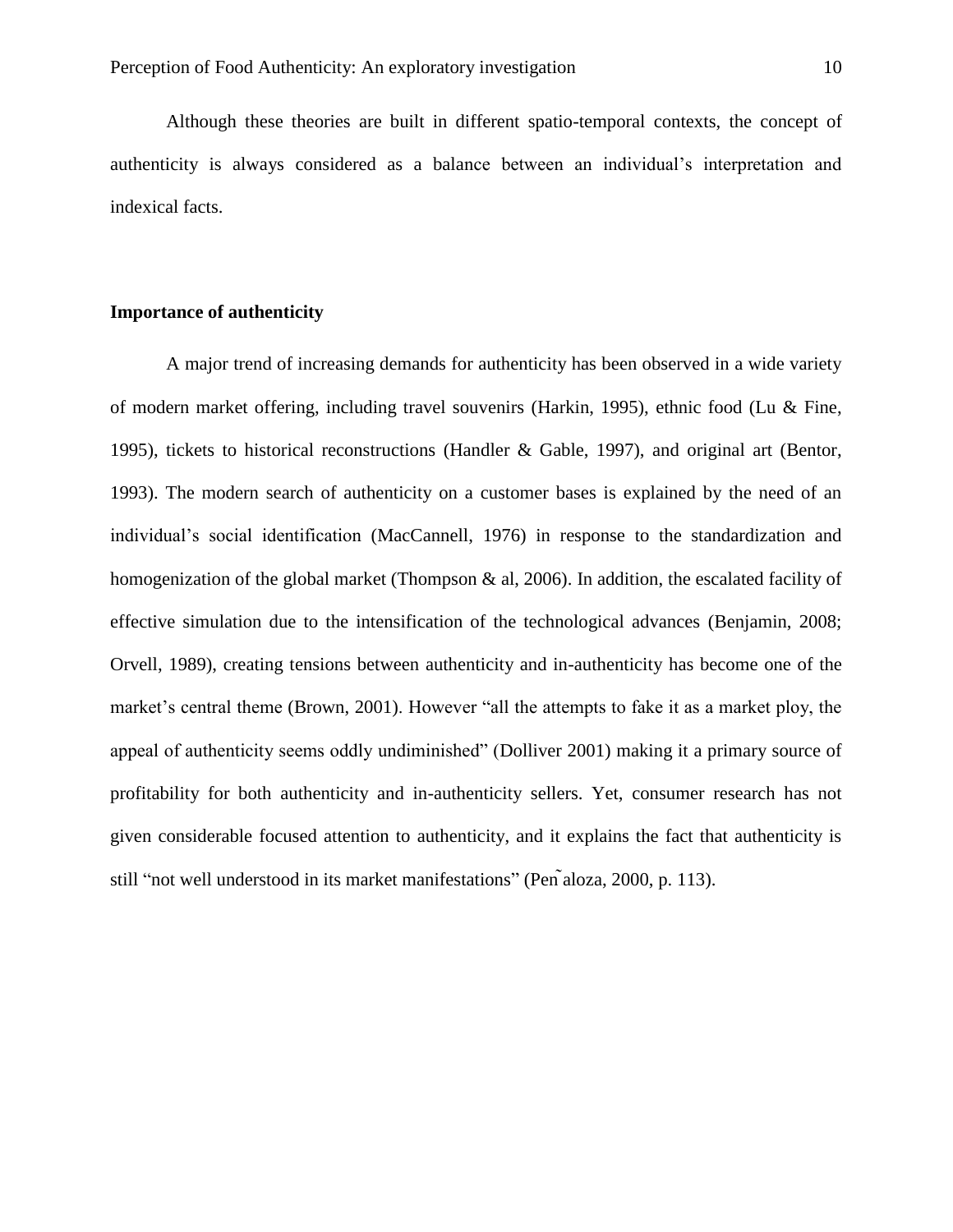## **Interpretation of the theories on authenticity and design of a primary model**

Reviewing the literature on authenticity brought guidance for the continuity of this study. The concept of authenticity being versatile and not clearly defined yet, it is very likely to get lost in theories if rules are not settled. As identified in the literature overview, authenticity is not a matter of fact; because it is completely depending on individual's perceptions, it is impossible to define what is genuineness, truth, authentic from what is not. The quest of seeking the truthfulness when speaking of authenticity is therefore an illusion. The only way to collect information on authenticity is by taking in consideration that everyone's truth is not identical but that constructs of its influential aspects can be shared and therefore classified into categories.

The perception of authenticity varying depending of individualities and contexts, this means that the influential aspects linked to it are also depending on these variables. In order to collect valuable information's on these aspects, the strategy is to collect a high variety of interpretations from individuals and group these data into categories.

The literature on authenticity highlighted points of attention that can be of value for the rest of the study. Authenticity is in all the theories reviewed as the balance between an individual's perceptions based on spatio-temporal facts. Individual's perception is either described as goal dependent (Arnould & Price, 2000) (Chronis & Hampton, 2008)(Leigh, Peters, & Shelton, 34) (Postrel, 2003) (Rose & Wood, 2005) (Wang, 1999) or driven by an act of experience and pleasure (Wang 1999).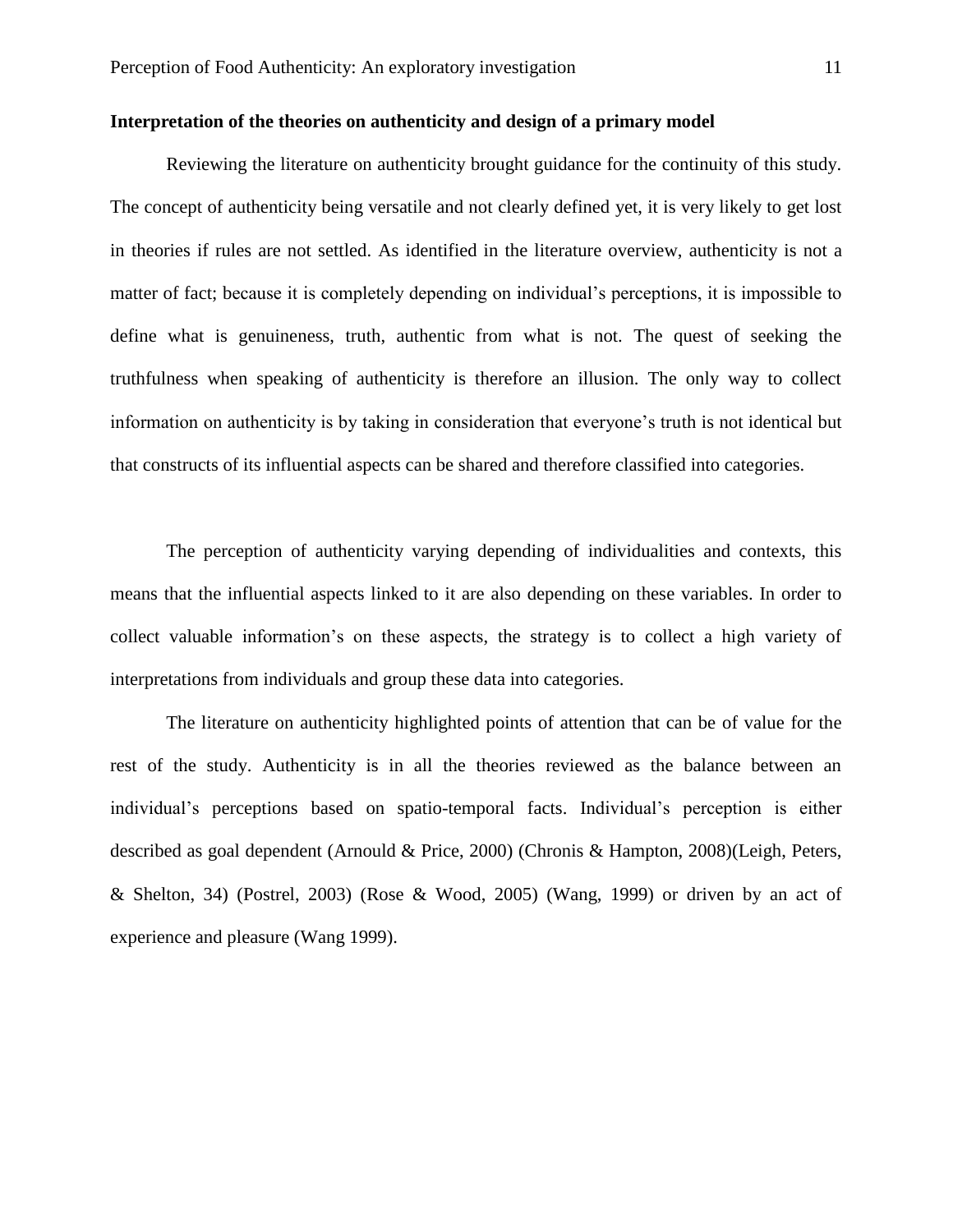## <span id="page-11-0"></span>**Development of a theoretical model on authenticity**

A primary model can be hypothetically constructed based on the literature review. The design of this model is solely based on existing reliable theories. It regroups constructs that have been determined through quantitative studies.

# **INDIVIDUAL PERCEPTION** (1)

## **PERCEIVED AUTHENTICITY** (1)



*Figure 1.* Hypothetical model of influential aspects occurring in the perception of authenticity. Model constructed based on the theories on authenticity

*INDIVIDUAL PERCEPTION POSITIONING (1)* refers to the capabilities and the intention of an individual in the process of authenticity perception according to a certain context (Grayson & Martinec, 2004). This process of perception is based on past experiences and can be levelled in three positioning. *Knowledge* related to the learning process or lived experience of spatio-temporal facts, *Goal dependent* referring to an individual's intention to be valorised or to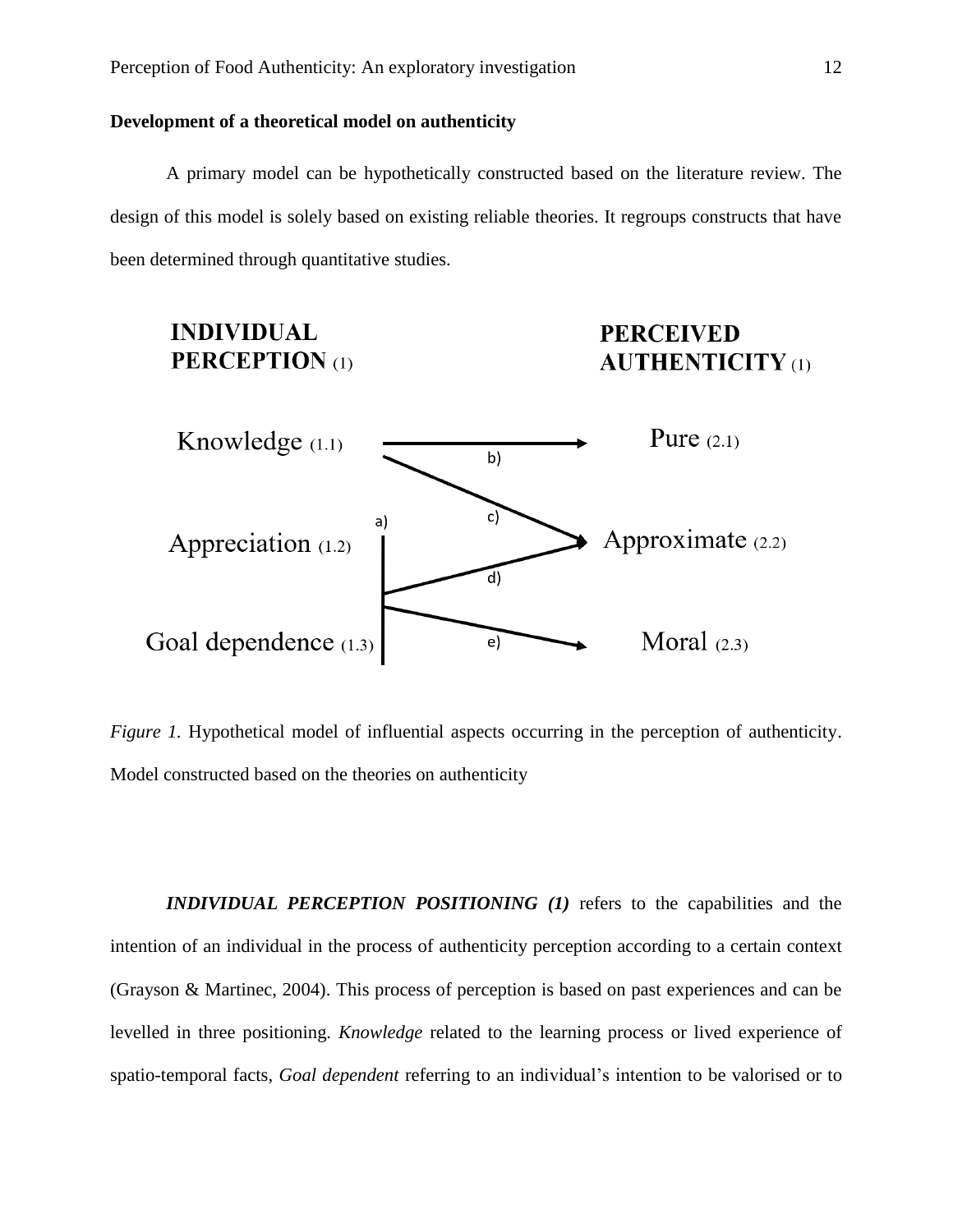valorise its assets and *Appreciation* based on the tendency of an individual to accept an item or a situation based on its own liking. The positioning of an individual in a context of authenticity perception cannot be resumed by a ternary equation; it is the level of these three influential variables that can influence the perception of an individual. These influential aspects can be hardly quantified with precision because every individual (Beverland, Lindgreen, & Vink, 2008) has its own *knowledge* constellation, its own *goals* and its very unique *appreciation* based on its past experiences

*Knowledge* (1.1) refers to the level of data related to spatio-temporal facts that an individual acquires during its past experiences and that can have an impact on the perception of pure authenticity. Knowledge is primarily based on facts and is therefore less linked to an individual perception but more likely to common interpretation of past events. This aspect is highlighted in the study of Beverland et al. (2008) on pure authenticity and explains the varying perception of authenticity based on the level of knowledge. The hypothesis can be established that an individual with unlimited spatio-temporal and omnipresent knowledge has the capabilities to identify the pure authenticity; as any individual does not have access to pure knowledge, it is the level of knowledge in a certain context that will define the closeness of its perception to pure authenticity.

*Appreciation (1.2)* is based on an individual acceptance to identify an item partially linked to indexical facts as truth, if it is similar or identical to his notion of genuineness (Grayson & Martinec, 2004). The appreciation of an individual is directly linked to his five primary senses (Wang 1999). Depending on the context of authenticity perception, different senses can be involved in this process. The involvement of appreciation in the perception of authenticity can be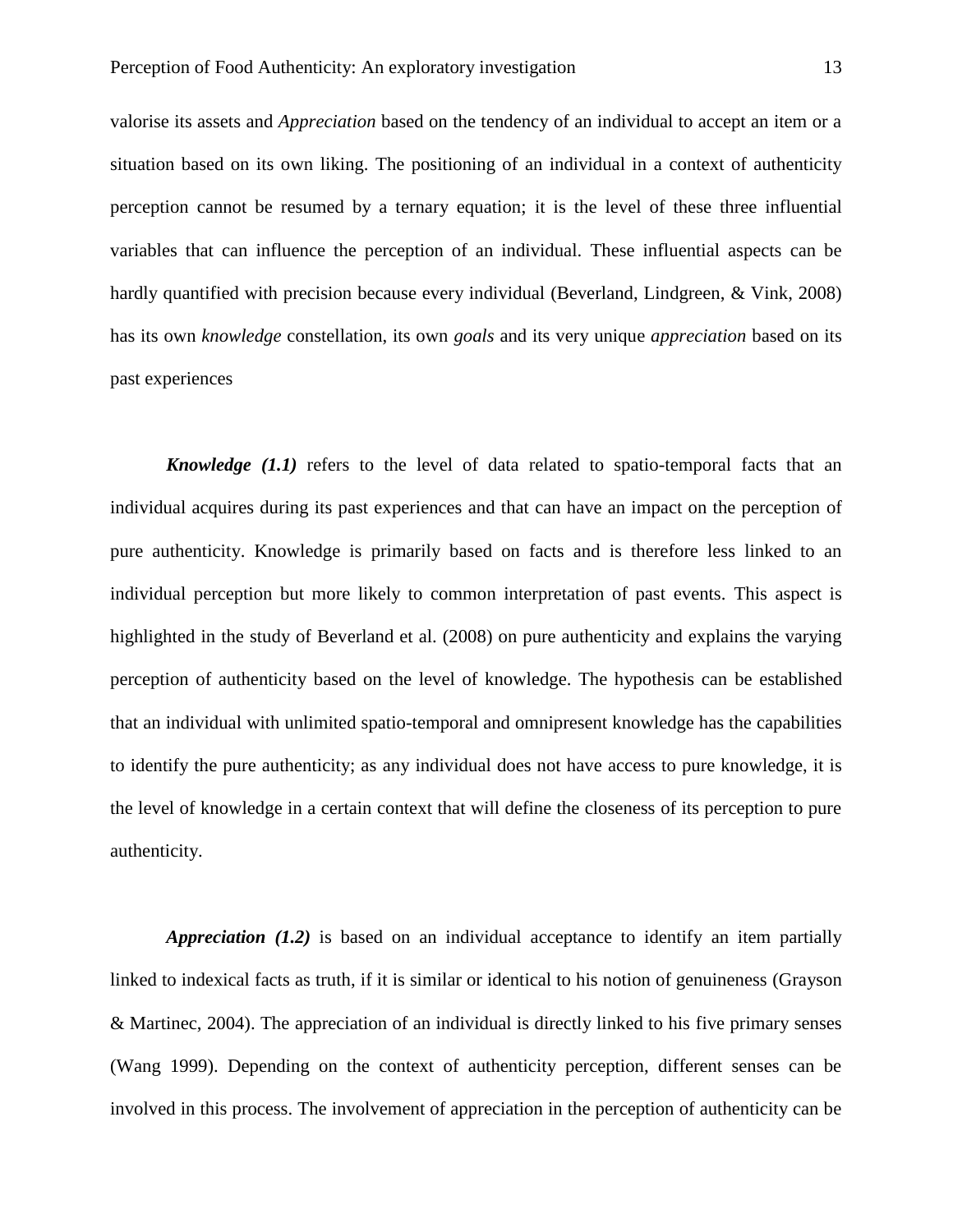hypothetically linked to the level of knowledge of an individual. The lack of knowledge from an individual in a certain context is compensated by its self-referential appreciation leading to accept a situation or an item as truth.

*Goal dependent (1.3)* perception positioning refers to authenticity fabricated or interpreted in a certain way by an individual in order for him to enhance and valorize the perception of genuineness linked to an experience or an item. This perception of authenticity is partially linked to indexical facts self-referred by an individual to its own needs and experiences. This can be seen, as a self-convincing process responding to the need of an individual to consume and live the truth. The statement that authenticity is goal dependent has been demonstrated by numerous studies through different sciences and contexts (Arnould & Price, 2000) (Chronis & Hampton, 2008)(Leigh, Peters, & Shelton, 34) (Postrel, 2003) (Rose & Wood, 2005) (Wang, 1999).

*AUTHENTICITY PERCEPTION (3)* described by Beverland et al. (2008) distinguish three types of authenticity's that an individual perceives. This categorization is valuable as it incorporates the various existing theories on authenticity. Authenticity perception is presented as the image of truth through the prism of an individual.

*Pure* (2.1) authenticity is based solely on reliable indexical spatio-temporal facts (Grayson and Martinec 2004; Beverland et al., 2008) . It is the transcription of what is and what was the truth. The concept of pure authenticity comes directly from the etymological definition of authenticity: it is the original, the principal, the genuine, the reality, the truth (Cambidge University Press, 2017), highlighted in the modern literature by numerous authors (Bendix, 1992,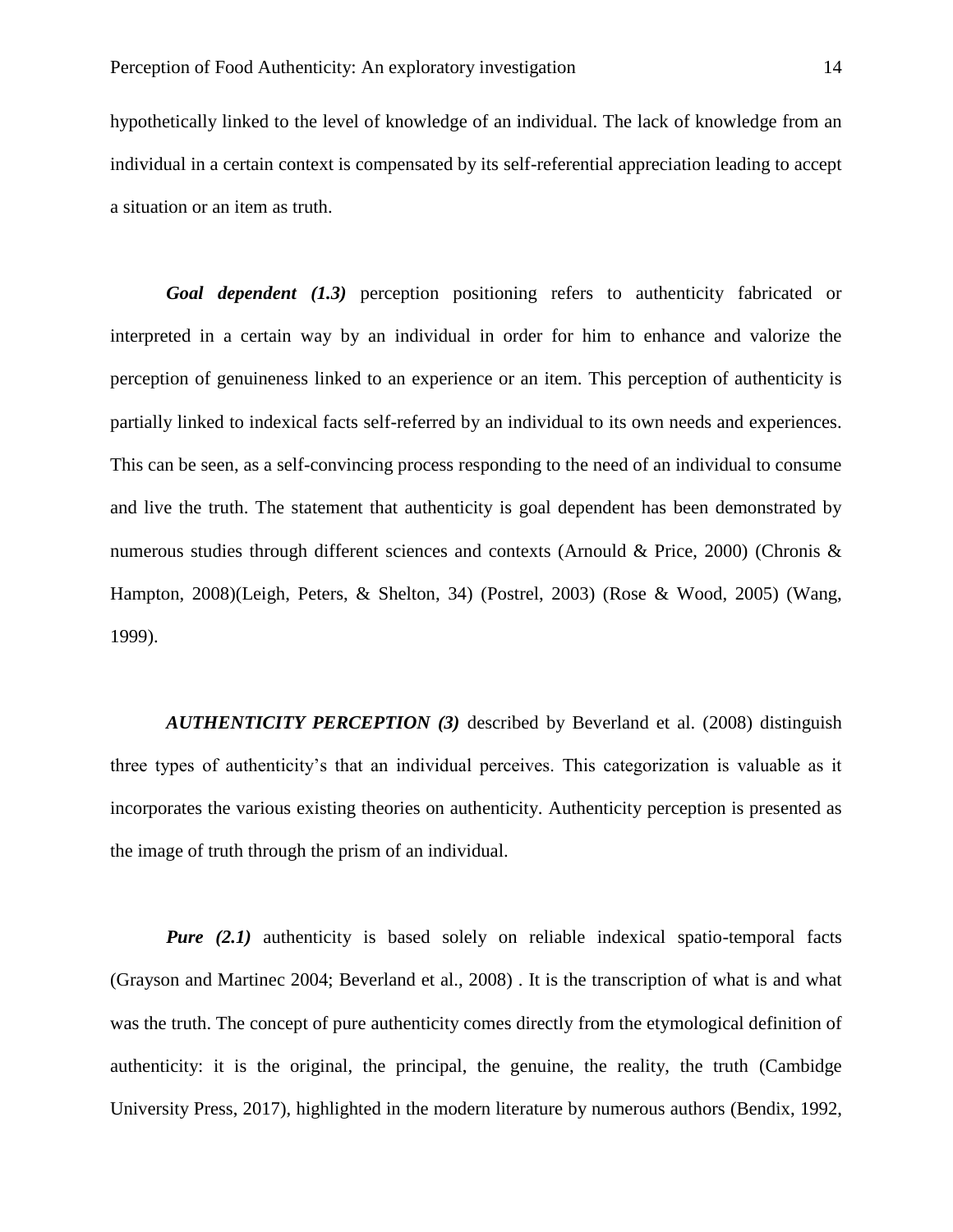p. 104) (Costa & Bamossy, 1995, p. 300) (Goldman & Papson, 1996, p. 142) (Kennick, 1985, p. 4)(Phillips, 1997, p. 5). Grayson and Martinec (2004) illustrate that pure reality is a socially constructed concept although an individual's self-reference does not influence pure authenticity.

*Approximate (2.2)* authenticity relies partially on indexical facts, self-referred by an individual to its own perception of what is genuineness (Belk and Costa 1998; (Beverland et al., 2008). Approximate authenticity is joining the concept of staged authenticity described by MacCannell (1973): the tourist' journey constructed on embellished and hyperbolized facts, the tourists still perceived the experience as real, authentic and valuable.

*Moral (2.3)* authenticity refers to an individual's recognition and appreciation of value in the context of an experience or an item without relying on indexical facts (Beverland et al., 2008). A similar concept has been identified in Wang's (1999) study on existential authenticity: it is described as an individual search of pleasure and experience regardless to facts proving the genuineness of this situation or this item.

The connections between the constructs of this model are established based on the literature overview highlighting the theories on authenticity

a. *Appreciation* and *goal dependence* are grouped together as they implement a selfreferential perception, highlighted in the study of Rose and Wood (2005) on selfreferential hyper authenticity. However, appreciation and goal dependence are identified as two different aspects: appreciation involving solely the primary senses as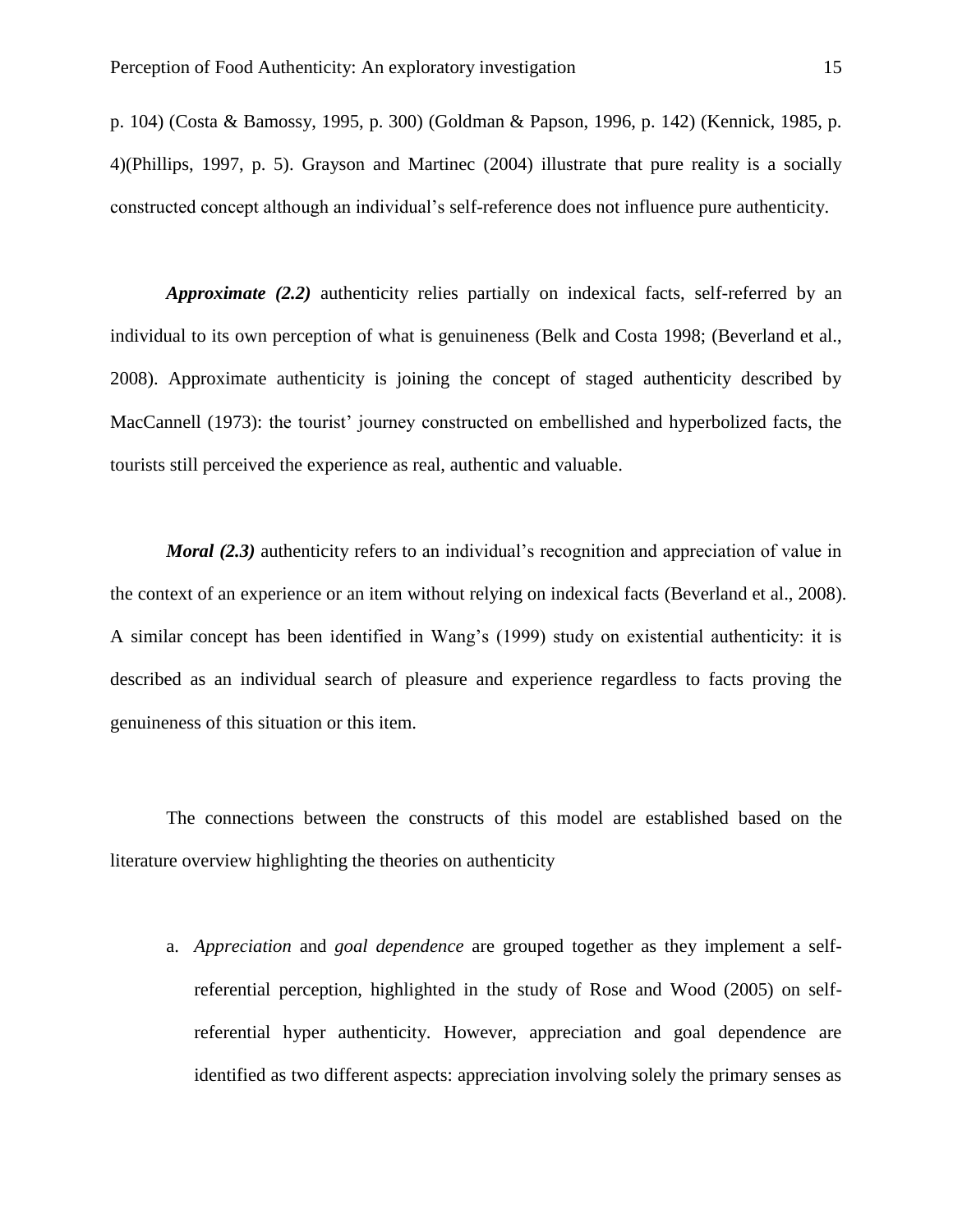judgmental tools to identify authenticity and goal dependence is a self-persuasion of truth perception leading to higher value while consuming an experience or an object.

- b. The link leading from *knowledge* to *pure authenticity perception* is demonstrated by Grayson & Martinec (2004) in the fact that authenticity emerges from a social interpretation of what is reality and supported by Beverland, Lindgreen, & Vink (2008) describing that only an individual with knowledge can differenciate indexical from iconical authenticity.
- c. The link leading from *knowledge* to *approximate authenticity perception* is used described in the study on iconic authenticity by Grayson and Martinec (2004) and numerous others. *Knowledge* representing the capability of an individual to identify spatio-temporal facts and *Approximate authenticity* being the self-referred interpretation these facts; *knowledge* is therefore the origin of every *approximate authenticity perception*.
- d. The link leading from *self-referential* constructs: *appreciation and goal dependence,*  to *approximate authenticity perception* is highlighted by Grayson and Martinec (2004) and numerous others. Indexical facts are self-interpreted to the reality of an individual in order that an experience or an object fit to their notion of reality.
- e. The link leading from *self-referential* constructs: *appreciation and goal dependence,*  to *moral authenticity perception is demonstrated by* Beverland, Lindgreen, & Vink (2008) and Wang (1999). Moral authenticity perception is described as the acceptance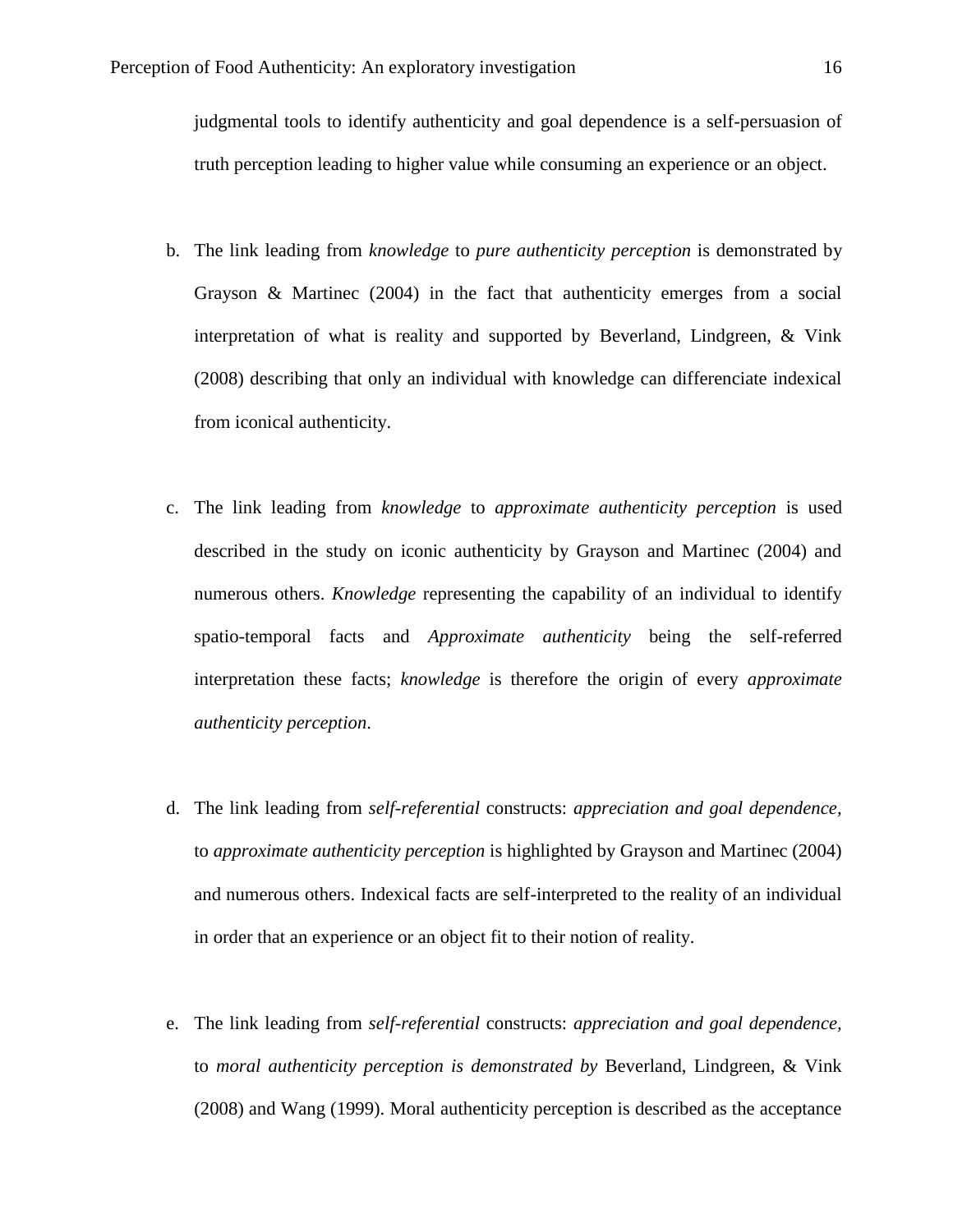of an individual to consider an experience or an item as real, solely based on its own appreciation and opinion.

The notion of authenticity being reviewed during this literature overview as context undepended; a further focus on the existing food-authenticity literature needs to be conducted in order to verify this primarily hypothesis. Prior to the literature review, the notion of "food" needs to be framed in order to go through a selective process of existing scientific articles.

#### <span id="page-16-0"></span>**Framing the notion of food**

The notion of food in this study is considered as a context and not an aspect. Defining food is as complex as defining the notion of authenticity. It can be considered as our primary need to eat in order to survive or can involve cultural influences. Therefore, the notion of food will be not framed in this study. Each individual will be able through this liberty to identify authenticity in it's own notion of what is food.

The input of a context in a study based on individual's perception is however necessary in order to focus on similar aspects. The resulting data's will be easier to identify and classify.

The context of food when looking at authenticity is furthermore interesting. The hypothesis can be established that a food item considered as being untruth is hardly interpreted as being consumable. This involves that the perception of authenticity is directly impacting the likability of a food item. Individuals will therefore easier perceive the strong duality between food and authenticity in their experiences and behaviour compared to other items.

The notion of food can be looked through two spatio-temporal interpretations. Food can be considered as a short-term perishable item that is less likely to get authentic value through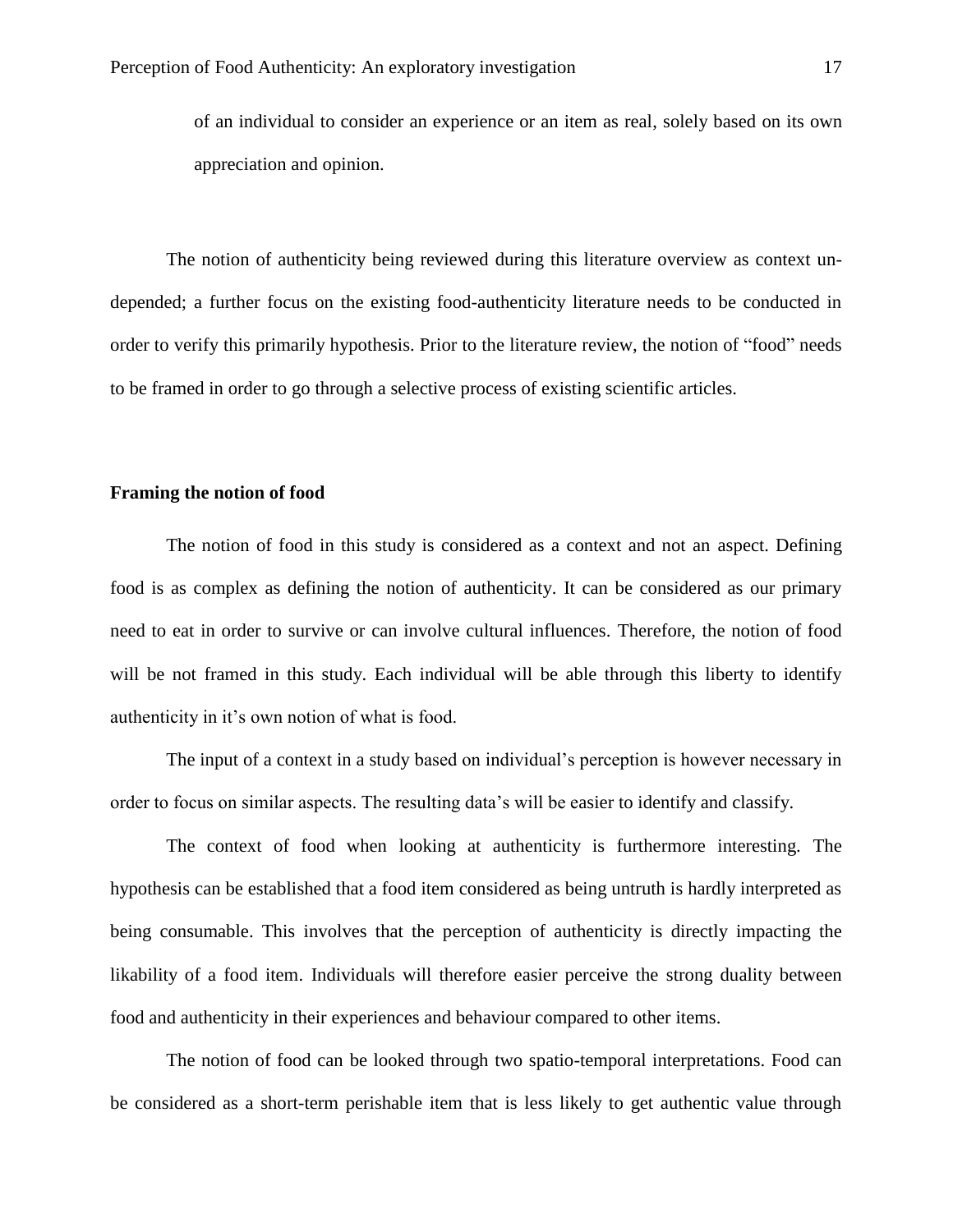time compared to artwork or furniture for example. It is however the repetition of identical or slightly identical food items through time that builds its longevity and influences its authentic perception. Therefore, recreating a meal based on very specific spatio-temporal data's can be more likely interpreted as authentic than when reproducing the same process with other items.

Inputting the context of food when focusing on a study of influential aspects impacting the perception of authenticity is therefore beneficial for the overall study; focusing on similar aspect that can be specifically classified and enhance the perception of authenticity compared to other items.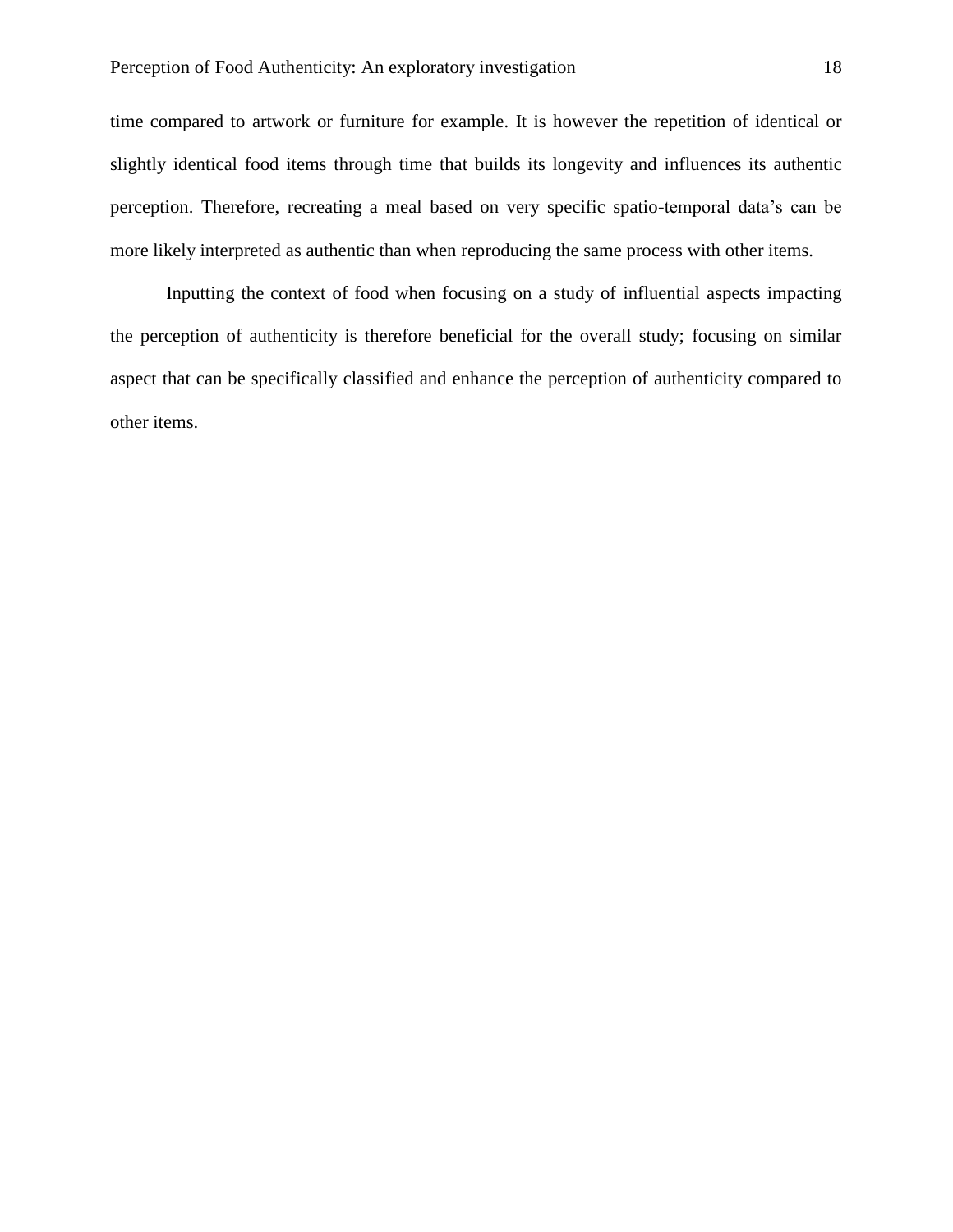## <span id="page-18-1"></span><span id="page-18-0"></span>**LITTERARURE REVIEW**

#### **Method**

The literature review about food authenticity is constructed on the Google Scholar database. The aim of classifying the existing researches about this specific topic is done in order to have a clear overview of the subject. Framing the notion of authenticity in the context of food offers a new point of view involving more specific influential aspects linked to the authenticity perception. Ongoing a stepped literature review is valuable in order to understand specifically the existing interpretation of food authenticity and its importance in the literature.

## <span id="page-18-2"></span>**Framework of the research method**

A close attention on the reliability of the relevant paper will be conducted by verifying the numbers of citations and publisher journals. However, the classification of the existing literature will include every type of paper, regardless of neither their origin nor their impact. Citations will not be included during the research process.

## <span id="page-18-3"></span>**Search terms and delimitations**

The search term used was "food authenticity". This resulted in an amount of 366 000 hits on the google scholar database. All the search words were recognized by the used database. An advanced search has been done in order to reduce the number of hits by selecting the option that these two words have to occur in the title of the article. This brought the number of hits to 222 results.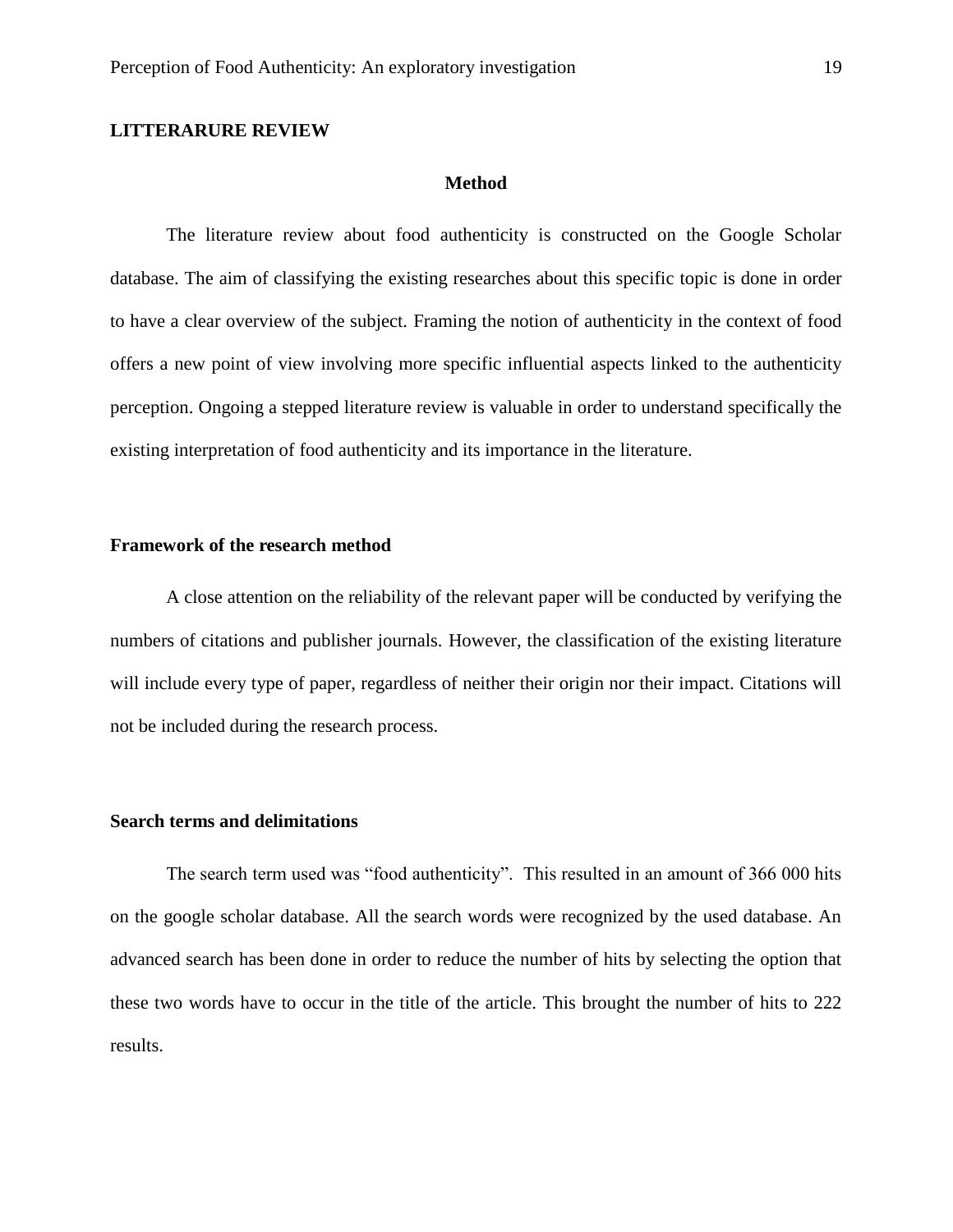## <span id="page-19-0"></span>**Selective exclusion process**

A further classification of the resulting papers was completed with the objective to visualize the repartition of the existing works involving food authenticity. A close overview of the top pages papers shows that the majority of the research done is based on food "traceability" and food "safety". These two criteria's having no direct influence on an individual's perception of food authenticity, an advanced search without these two words was conducted. The numbers of hits ruled down to 212 excluding "safety" alone. Adding the exclusion of the word "traceability", the search resulted to 200 hits.

#### <span id="page-19-1"></span>**Further selective exclusion process**

A statement can be established by analysing the first resulting papers; the largest amounts of them are directly dedicated to the agribusiness or to the food security. Therefore, the same process of exclusion will be repeated. Irrelevant words showing up in the titles of the articles will be excluded one after the other in order to remove the maximum of irrelevant articles. The excluded words were: Enzyme (191 hits), Isotopes (184 hits), GMO (183 hits), Technological (182 hits), Spectroscopy (176 hits), DNA (168 hits), Isotopic (164 hits), Isotope (159 hits), Capillary (157 hits), Fraud (139 hits), Spectroscopic (138 hits), Electronic (135 hits), Forensics (134 hits), Prawn (133 hits), Chemometrics (132 hits), Molecular (130 hits), Technology (127 hits), PCR (125, Mass 120 hits), Virtual (119 hits), Analysis (113 hits), Chain (112 hits). This method permitted to exclude 94 irrelevant papers to this study, resulting with 112 hits.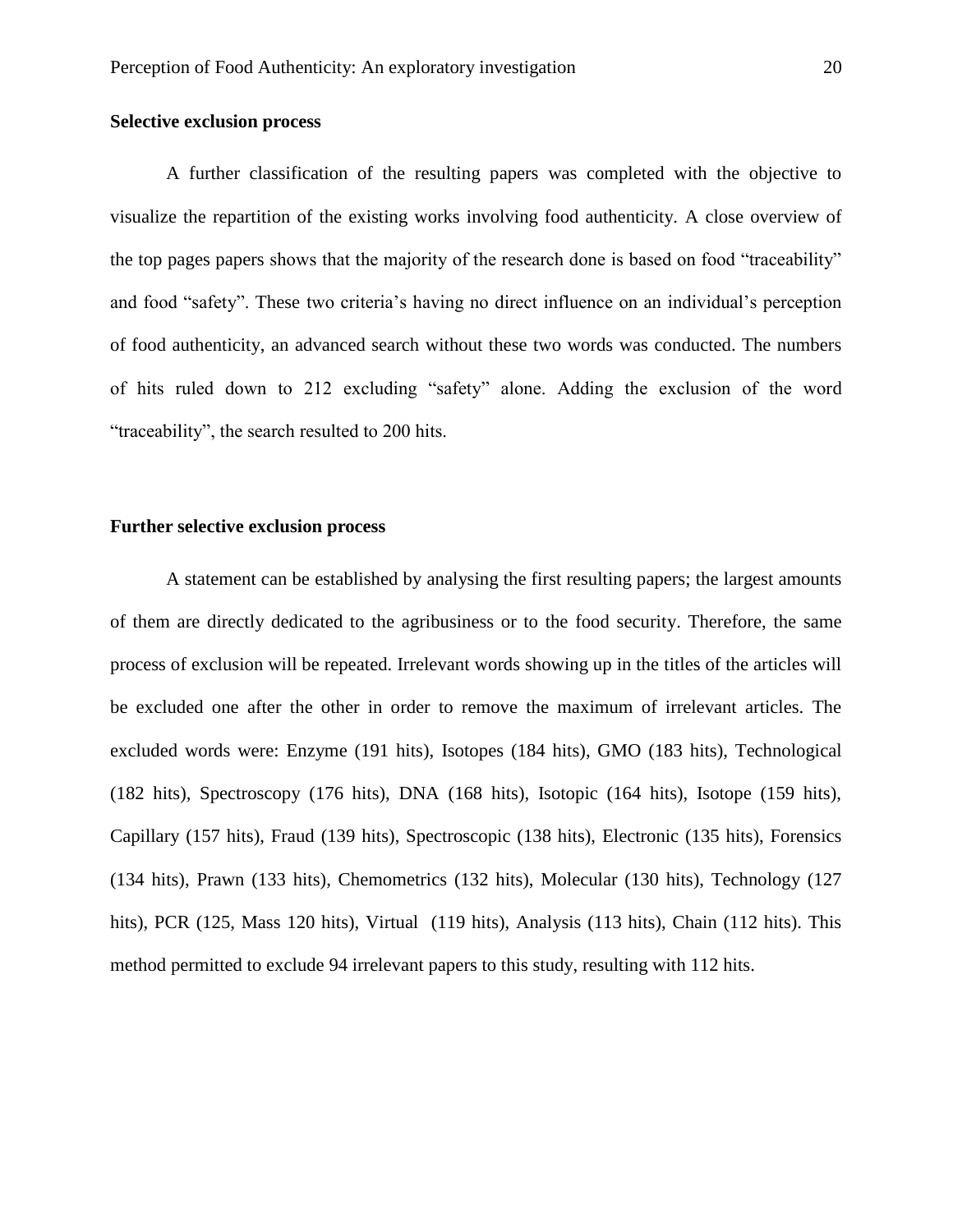## <span id="page-20-0"></span>**Classification process**

A classification process of the resulting 112 articles has been conducted. The classification of these articles has been conducted after an analysis of their content. Eight categories have been identified during this process: Food quality (29 hits), genetics (7 hits), traceability (27 hits), tourisms (7 hits), ethnic food (27 hits), branding (5 hits), and others (10 hits).

The category others have been used in order to group all the articles that could not be clearly classified in the seven other categories or being in-between two or more of these categories. A close attention of the articles inside this category has been conducted in order identify the relevancy.

## <span id="page-20-1"></span>**Selection of relevant categories**

The categories: Food quality, genetics and traceability having no direct implication in the perception of food authenticity, the articles classified in these categories are considered as irrelevant to this topic. This resulted in the exclusion of 59 articles, resulting with 53 articles.

#### <span id="page-20-2"></span>**Qualitative selection**

The 53 resulting articles classified under five categories: tourisms (7 hits), ethnic food (27 hits), branding (5 hits), authenticity perception (4 hits) and others (10 hits) have been selected or excluded after a review of their abstract. Qualitative and relevant information's have been searched during this process.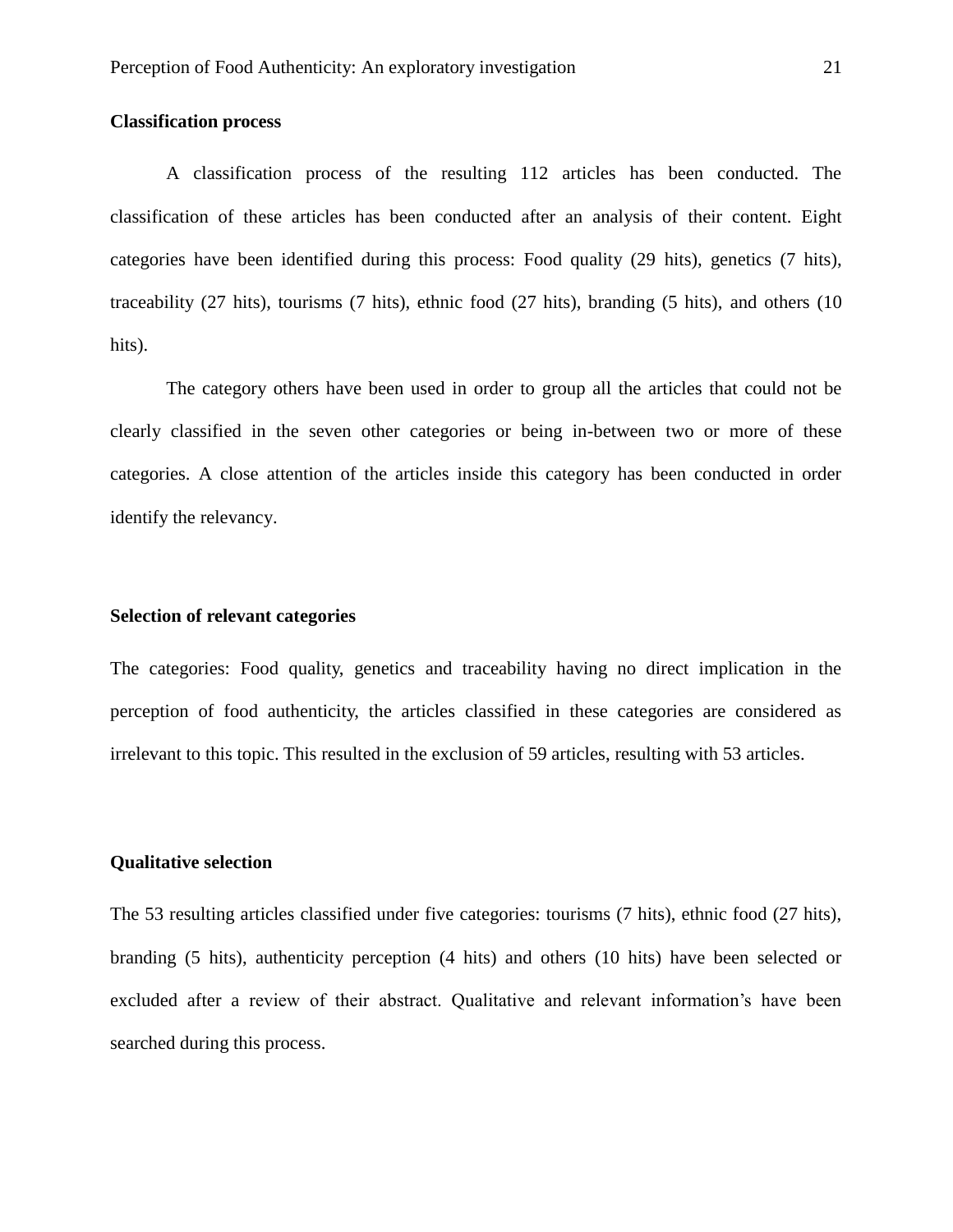The study being exploratory, the qualitative selection has been firstly done on the relevance of the content before looking at the numbers of citations and the journals who published them. The exclusion of articles having no clear link to food authenticity; that used food authenticity only as a secondary aspect of their study; and that were not identified as coming from reliable sources were excluded.

Most articles used the notion of authenticity not as a social interpretation of indexical facts but as the statement that an experience, a culture or an object was true to a certain spatiotemporal context. This occurred principally in the studies on tourism and ethnic food where an foreign food experience is compared to the ethnic food tradition regardless to the individual interpretation of what is their genuineness.

This qualitative process of selection turned down the numbers of hits from 53 to 3. The total process of exclusion resulted in removing the majority of the existing papers. However, the classification of the literature on food authenticity reflects the influential aspects that are valued in the scientific works. Although the exclusion of these papers, the classification process will be valued in the interpretation of the literature review.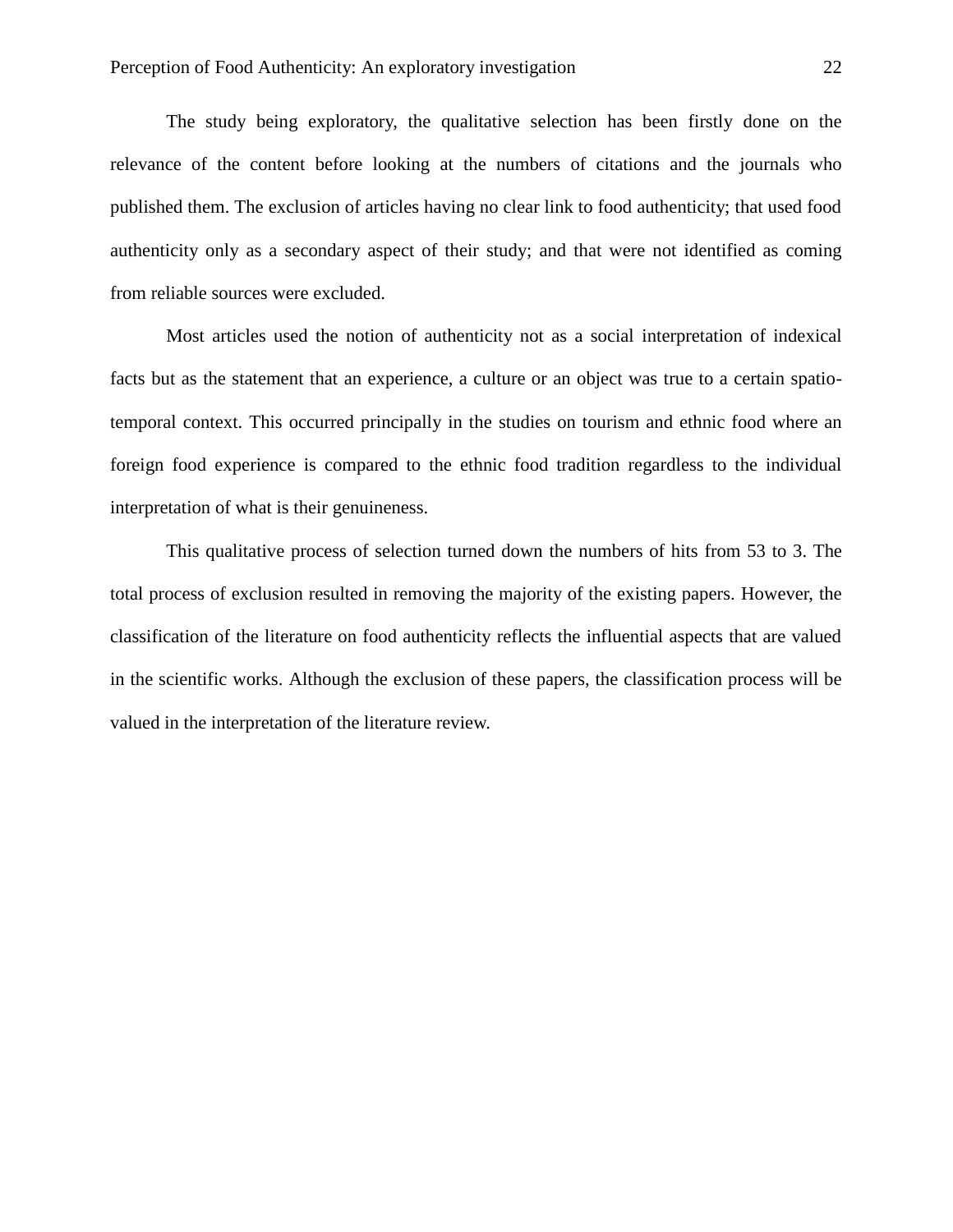#### **Results**

<span id="page-22-0"></span>Each of the 3 articles identified as relevant to this study is presented briefly. The goal of these reviews is to identify similar and relevant aspects that occur in the perception of food authenticity compared to the perception of authenticity; identifying if the context of food influences the hypothetical theory developed. The collected information's from these reviews will be then used to orientate the expert interview.

*Developing an authenticity model of traditional food specialties: Does the self-concept of consumers matter?* **by Laura Sidali & Hemmerling (2014)** is a quantitative study published in in British Food Journal with twelves citations, realized on a panel of 138 participants focusing on developing "an authenticity model for niche products that relates food properties associated with the perceived origin of food (so-called object-based authenticity) to more intangible characteristics that derive from the mind-set of individuals (i.e. individually constructed authenticity and identity)" (p. 11). Perceived authenticity was determined to emerge from an individual passion and determination through its identification with a product. Both subjective and object base authenticity have been proven to have a high influence on purchase intention (p. 9). The following model was determined reliable: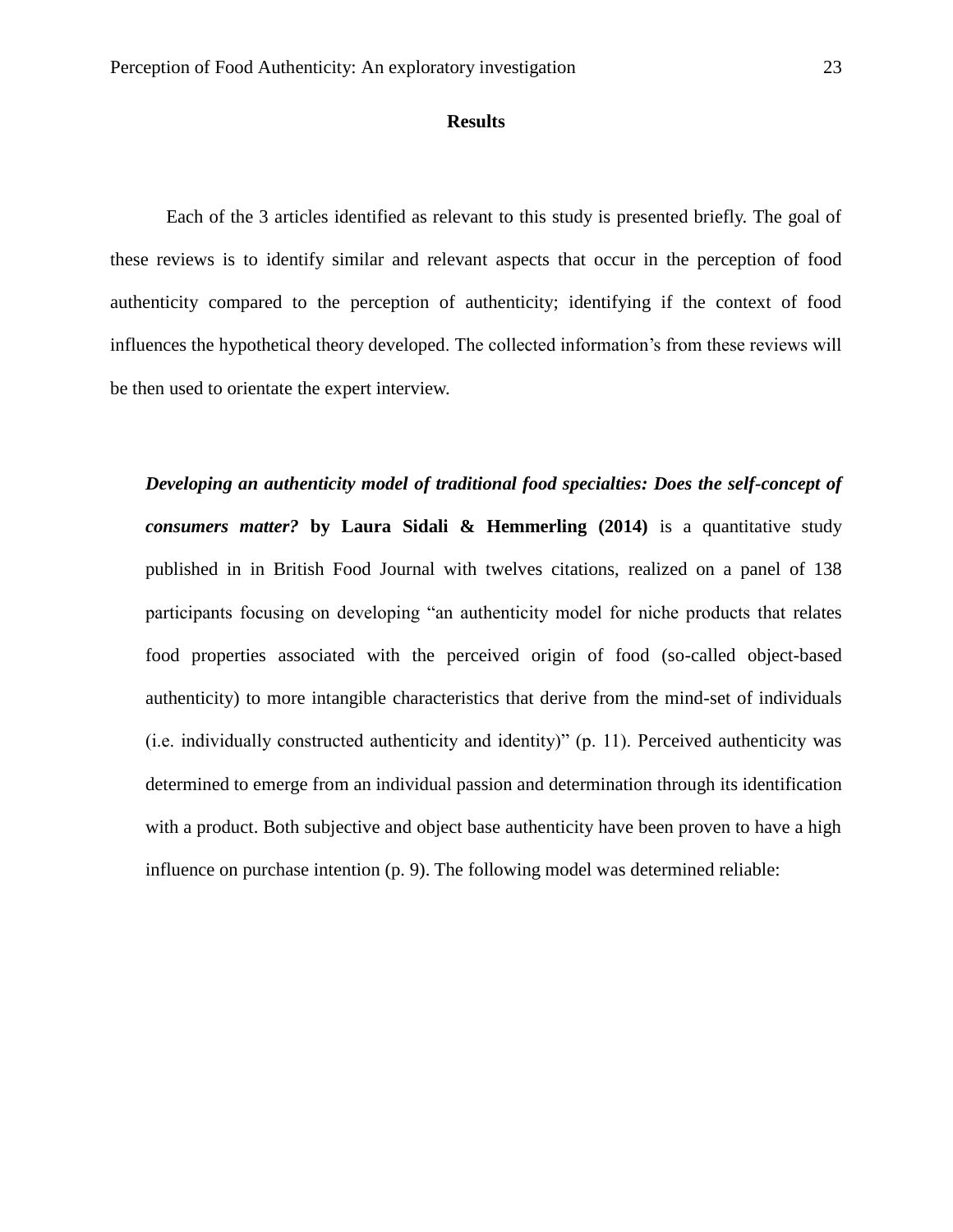

*Figure 2.* Model of authenticity by Laura Sidali & Hemmerling (2014)

*Consuming nostalgia? The appreciation of authenticity in local food production by Autio,* **Collins, Wahlen, & Anttila (2013)** is a qualitative study, published in the International Journal of Consumer Studies with 59 citations, done with 22 interviews in the context of the finish population. The purpose of the study is to understand the motivation of individual to consume authentic local food products and what they understood by it. Two main aspects were identified: "Everything that is self-produced, self-processed, gathered, hunted, fished and home-grown is experienced as the most authentic local food" (p. 566) because the respondent had a higher knowledge on the origin, the method production and the method of transformation. Nostalgic food has been defined in part by its separation from the mass market by using ancient and sustainable method of production and is considered by the respondent as the closest to what is authentic food.

*The presentation of ethnic authenticity: Chinese Food as a Social Accomplishment* **by Lu & Fine (1995)** is a qualitative study published in The Sociological Quarterly with 276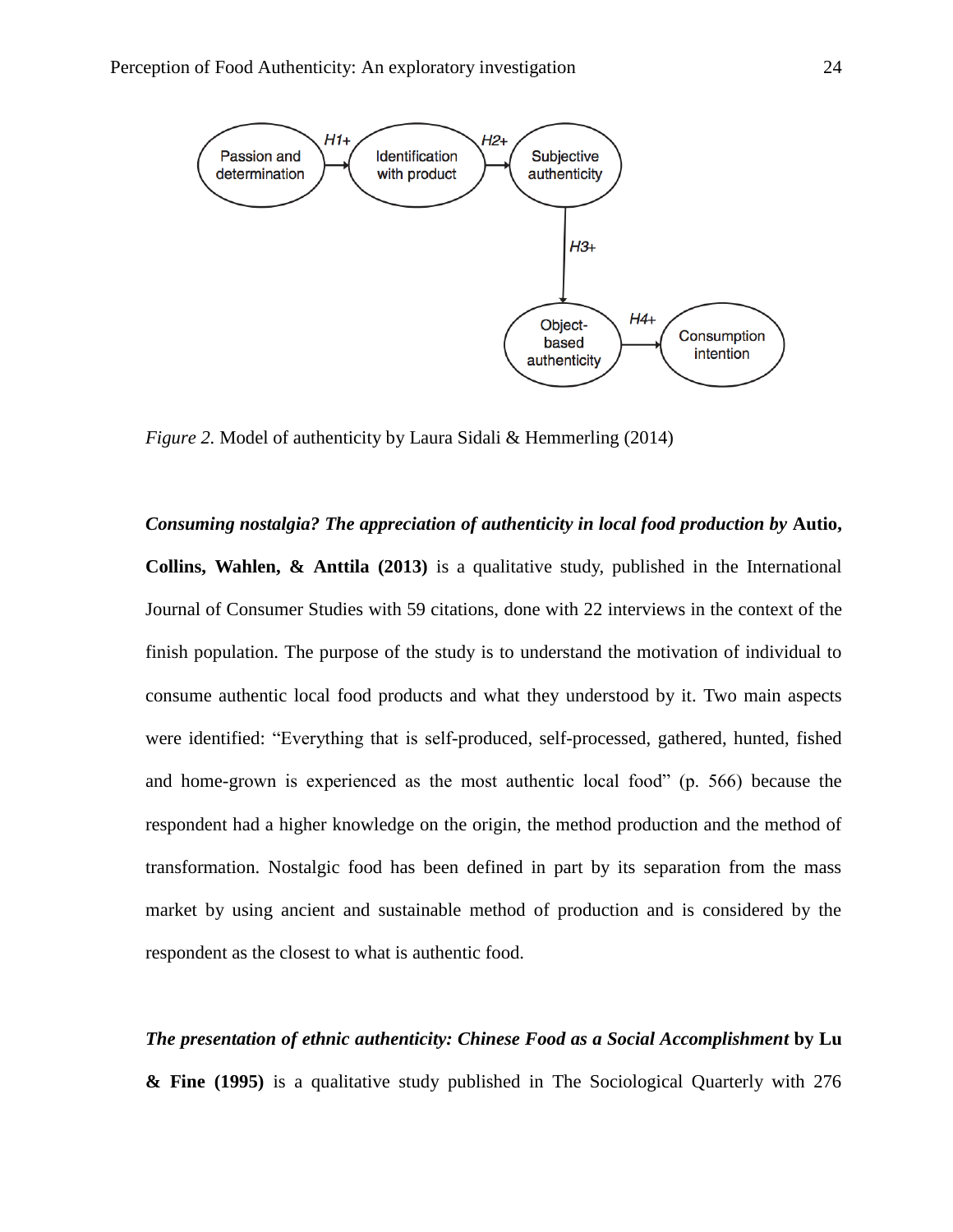citations, based on interviews and focused on the presentation of ethnic food in the context of Chinese restaurants in the United States. They analysed two types of strategies used by Chinese restaurants in foreign countries: consumption oriented and connoisseur oriented. They highlight the point that "social construction of authentic ethnic food is bounded by social, cultural, and economic constraints" (p. 547). This makes it difficult to propose pure ethnical food in a foreign country. Consumption-oriented strategy is used by Chinese restaurant in order to please the American consumer by proposing highly adapted Chinese food. However, certain aspects of the authentic ethnical food need to be kept in order for the customer to consider the food as exotic and authentic. Connoisseur-oriented strategies respond to a type of clientele who understands the ethnical food and seeks for an authentic meal experience.

#### <span id="page-24-0"></span>**Interpretation of the selected papers**

The literature overview offered a first statement during the process of exclusion: most of the articles are concern by the reliability of authenticity, through traceability and quality control, regardless to the social aspect. The obsession of controlling food items illustrates the social need to access to pure authenticity acquiring and building knowledge through classification and control.

The further exclusion of articles, which mostly attached the notion of authenticity to a food culture defining it as a standard for comparison, validates the need for individual in a society to attach his ideas to a common interpretation of the reality.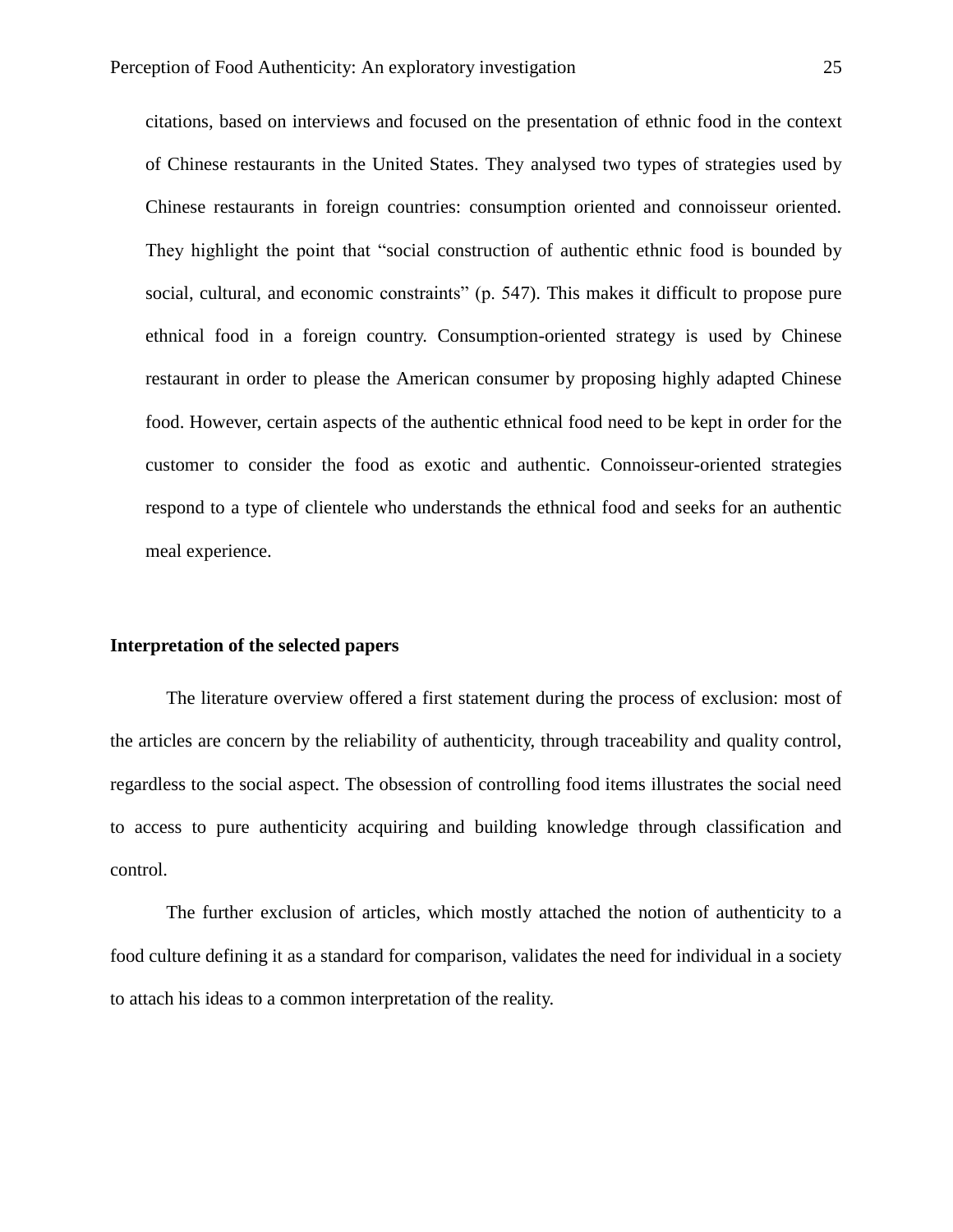## **Interpretation of Laura Sidali & Hemmerling's (2014) study**

<span id="page-25-0"></span>The study Laura Sidali & Hemmerling  $(2014)$  offer a model that is similar to certain aspects highlighted in the primary hypothesis of this study. The concept of object-based authenticity is identical to the indexical authenticity illustrated by Grayson and Martinec (2004) and to pure authenticity (Beverland et al., 2008). Similarly the concept of subjective-based authenticity can be interpreted as iconic (Grayson and Martinec, 2004) and approximate (Beverland et al., 2008). However Laura Sidali & Hemmerling (2014) identify that an object based authenticity is emerging from an identification with an object leading to subjective authenticity. This process of identification is not similar to the one's argued by Beverland (2005), Grayson & Martinec (2004) and (Rose & Wood, 2005) highlighting the fact that spatiotemporal facts about an object combined to a process of self-interpretation of these facts will develop into perceived authenticity. These theoretical differences need to be taken in consideration in the way that approximate authenticity is defined. A focus on these aspects will be taken in consideration during the analysis of the qualitative interviews.

### **Interpretation of Lu & Fine's (1995) study**

<span id="page-25-1"></span>Lu  $\&$  Fine (1995) identify in their study on ethnical food in foreign contries the difficulty to reproduce genuineness in a different context due to social, cultural, and economic constraints: "As in all cases of cultural diffusion, adjustments are made to accommodate the values of the host society" (p. 538). The reproduction of ethnic food in a foreign country implies the modification or transformation of local and traditional characteristics attached to the indigenously prepared food. This implies that foreign ethnical food "does not deserve the label of being authentic" (p.539). Lu & Fine (1995) determine that the key aspects of "Authentic food implies that products are prepared using the same ingredients and processes as found in the homeland of the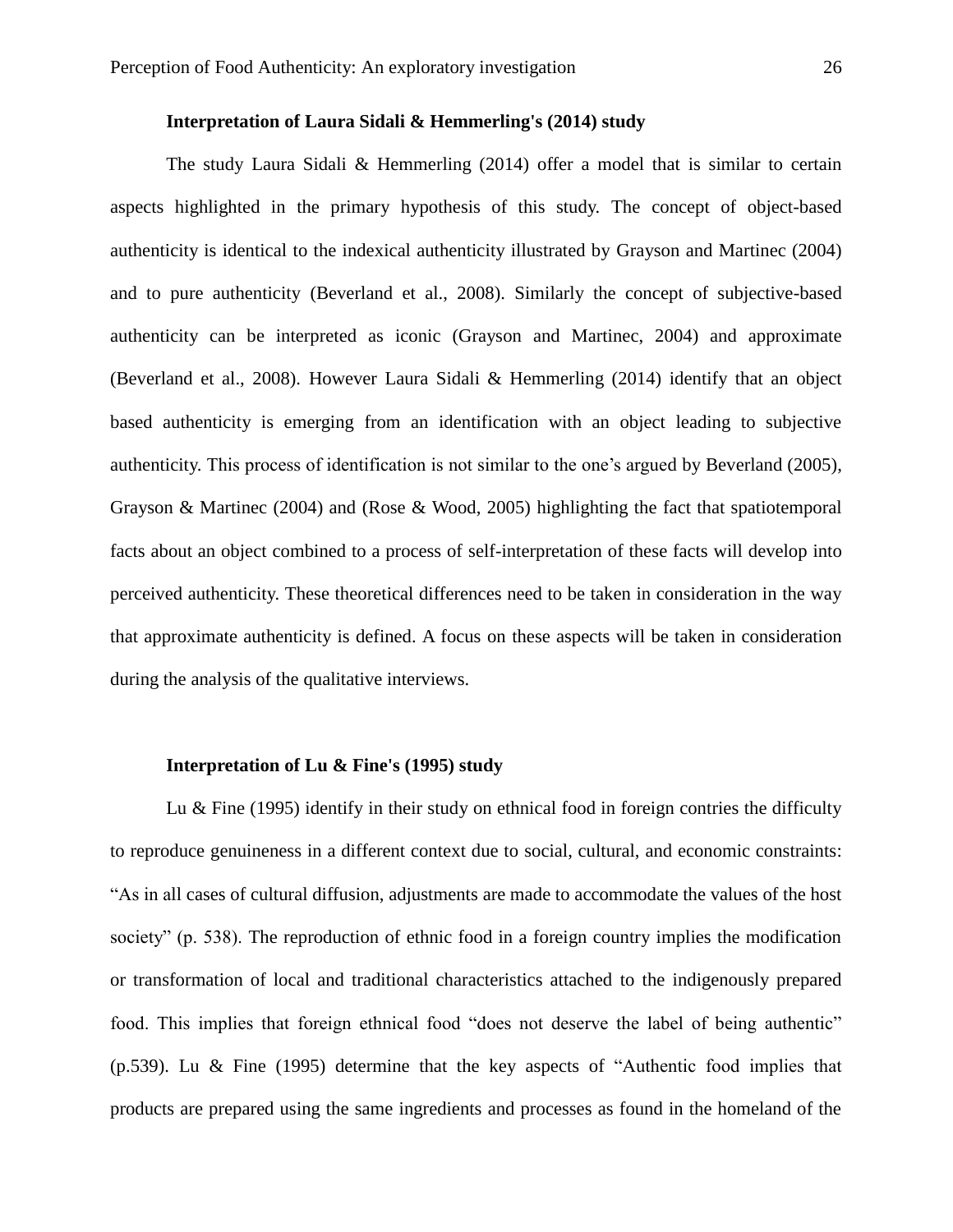ethnic, national, or regional group" (p. 539). Although the effort of adaptation of foreign restaurant owners to reproduce their ethnic food by adapting it to the home country "American customers did not complain about the lack of authenticity of the food and may have been unaware of alterations that would have been obvious to a Chinese diner" (p. 540). Two restaurant owner strategies emerge from this paradox: a consumer-oriented strategy, involving low efforts of sticking to the ethnical origins but a high adaptation to the countries cultural differences and a connoisseur-oriented strategy, involving high effort of reproducing the exact ethnic food despite the social, cultural, and economic constraints.

Shills (1981) determine that despite the strategy used by the restaurant owners to adapt their traditions to a foreign environment; "most are more concerned with their immediate satisfaction, and few see adherence to tradition as anything but secondary" (Lu & Fine, 1995, p. 547). The most important aspect for restaurant owners is to match the "primary sensory satisfaction" (p. 547) of their client; this explains that "chinese food served in foreign contries is a consequence of an adaptation to the demand of the market" (p. 547). During their field research, Lu & Fine (1995) identified that "when asked whether they (Americans) prefer authentic or Americanized Chinese food, the large majority of customers opted for authenticity, but when questioned further about how authentic they thought the food was at the Chinese restaurants they patronized, many were uncertain and claimed they did not pay much attention, and they rejected foods that were defined as "unpleasant" and well outside of their experience" (p. 544). This statement shows that despite the effort to reproduce authentic food, the appreciation of an individual will define its percieved authenticity. Sensory characteristics are defined in this study by taste, color, smell and texture but also by the surrounder environment the food is consumed; Yet, an emphasis on aesthetics does not require that customers care about the authenticity of the food (p. 544). This similarity aspect is found in the description of moral authenticity (Beverland,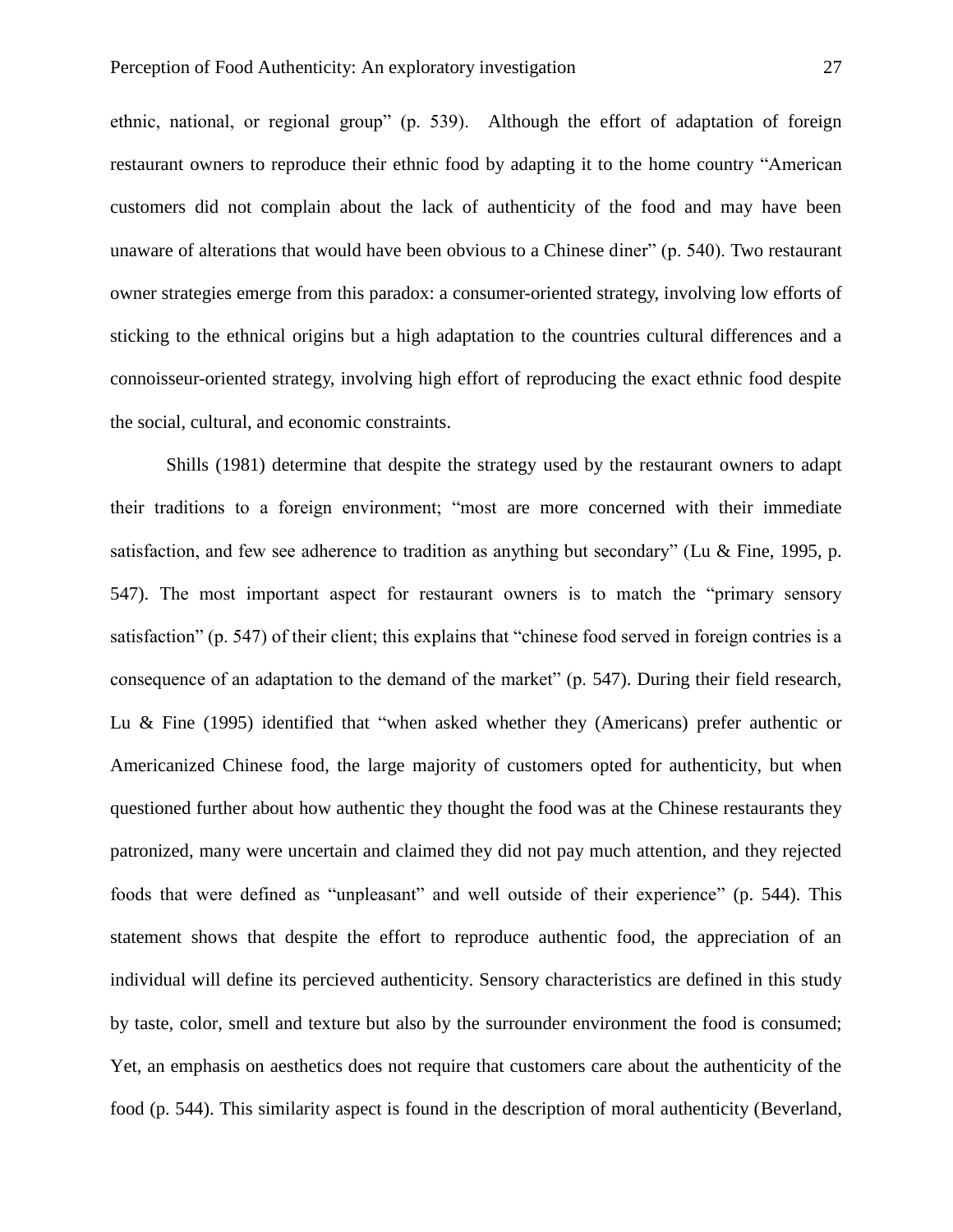Lindgreen, & Vink, 2008), describing that sensory appreciation by its own to the perception of authenticity.

Lu & Fine (1995) demonstrated also that food choices are goal dependent : "Through the consumption of ethnic cuisine we demonstrate to ourselves and others that we are cosmopolitan and tolerant: our character is expressed through our behaviour in the market" (p. 539). This statement is based on the study of Gergen (1991), how highlight that fact that "the construction of authentic food responds to American's quest for authentic experience and identity transformation. Pillsburry (1990) determine that tourist is in search of exotic food experience through their journey in order to identify themselves with "the foreignness" of an ethnic group; eating becomes an experience for the "soul". Fabricated authentic food experiences in witch characteristics of a culture are highlighted are therefore more appreciated by tourists than mundane food experiences. Lu & Fine (1995) study can be resumed in two valuable statements that "only a small proportion of customers are highly conscious of authenticity" (p. 544) and that authentic experiences are influenced by "aesthetic preference, economic status, and activity schedules" (p. 544).

### **Interpretation of Autio, Collins, Wahlen, & Anttila's (2013) study**

<span id="page-27-0"></span>Autio, Collins, Wahlen, & Anttila (2013) point the fact that authenticity is often linked to naturalness, where individuals identify the minimal transformation processes applied to a food item as valuable to their concept of genuineness. An increasingly "consumer interest in the origin of the food and the transparency of the food chain" (Autio, Collins, Wahlen, & Anttila, 2013, p. 564) is remarkable since the last 20 years; this event is described as "the result of a growing awareness of environmental and health-related problems" (p. 564). Seeking food authenticity can be also interpreted as a patriotic behaviour, related to the historical roots of an ethnical community (p. 566). In the context of a Finnish population, Autio, Collins, Wahlen, & Anttila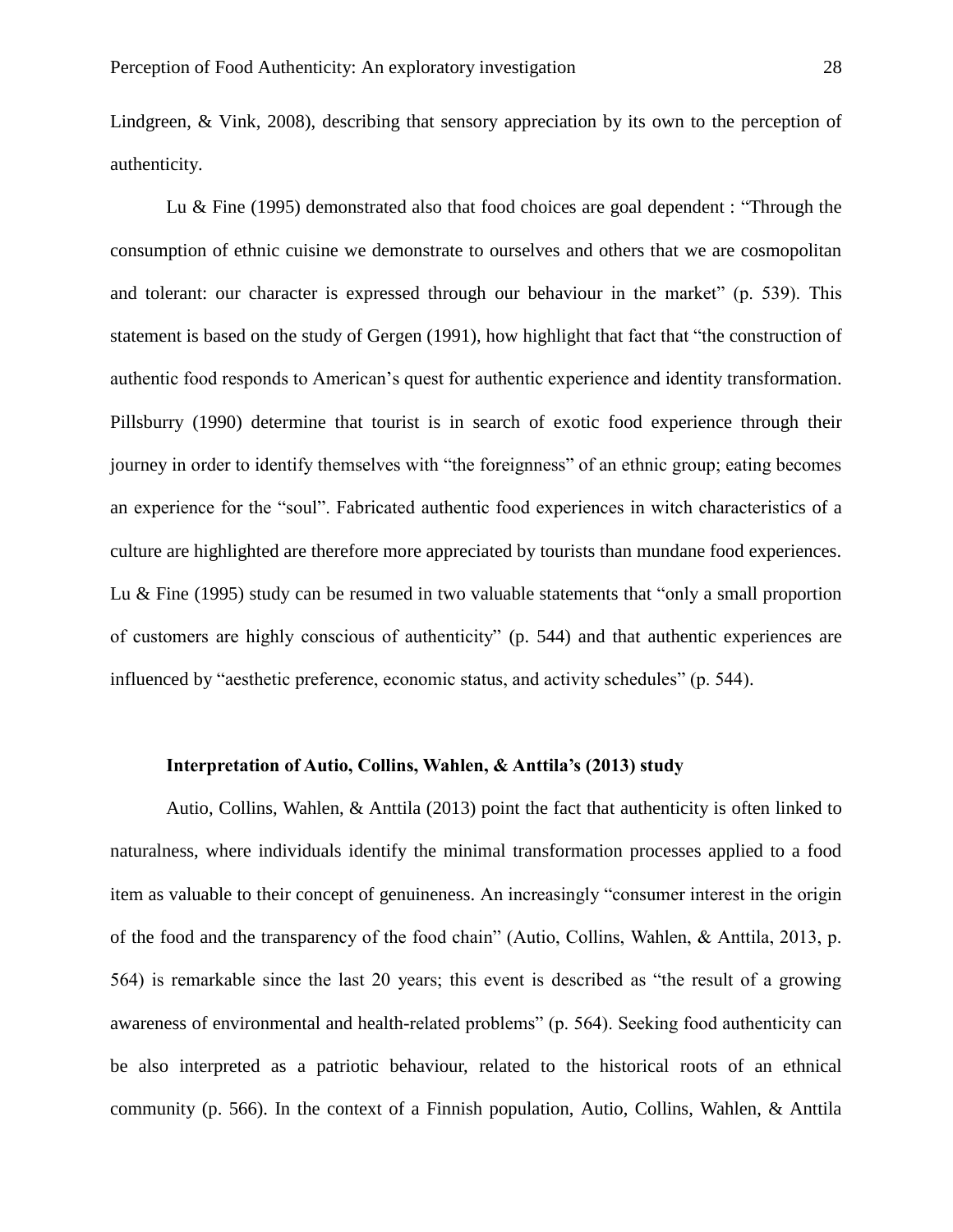(2013) highlight the tendency of individual to grow, hunt or pick their own food regarding selfgathered food as the closest to reality. The goal for the consumer, growing his own food, is to know and understand what he is eating with the purpose of valorising his own link the nature.

Similar goals have been identified in Autio, Collins, Wahlen, & Anttila's (2013) study between an individual's act of growing his own food and an individual's consumption of sustainable local produced food. In addition of the purpose of being close to nature, being part of a social community and paying attention to health and nutrition; the connection with "a glorified past as a period in time when "real" food existed" (p. 568) is sought. This is described as the search for nostalgic authenticity.

### <span id="page-28-0"></span>**Development of the hypothesis in the context of food**

Based on the literature review on food authenticity and the classification of the excluded articles, the primary hypothetical model constructed on the authenticity theories will be adapted to the context of food. This involves a deeper understanding of the influential aspects leading to the three types of perceived authenticity: pure, approximate and moral. These constructs and the links to the *individual perception positioning* proven as valuable based on the authenticity theories are considered as identical in the context of food. These are concepts based on general interpretation of perceived authenticity including the perception of authenticity in the context of food; no particular studies on food authenticity determined that these theories could not be applied to food. However, the literature review determined more specific constructs on the influential aspects based on an *individual perception positioning*; therefore these aspects will be specified in order to adapt specifically the model to a food context.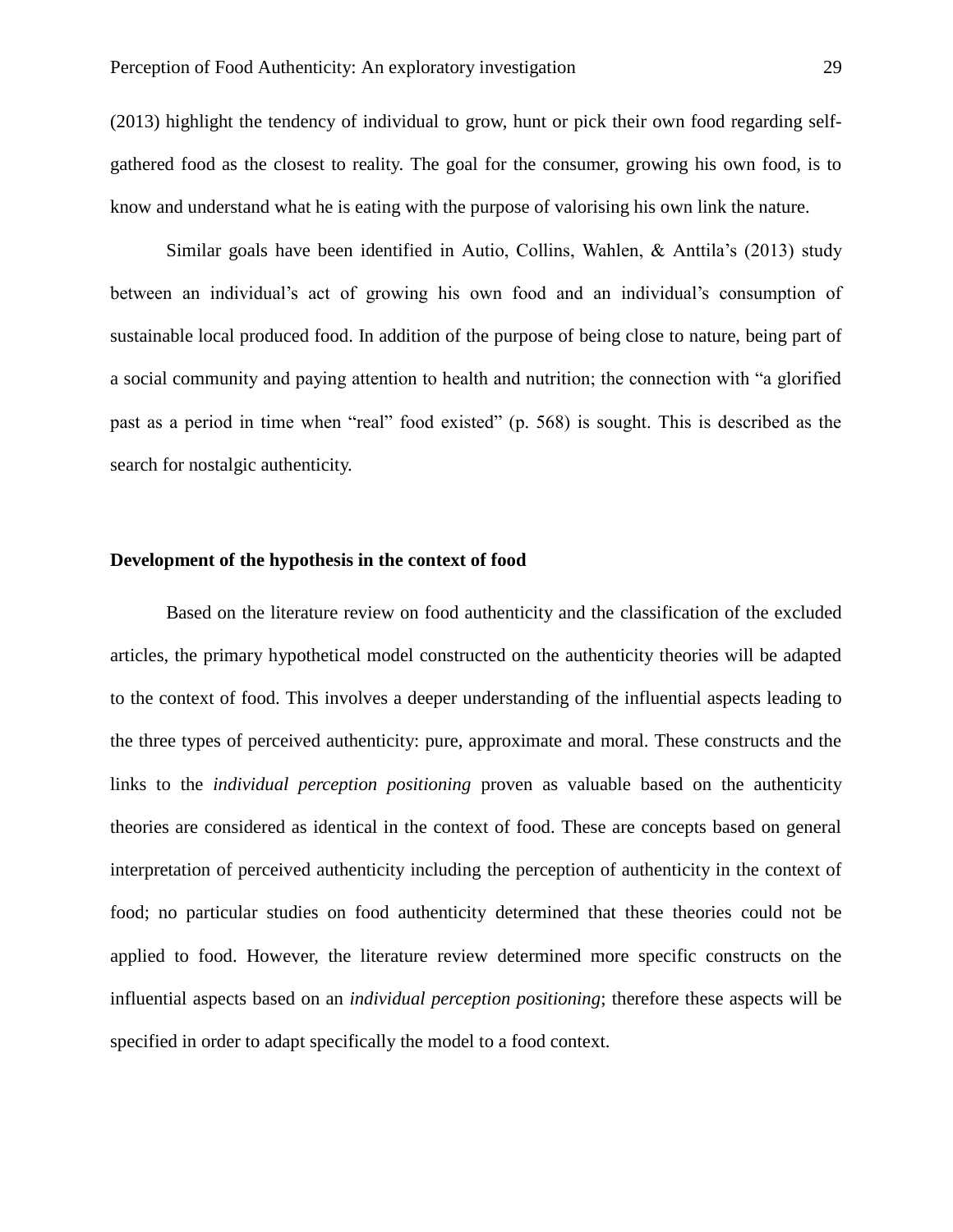<span id="page-29-0"></span>**Knowledge (1.1)** is linked to indexical facts identified by individuals in the origin, the production and the process of transformation (Autio, Collins, Wahlen, & Anttila; 2013). Authenticity being directly linked to spatio-temporal dispositions, the perceived reality is meant to evolve through time and space. It implicates that the perceived reality in one context can't be replicated at it's similar in another context. This reflection brings us to the point, that when looking at authenticity in the context of food, no item can be defined as a standard for comparison but it is the reproduction and evolution of this item through time that is perceived as authentic. For example, if a person perceives one of the traditional dishes from its culture as being the genuineness in the context of food; the perceived authenticity is not reattached to only one repetition but to the numerous repetitions through time. In comparison, the perceived authenticity of an artwork is attached to one single piece, the repetition of this artwork being identified as a reproduction and will have no value of authenticity added. This aspect puts in perspective the notion of pure authenticity when speaking of food cultures by the fact that a culture evolves through time.

Pure authenticity regarding food items is principally linked to the perceived naturalness. Items that are originating or identified as originating from natural origins will be perceived as truth; man interaction with natural items will influence the non-naturalness of these items. The specificities of a process of transformation or production are indexical facts that can be the base of authenticity perception. Therefore, pure authenticity when speaking of food items regroups two concepts of truthfulness: the natural origin and social constructed standards. These two aspects were the most studied in the literature on food authenticity: Traceability related to the natural origin and quality control to the control of production and transformation.

Knowledge about food is linked to the social construction of what is considered as genuineness determined by the spatio-temporal context in which these groups of individuals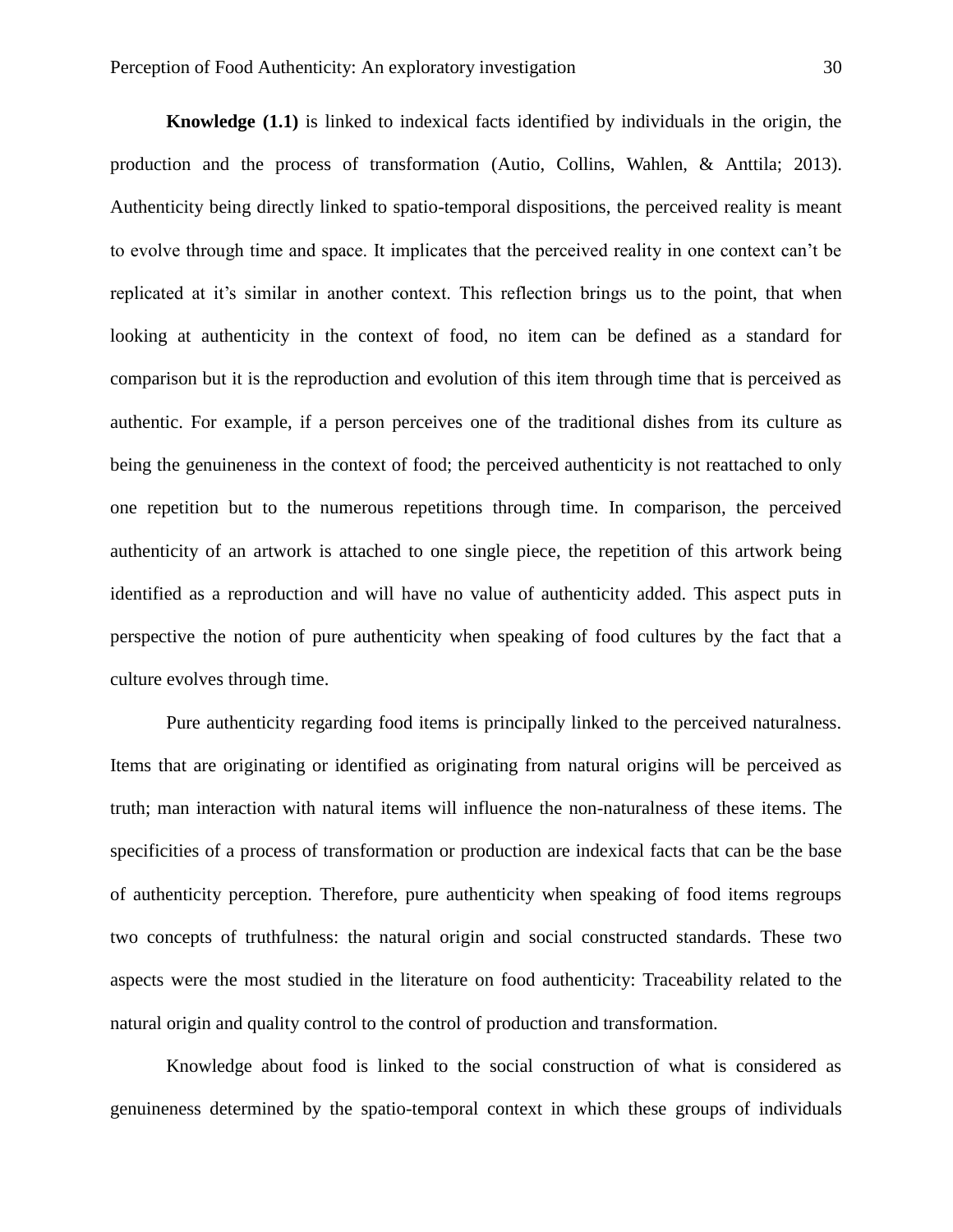evolves. The context involves the construction of the naturalness perception based on the natural opportunities accessible in this environment and leads to the construction of specific methods of production and transformation. The construction of authenticity perception through time and space is traduced by a social shared culture based on traditions. This aspect is particularly identified in the context of food, as there are short-term perishable items that are constructed on the repeatability of identical or similar processes evolving through time and space along with individuals in social groups.

<span id="page-30-0"></span>**Appreciation (1.2***),* as described in the work of Lu & Fine (1995), is the most significant aspect that comes into play in the perception of authenticity. Although the sought of a real experience, the consumer will perceive a food item as authentic solely if he is accepting it. Appreciation in the context of food experience involves two main aspects: the sensory characteristics that are define by taste, color, smell and texture and the surrounded environment the food is consumed. The surrounding environment can be related to the lived experience influencing the appreciation of food item.

*Goal dependent (1.3)* search for authenticity is described in the study of Autio, Collins, Wahlen, & Anttila (2013) as being categorized in four distinctive purposes: sought for nature, sought for social bounds, sought for health and nutrition and sought for nostalgic "reality". The goals of an individual vary depending on the context a food item is consumed and takes an important place in the perception of authenticity.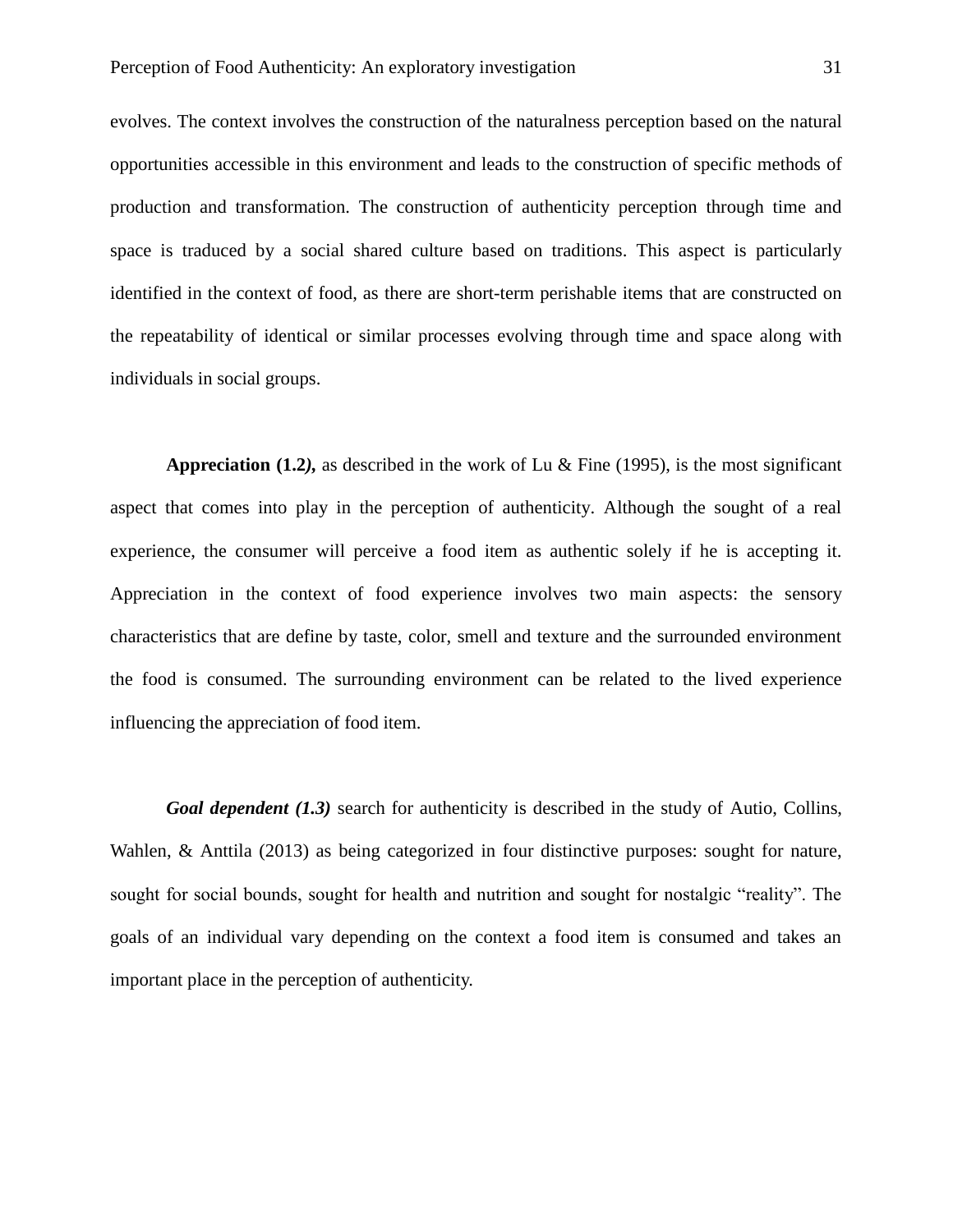## <span id="page-31-0"></span>**Specification of the hypothetical model to the context of food**

Based on the literature revue on food authenticity, the primary hypothetical model can be

specified:

# **INDIVIDUAL PERCEPTION**(1)

# **PERCEIVED AUTHENTICITY**



*Figure 3.* Hypothetical model of influential aspects occurring in the perception of food authenticity. Model constructed based on the theories on authenticity and the literature review on food authenticity.

This theoretical model is constructed only on existing reliable theories, in order to have an accurate base for future quantitative studies, a quantitative study is conducted. The aim is to define if the influential aspects occurring in the perception au food authenticity can be identified in a context.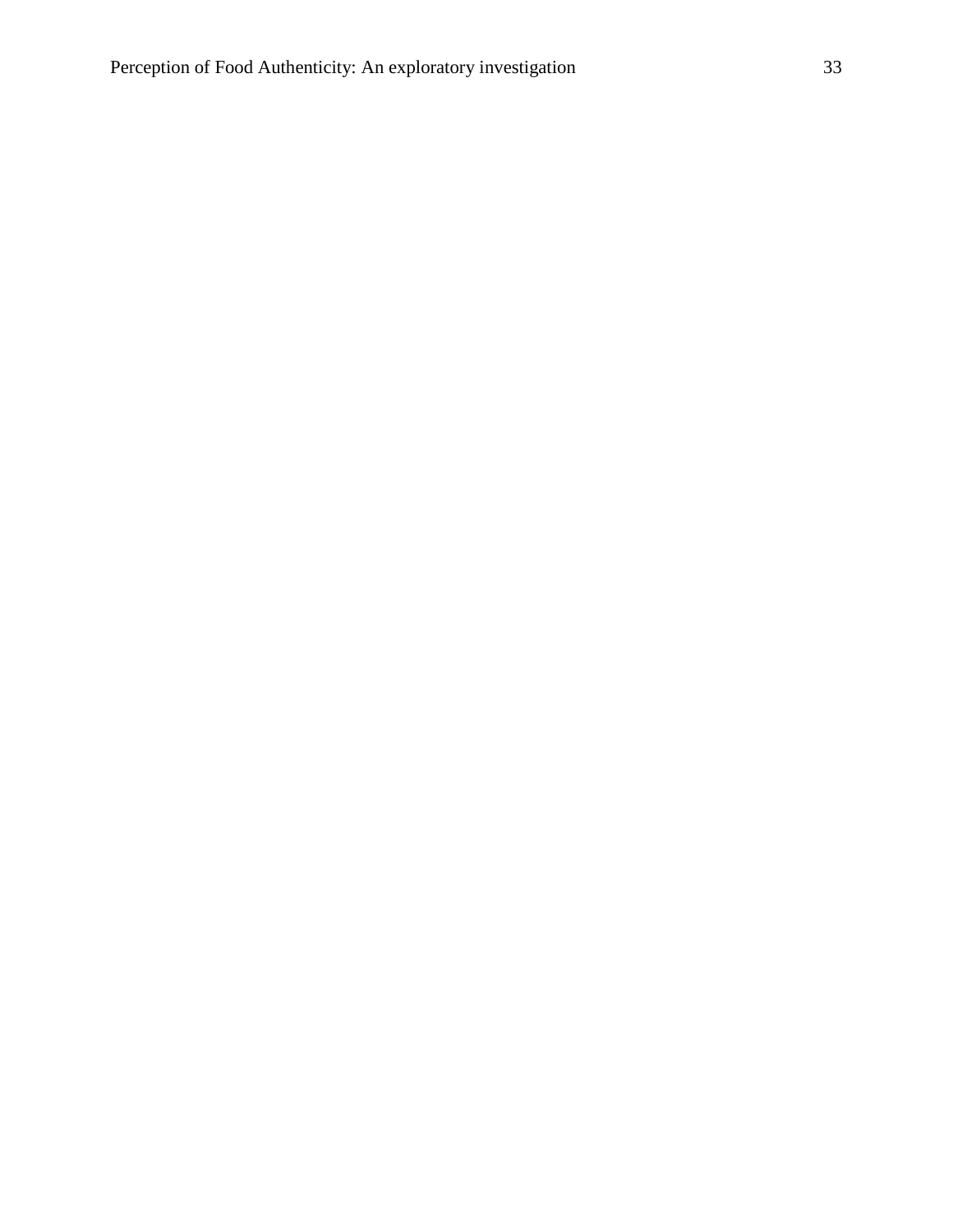## <span id="page-33-1"></span><span id="page-33-0"></span>**QUALITATIVE INTERVIEWS**

#### **Method**

The qualitative study about influential aspects occurring in the perception of food authenticity is based on short interviews constructed in order to understand individual's interpretation of genuineness regarding food items. A attention has been taken into consideration during the design of the interview in order to have no influences on the individual's perception. Every participant has understood the questions and respected the procedure of the interview.

#### <span id="page-33-2"></span>**Context of the study**

The qualitative interviews have been conducted at the Institut Paul Bocuse's Research Center with PhD, PhD students studying food through four different sciences: economics, social sciences, nutrition, and anthropology. Some of the interviews have been conducted with regular employees of the research center working every day with food items; these interviewees will be grouped under the category "Conscious".

The interviewed group composed an international panel. The origins of the participant will be mentioned after each individual. Each of the individual interviewed is aware of the definition of authenticity and its ground theories. The names and position of the interviewee will not be specified in order to have equality regarding the value of everyone's perception. However, the interviews will be regrouped under the scientific specialization of each individual. This process of classification gives the opportunity to identify shared constructs of perception linked to knowledge acquired through specific sciences. The conduction of qualitative interviews in this very specific environment is valuable to the study because of the various points of views offered,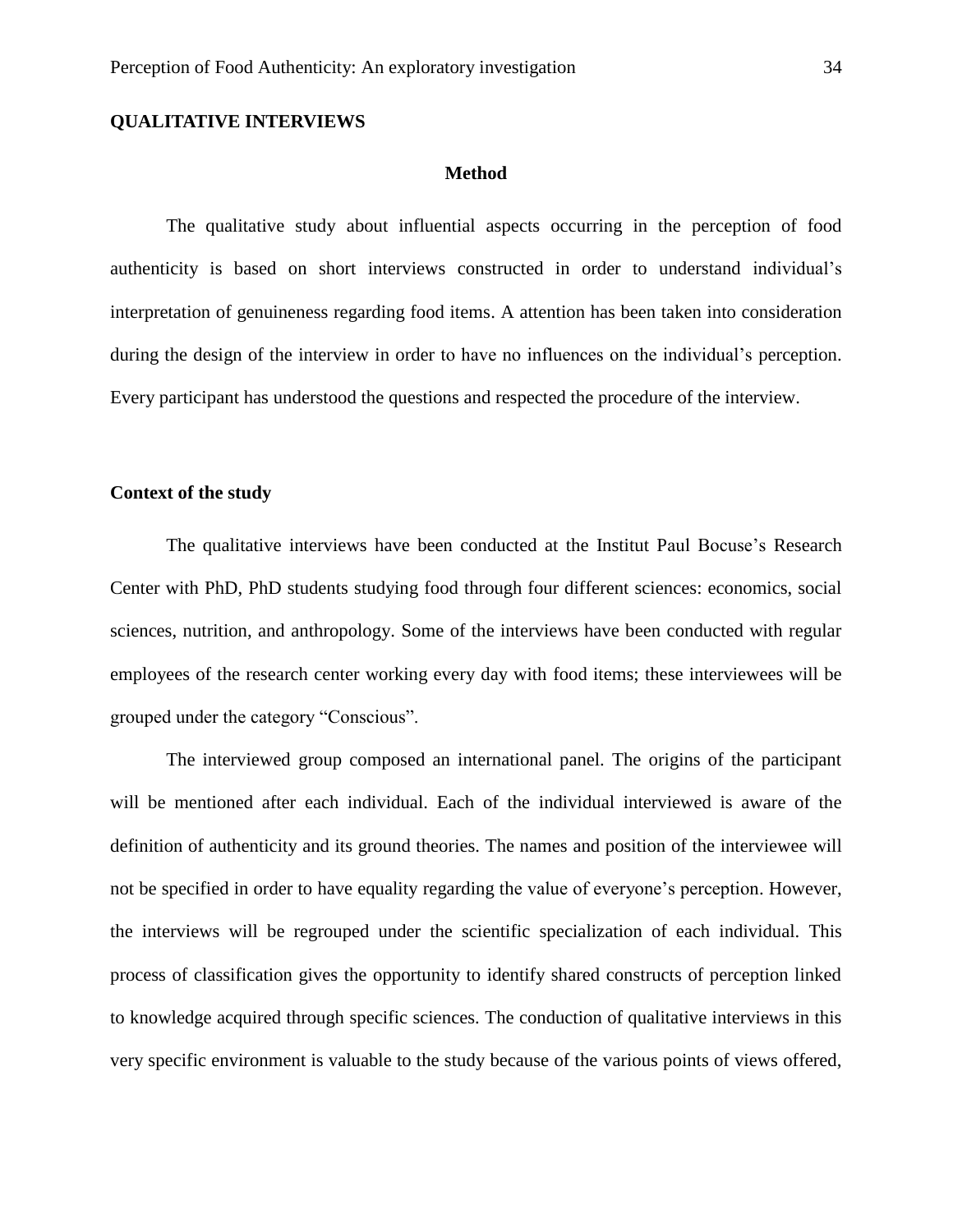and the fact that the interviewees know that authenticity is a social constructed notion that can be influenced by a context.

A total of 12 qualitative interviews have been realized during this study.

#### <span id="page-34-0"></span>**Design of the qualitative interview**

The qualitative interview is constructed in two phases. First the interviewee is asked to write three food items that he or she considers as authentic on a blank paper. In the second phase, two questions are asked orally: "For each one of these food items, what makes you consider them as authentic?" and "How did you started to perceive this food item as authentic?"

The construction of the interview has been designed in order to have the interviewed first interpretation of food authenticity. This is realized by making him write primarily his vision of authentic food items, on which he or she can build his interpretations of authenticity on its. The interview is also intentionally designed to be short in order for the interviewee to construct responses on his own vision before having the time to shift on theoretical interpretation of authenticity. Writing the food items on a blank paper rather than telling them orally is done in order for the participant to build his responses for the open-ended question facing his primarily perceptions.

The two open-ended questions: "For each one of these food items, what makes you consider them as authentic?" and "How did you start to perceive this food item as authentic?" are constructed in order for the interviewee to express his own perception through words. These questions are asked orally and recorded rather than written with the intention of collecting all interpretation that the interviewed person link to his own perceived authenticity rather than only the one's he or she considered as relevant. The second question will lead to the repetition of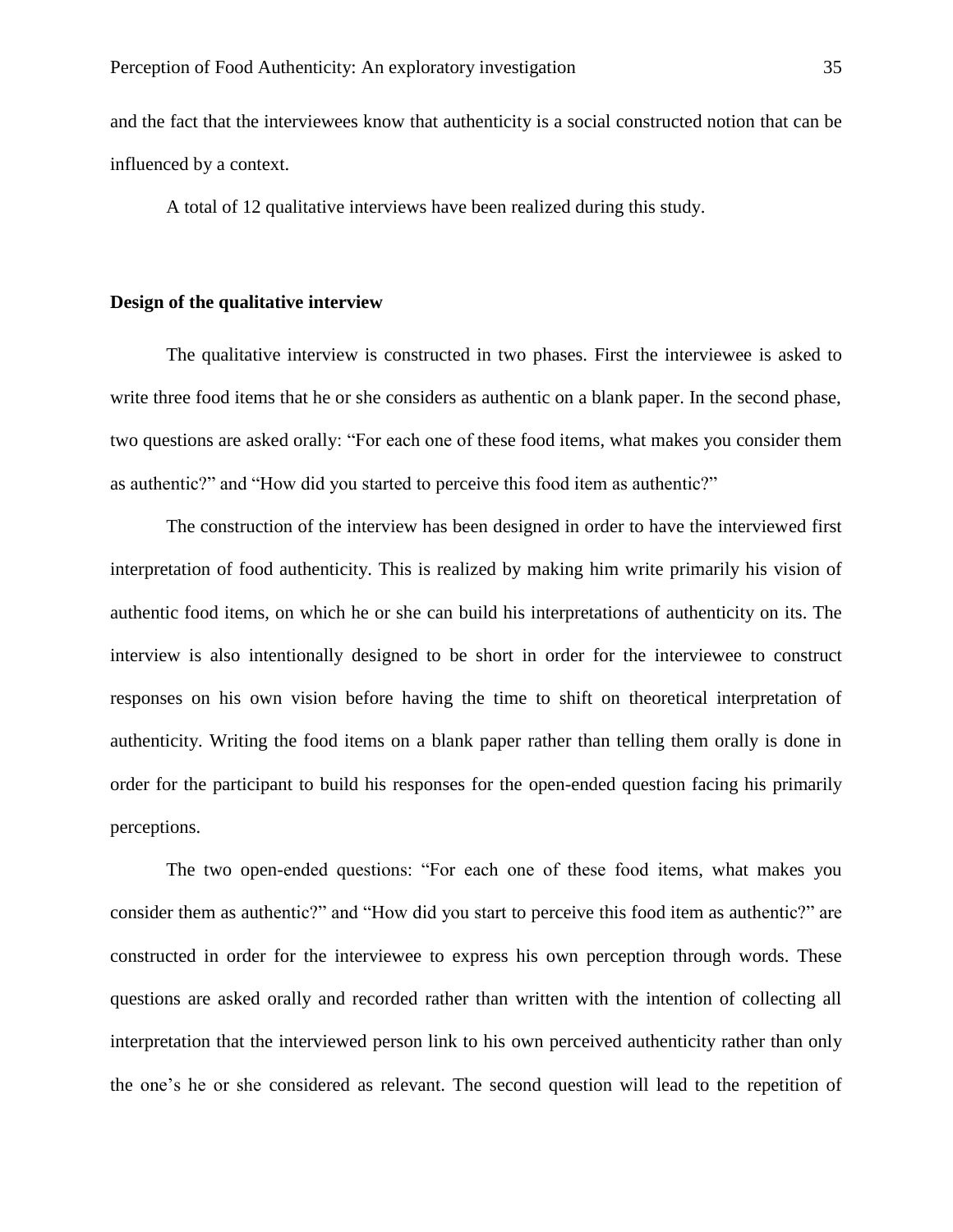certain aspects, but it offers also the opportunity to develop the interviewee's perception rather than explaining only basic concepts. "How did you start to perceive this food item as authentic?", is also a question that demands to the interviewee to express his own interpretation rather than giving overall descriptions. This method has been proven to be relevant during all the interviews.

The interviews are conducted in the interviewees mother language if it is French or English. For other foreign interviewees, the interviews are conducted in the language that is the more comfortable for the participant. This choice was done in order for all the interviewees to express their interpretations without being restricted by the language barrier. The translating of the interviews is realized by trying to conserve the original expression of an individual. Sentences have been slightly modified to correspond to the English syntax.

In order to facilitate the reference to interviews, the name of the discipline will be shorted to: COG (cognitive sciences), ECO (economics), NUT (nutrition), ANT (anthropology), CON (Food Conscious) followed by the number referring to an interview, for example: ECO 2.

#### <span id="page-35-0"></span>**Collection of data's**

Every interview is analysed in order to identify relevant information to this study. Common constructs are then regrouped. A further classification process of these data's enables to identify aspect of value. The different interpretation offered by the interviewees are then configured in order to construct a discussion a put in perspective the influential aspects that occurs in the perception of food authenticity. With the purpose to have a clear vision of aspects identified in the literature theory and in the qualitative study, the identified aspect is disposed in the same order that the hypothetical model.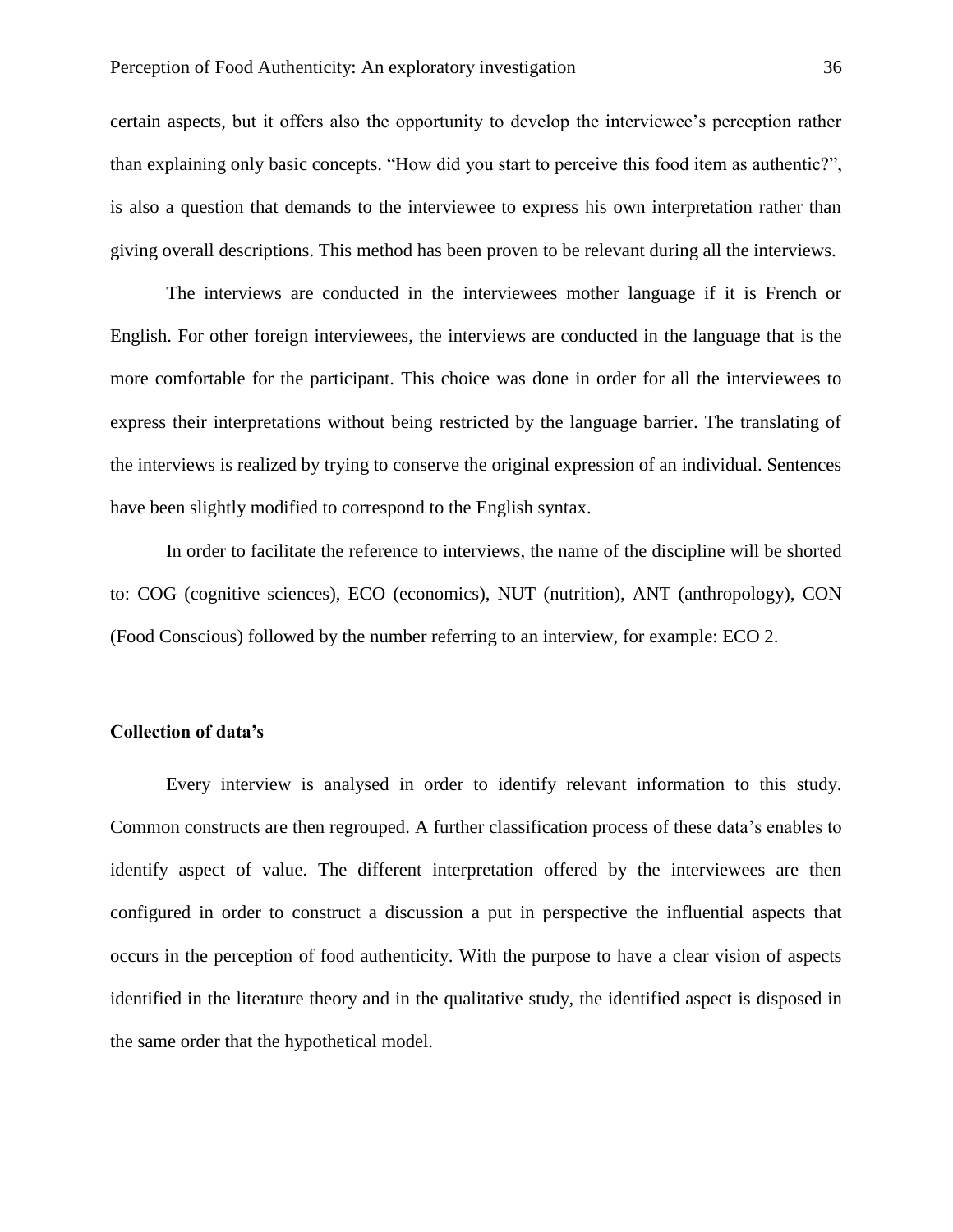### **Results**

Collecting data on numerous individual perception on the question of food authenticity enable to better understand the influential aspects influencing their perception. This information will be of use in the specification and development of the constructed hypothetical model. Every interviewee had a difficulty to develop a clear idea on authenticity leading to numerous hesitation. This proves that authenticity, even if it is a socially used notion, is not totally clear yet. This aspect proves that individuals are expressing their own thoughts about their authenticity perception rather than referring to common theories.

## **Reference to natural attributes**

Throughout the interviews a high tendency to refer authenticity to natural aspects can be identified. Natural elements considered as food items are described as the base of a human diet, allowing him to collect essential nutrients.

"For me those are authentic, because these are in their raw form, not transformed. You can find these food items in the nature, and that are part of the basic human diet, it gives the essential nutriment intake." (COG 2, Personal interview, May 15, 2018)

The identification of true natural aspect in a food item become an argument of selection. The closer an aliment is to its natural interpretation; the highest value of purity will be recognised in it.

"I imagine a representation of an animal eating grass for the beef, a chicken running in a field, [hesitation]for the egg and fruits on a tree ready to be picked. I believe that I link nature to authenticity." (CON 1, Personal interview, May 15, 2018)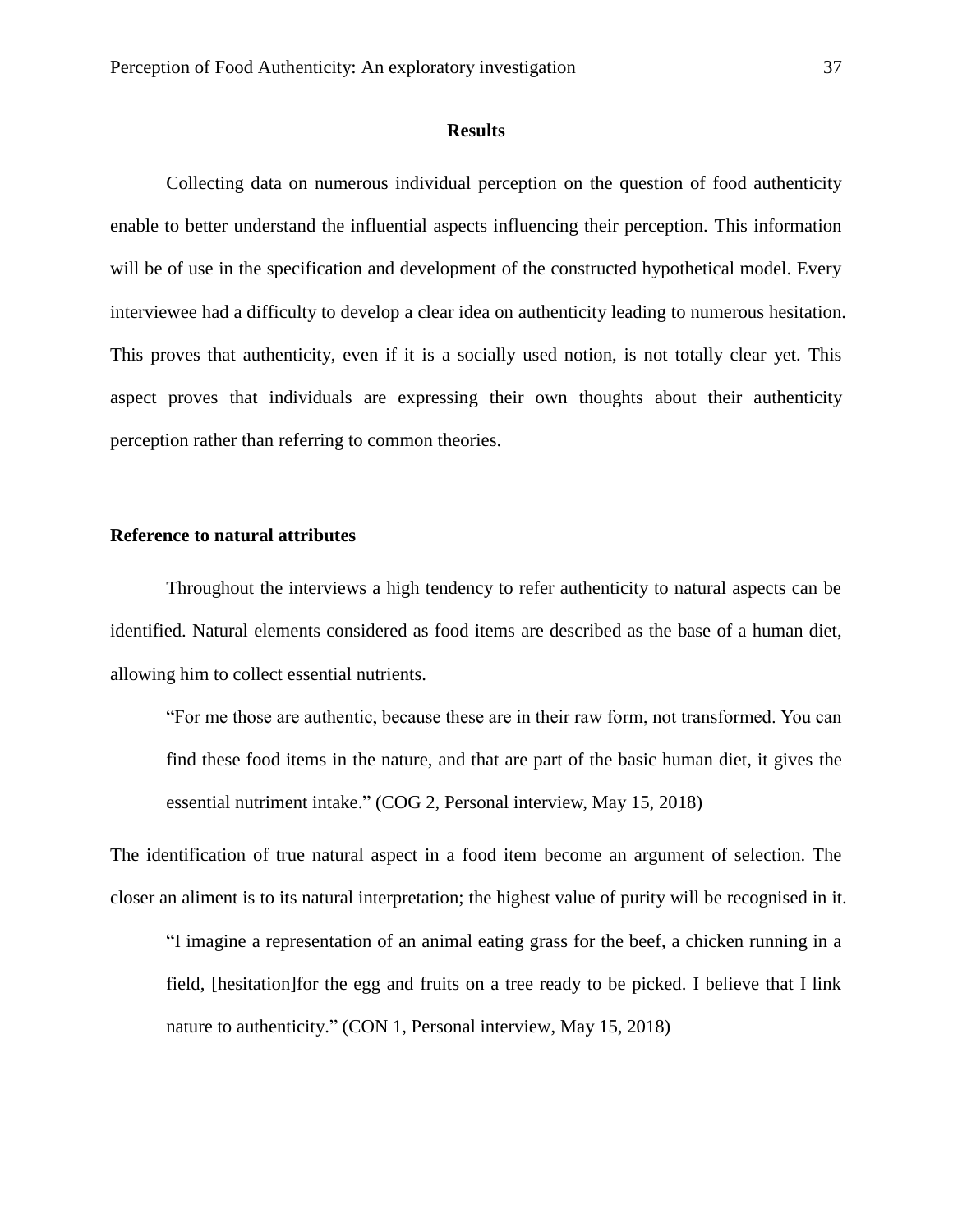Human interaction is considered as responsible for the natural degradation of an element. Every different influences brought by humans is considered as a transformation.

"[Hesitation of two seconds] Milk it is because [hesitation]because it is a raw product, so [hesitation], for me there is nothing that can be more authentic that something that you get directly from an animal without [hesitation], let's say, degree of transformation, human interaction." (COG 3, Personal interview, May 15, 2018)

Acquiring information's about a food item becomes part of the identification process of natural purity. A concern for the interviewee to justify their choices by indicating more specific aspect that they considered as natural has been identified.

"Bread, I actually thought specifically about sour bread, but I didn't mention that." (COG 3, Personal interview, May 15, 2018)

In this interview, the selection of a very staple ingredient was corrected from the interviewee to specify the link from that product to natural purity. In another case, the natural aspect of a selected ingredient is questioned about its natural integrity:

"So, concerning ribs of beef, [hesitation]a priori it is not [hesitation]transformed

it comes directly from the animal." (CON 1, Personal interview, May 15, 2018)

This uncertainty of the natural aspect of this food item shows that the natural aspects related to a food item are considered as unestablished and a hypothesis can be settled that an individual must identify and accept the natural attributes of an item. Some food items gathered in a natural environment are also identified by an interviewee as simple to consume, in the term that there is no need of human effort involved.

"It's because it grows in the nature. You bite in it, you don't necessarily have to cook it. I relate it to simplicity." (ANT 1, Personal interview, May 15, 2018)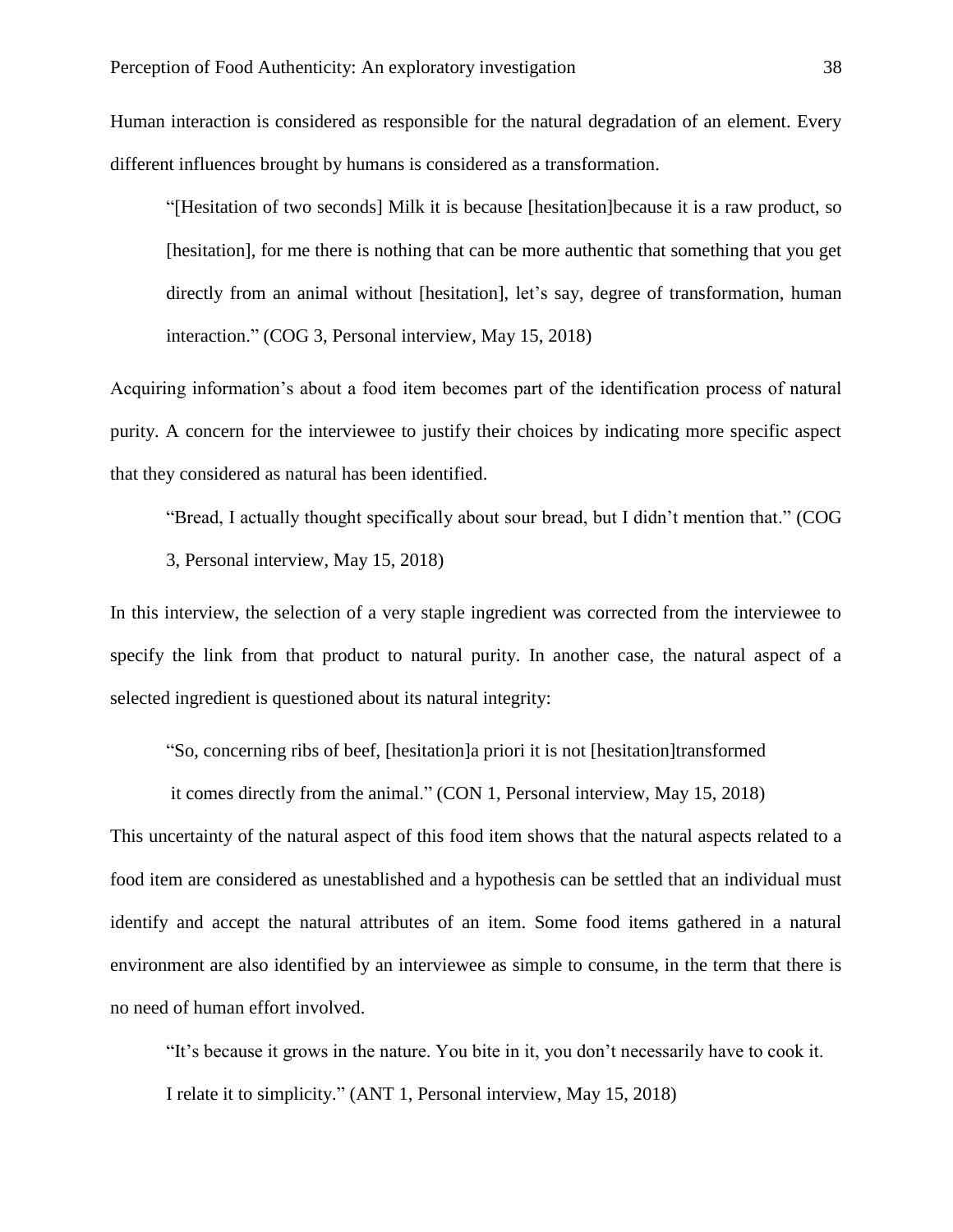Authenticity is linked by the interviewees as close to natural purity. This concept of natural purity is described by the notion of naturalness:

"For me it is a natural product [hesitation], so I think that there are some link between authenticity and naturalness, at least I hope so [deep breath]." (COG 3, Personal interview, May 15, 2018)

Natural food elements are also distinguished to be the base of human transformation. Authenticity is seen as the opportunity to create and develop.

"I think that the potato is authentic because it is a staple ingredient [hesitation]that I can transform it [hesitation]in many ways." (CON 2, Personal interview, May 15, 2018)

Natural food items become a tool used by human in the development of new dishes. The authenticity of those dishes is identified by interviewees as the characteristics offered by a natural element used in it.

"Garlic, it is ever since I started to cook by myself." (NUT 1, Personal interview, May 15, 2018)

Human interaction mostly linked to the denaturation of an element considered as purely natural; one of the interviewee define the role of human essential to the creation of a natural element:

"[hesitation]For cheese it is the same, it is because I really like the process of bacteria proliferation, I find this sowing process fascinating, and it is a process that I associate to a very natural process. With the human help this time, but human interaction that is done in order to create the proliferation process of living substances, this is what gives the identity to [hesitation]those ingredients. [hesitation]." (COG 3, Personal interview, May 15, 2018)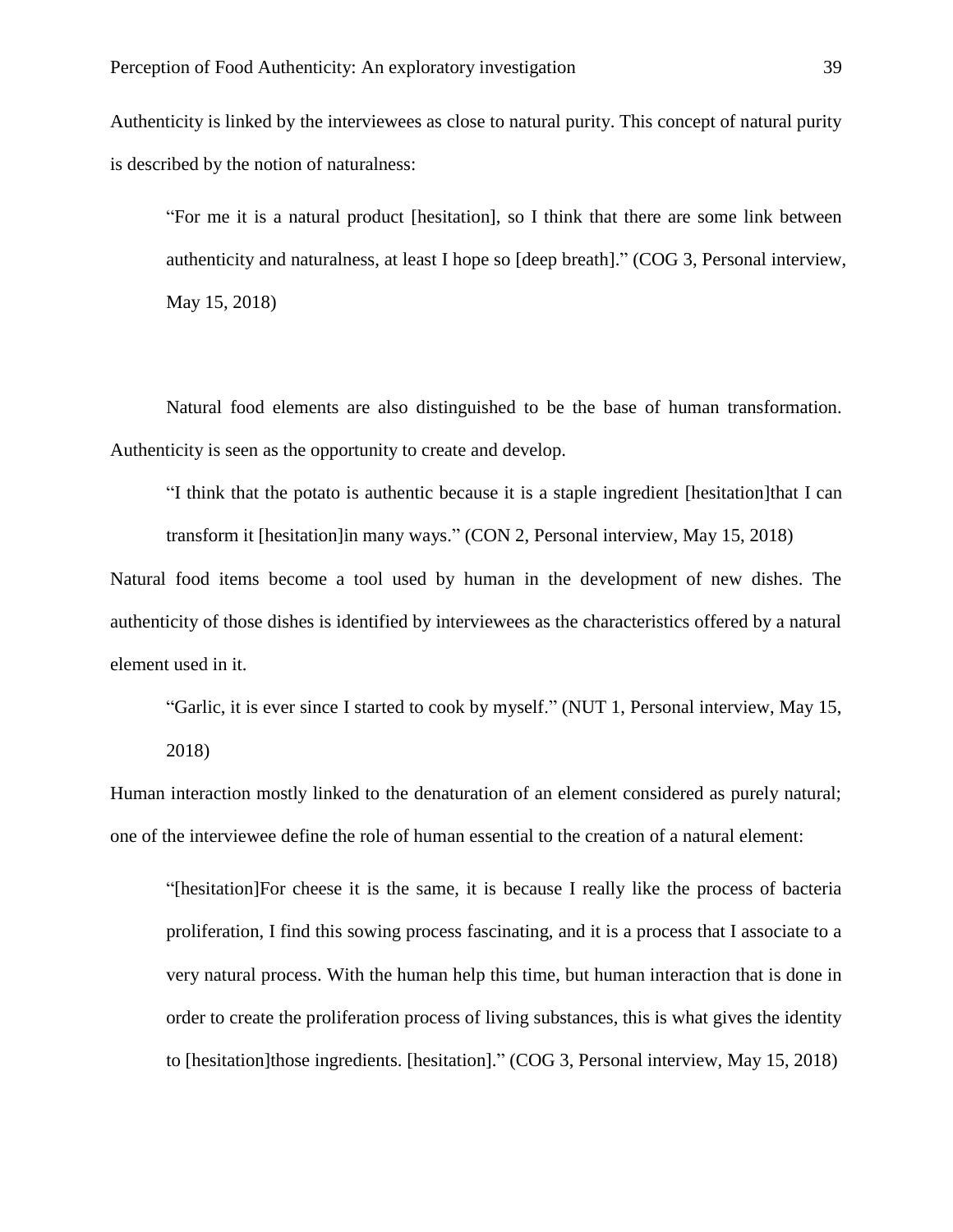Humans are described as intermediaries between two natural elements, creating by their action another natural aspect. Humans in this idea is one of the main actor of the creation of some natural elements. Authenticity is therefore identified as a human influenced natural creation.

#### **Reference to social constructed attributes**

The identification of new products as authentic emerging from lived experience and learning process. The acquired knowledge becomes a tool of value in the identification of a food item's characteristics. This enables the interviewee to relate a particular food item or a particular way of preparation to a certain social cultural construction.

"Studying allowed me to learn new products, food preparations and other things, and [hesitation], and those are staple products but necessary for our culture [laugh]." (CON 2, Personal interview, May 15, 2018)

Experiences of life becomes a way of discovering new ranges of products bringing the interviewees to specify their choices by very specific experiences.

"But when I started to discover new food, when I began to be more interested by food, I experienced the tourtes a levain (sour bread loaf) in the Massif Central. Those are big loafs of rye. We usually cut big slices and we grilled them over the wood fire with small rocamadours (goat cheese)." (COG 3, Personal interview, May 15, 2018)

This experience is described in a certain context in a particular way of preparation in order to access to a perceived authentic moment. It is of interest that this interviewee defines bread as an authentic food item and specify the very authentic experience of bread in a very specific context. The experience in this case of a very authentic moment related to bread is the origin of a general perception of authenticity of bread as a food item. A food item can be considered by an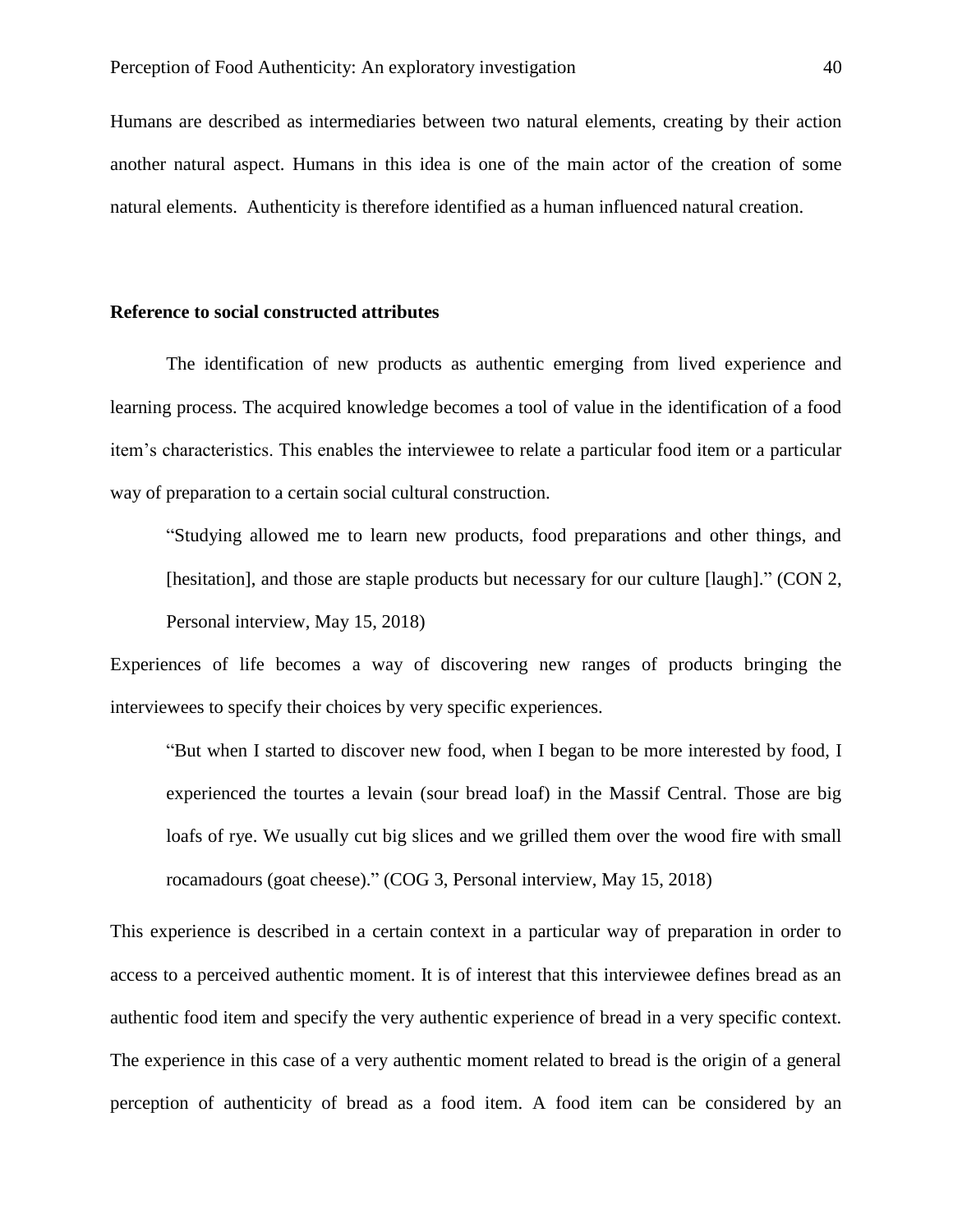individual as the summation of an experience. Even if the food item is not predominant in a food experience it becomes the center of remembrance of an complete experience.

"To me it is one of the first thing that I do remember when I started to discover molecular cuisine, the molecular gastronomy, which is for me something authentic, and that I had never seen before, it is very exceptional." (ECO 1, Personal interview, May 15, 2018) In this case, the interviewee defines his choice (oil spherification) by focusing on the overall experience of a gastronomical dinner. The food item is not regarded as truth by itself, but it becomes the prism of an authentic perceived experience. A hypothesis that authenticity related to a food item is emerging from a specific experience that is searched continuously by an individual in the consumption of this element can be drown.

The perception of authenticity is also related by an interviewee the multiple experiences related to a food item:

"And [hesitation] cheese [hesitation], I always was possessed by cheese and because we traveled a lot in all parts of France for holidays, I tasted all kind of cheeses. We went at the cheese producer, we looked at the different cheese crusts, and we tasted cheese with that much (3 centimeter) of crust that was not eatable any more, for example old cantal or artison with all kinds of bugs in that part of the cheese and that gives all the taste. […] If you go to Bel (cheese industry), what is the variability between all their products [interrogation], while at the same time you can go from the cantal to the salers to the comté. It is incredible to consider that there are all done with the same raw material. For me there is an authenticity in the know-how and a notion of local products that is closely linked to cheese because it is very regionalized, very protected and that sticks to a concept of authenticity even if it is very naïve." (COG 3, Personal interview, May 15, 2018)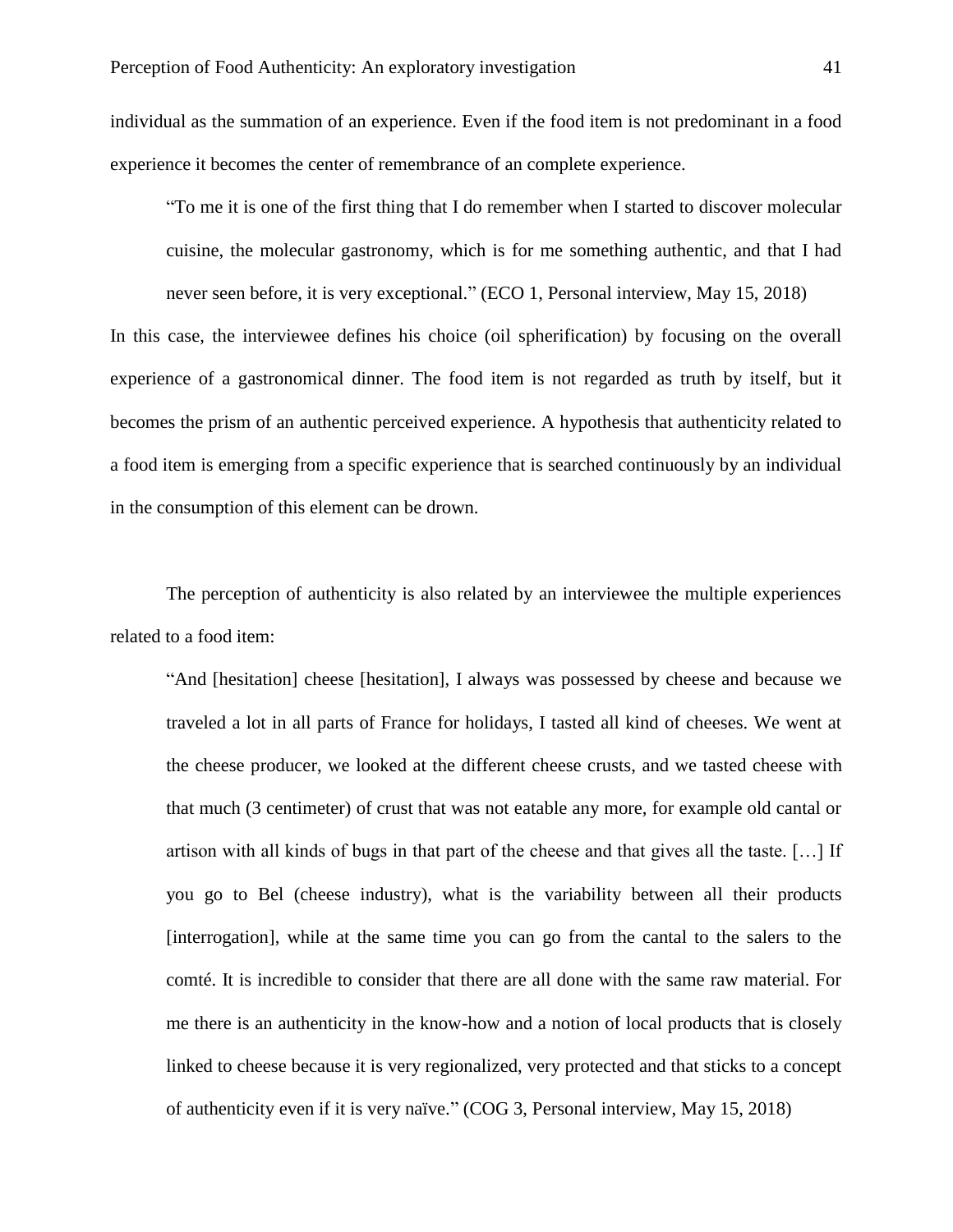Knowledge is acquired through the experience of the variation of a specific food item. Through the discovery of variations from a same food element, aspects of value can be identified and related to authenticity. In this case, the interviewee consider cheese as authentic but define his perception of authenticity to the particularities given by big crust on cheese. This point of view is acquired by the experience of multiple kinds of cheese that are de bases of his interpretation of what makes cheese authentic. In the same way, this experience enables the participant to exclude cheese product that is not constructed as authentic. The art of creation, conservation or creation becomes a specific aspect in the identification of a food item. Interviewee's specify their choices of authentic food items by these aspects:

"A cassoulet that is in a tin can can't be authentic […] I perceive it as authentic if it is like in a big terracotta plate and served in big portions. I mean, not like a little thing in a plate for example. […] It is really depending on the presentation; I can imagine two slices of tomato and two slices of mozzarella, it is really visual, I perceive it (as authentic) if it has this form. If it doesn't have this form, I think that I don't perceive it as authentic." (COG 1, Personal interview, May 15, 2018)

Authenticity is therefor related to a specific food item not only by its composition but of all the settings linked to it.

You can really see, certainly for cheese it is a bit different, more closely to bread in the way that you find authenticity in the way of fabrication. (COG 3, Personal interview, May 15, 2018)

The way of fabrication becomes the source of authenticity in the same way that natural purity is perceived. Human knowhow become through this identification of authenticity a tool of value: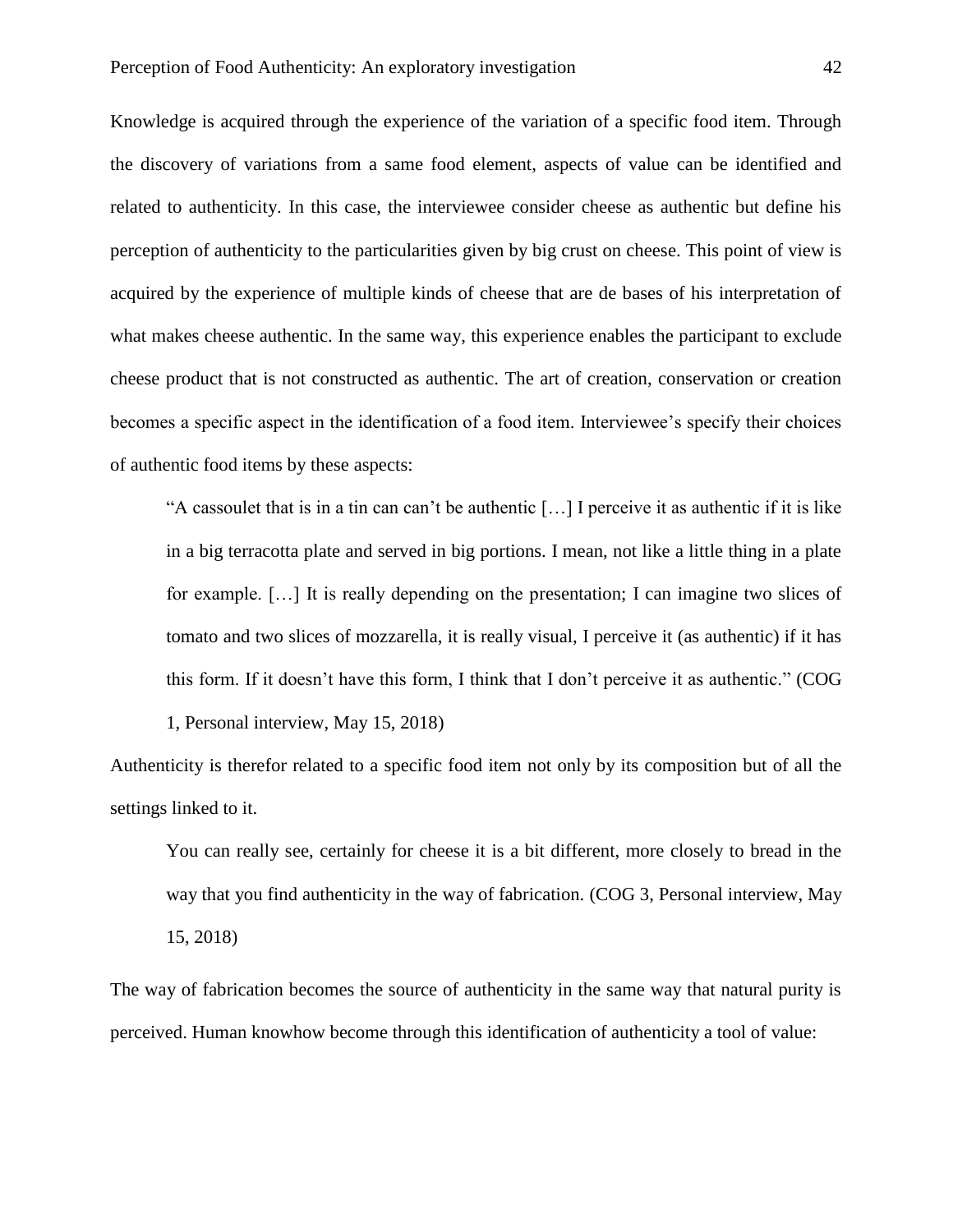"A traditional dish that is not too much transformed and that is handmade. This is very authentic." (COG 1, Personal interview, May 15, 2018)

The construction of a dish is therefore defined by the authenticity brought by a human:

"Authentic, it is also the oil spherification. I associate it to Ferran Adrià, who is for me one of the best Chefs. He is Spanish." (ECO 1, Personal interview, May 15, 2018) Authenticity can therefore be related specifically to an individual creating a food item furthermore than the food item itself. The authenticity perception linked to a food item is explained by its creator : it is the oil spherification from Ferràn Aria.

The art of fabricating authentic items is described by an interviewee as context dependent. Fabrication is related to social defined standards constructed by communities.

"Okay, for sushi I find it authentic because it combines rice, but rice is used everywhere, but the difference is the seaweed and it is representative of Japan as a culture. So, I think that it is very representative and authentic food item having the seaweed and the raw fish coming out as uniquely identified, I would say." (NUT 2, Personal interview, May 15, 2018)

In this case a very stable food item is perceived as authentic in the art of preparation defined by Japanese culture. The food item acquires its authenticity throughout the fabrication of a particular dish related to that culture.

"I combine the authenticity with uniqueness […] to think about authenticity, it is now that I care to categorize them as that but having identified them, it comes with my background being to all these different countries and to be able to identify as a unique item.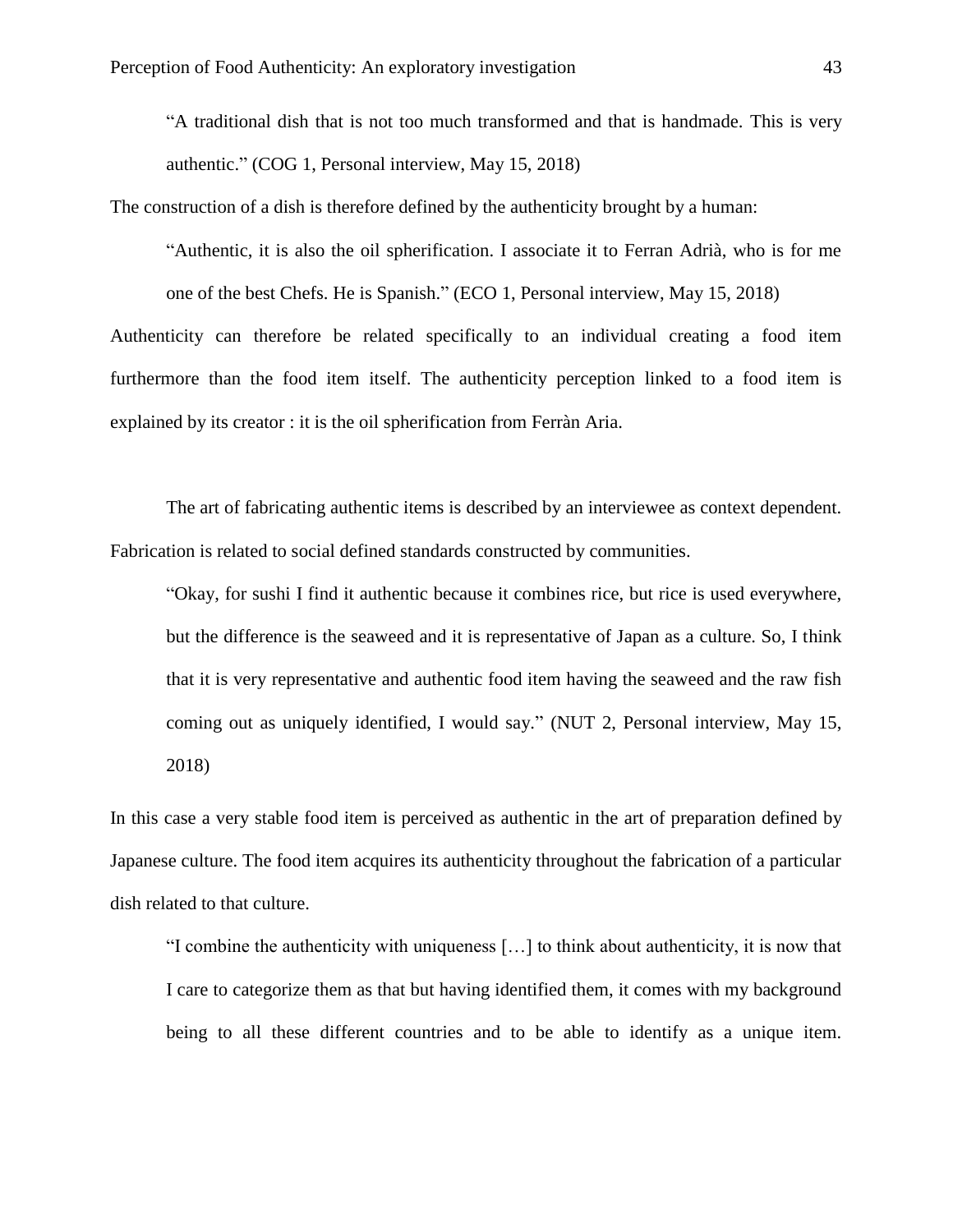Authenticity is something novel for me, something genuine, unique and novel." (NUT 2, Personal interview, May 15, 2018)

The specific art of fabrication defined by a culture is interpreted as unique. A process of acquiring knowledge of this particularities becomes essential to the perception of authenticity. Food items fabricated by a region become by their unique art of preparation a transcription of a culture:

"And the last one kebab, again biased by the Greek culture. Kebab is a [hesitation] it expresses the Mediterranean plus the Arabic, Turkish culture as again a food item that could be linked to those countries, commonly consumed and that can be identified. So again, I can say that it is the authenticity of those regions. […] The first time I experienced sushi, it was another way to see rice wrapped with raw fish.

I refer to that as authentic because of more like the [hesitation], the identity of the culture. So, like in a country, like Greece or even Turkey or even Lebanon. It is a trademark of a country, of what a country represents. […] Or just like a stamp of the origin of the country or of the cuisine." (NUT 2, Personal interview, May 15, 2018)

As defined by this interviewee, authenticity acts like a stamp of a social defined and constructed food item. Consuming an authentic cultural food item can be referred as experiencing the aspects of this culture.

### **Reattachment to sensorial characteristics**

Another aspect that is identified throughout the interviews, is the interconnection of authenticity and sensorial experience: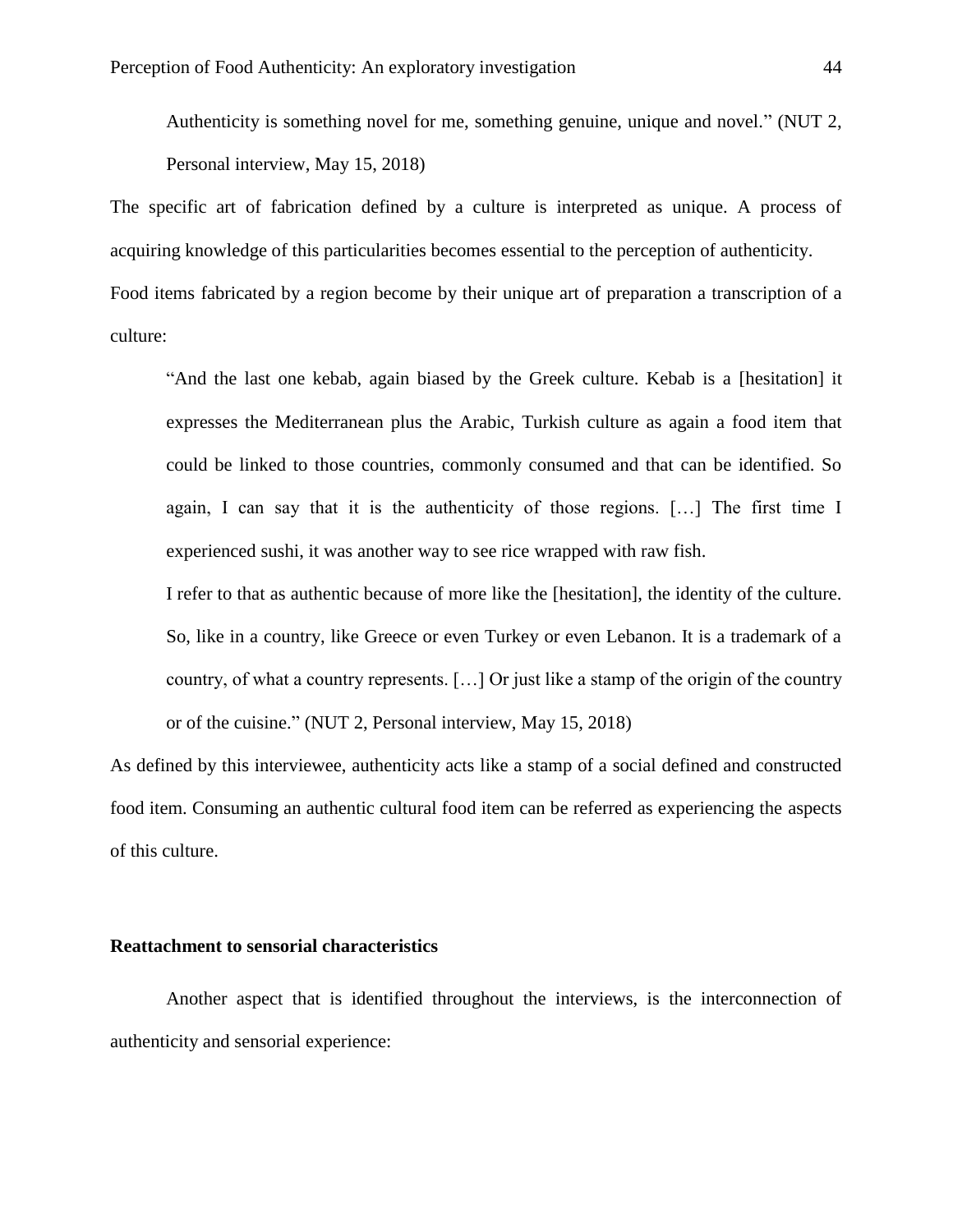"Because I love it, it is a unique food item and you can do so many things with it, salty, sweet and so many colours, forms, textures, taste, it is for me the best food ever." (ECO 1, Personal interview, May 15, 2018)

Sensory characteristics are defined by the interviewees as the origin of authenticity. The setting of characteristics becomes the origin of the authenticity perception. Smell, taste, texture, temperature, colour and sound become part of the experience.

Sensory characteristics can be related directly to the natural ingredient and its proprieties when consumed raw or used in a dish:

"It has such a pronounced taste that when it is present in a dish, you can immediately taste it. […] So now that I must do my shopping and that I must cook by myself, it changes its importance, it increases the taste (of a dish) immediately. […] It gives for me a particular taste." (NUT 1, Personal interview, May 15, 2018)

Sensorial particularities can also emerge from the art of preparation. The art of doing the food items becomes the origin of a unique sensory experience identified as authentic:

"The taste of these product with the taste of sour dough, the acidity of the rye [hesitation], the extremely thick crust. I don't know why but it brought me visions of authenticity. I had the impression to be in direct contact with the art of doing bread. Far away from the pale baguette, enriched in fat, without taste or flavors. For me it is a perfect product." (COG 3, Personal interview, May 15, 2018)

Sensory characteristics becomes a tool of authenticity identification in the process of selection regarding items in the same category: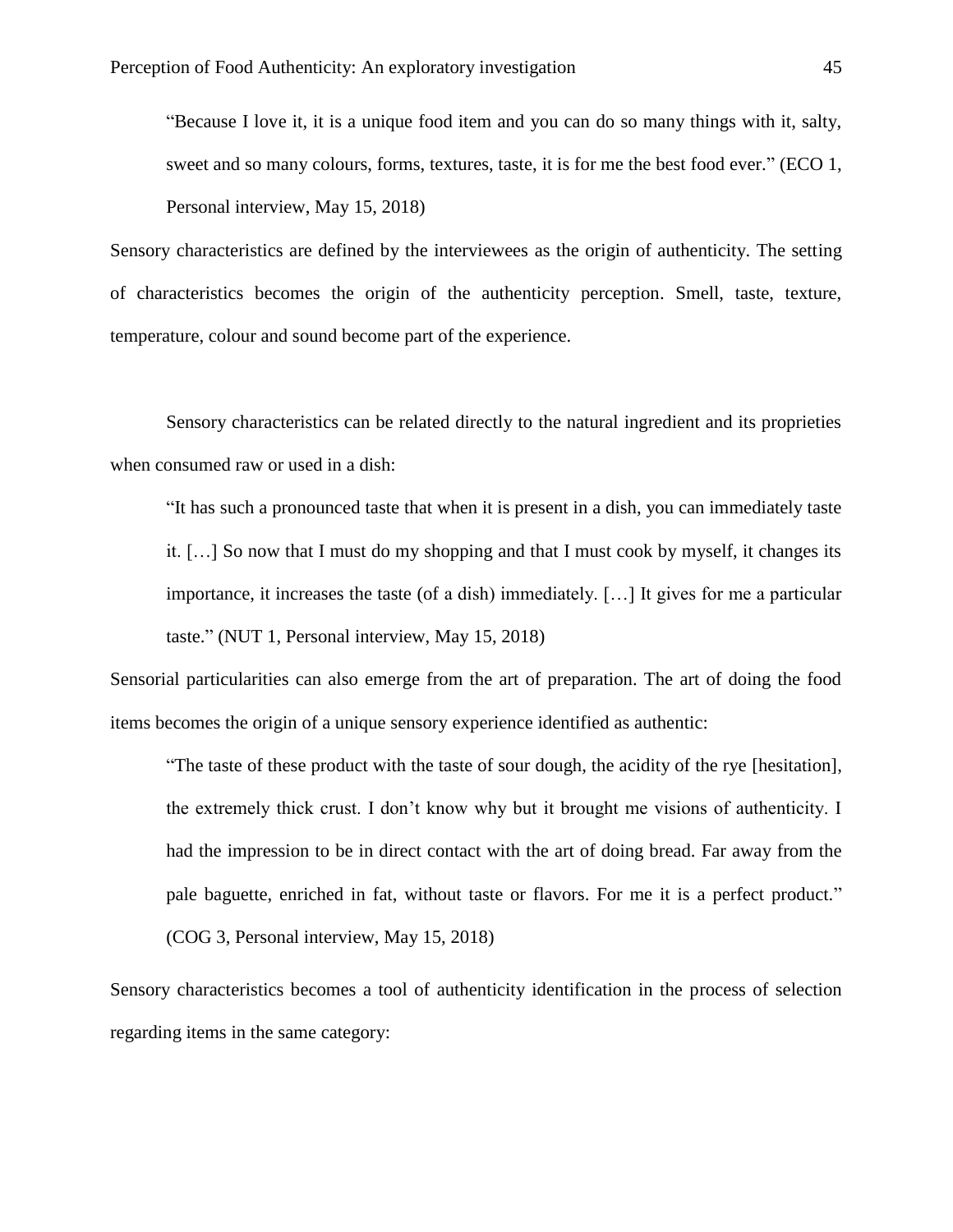"So a lot of cheeses with a lot of improbable crusts and very intensive flavors and especially very, very specific while their where made with the same raw material." (COG 3, Personal interview, May 15, 2018)

A reattachment from the interviewees from the art of creation and the resulting sensory experience is made:

"The low temperature cooked eggs; it is something that I discovered, here, in France. I have never experienced it or tasted it before and I do think that it is something exceptional. I have an exceptional and authentic experience in terms of texture and cooking process. [...] I don't know if it is the food or the process which is authentic, but to me it is authentic." (ECO 1, Personal interview, May 15, 2018)

Authenticity of a food item through sensory experience can be also related to a specific experience related to a food item:

"All the flavours of oil, I find it exceptional. […] The fact that oil is contained in a sphere that explodes is another way of eating it, finding it, smelling it." (ECO 1, Personal interview, May 15, 2018)

This is the case, the interviewee considers olive oil as sensorially influenced by the way of experiencing it. Olive oil is defined as authentic on his one, but it is the art of preparation that gives his unique attribute to that experience

Sensorial experiences are related to specific environments that creates the overall experience: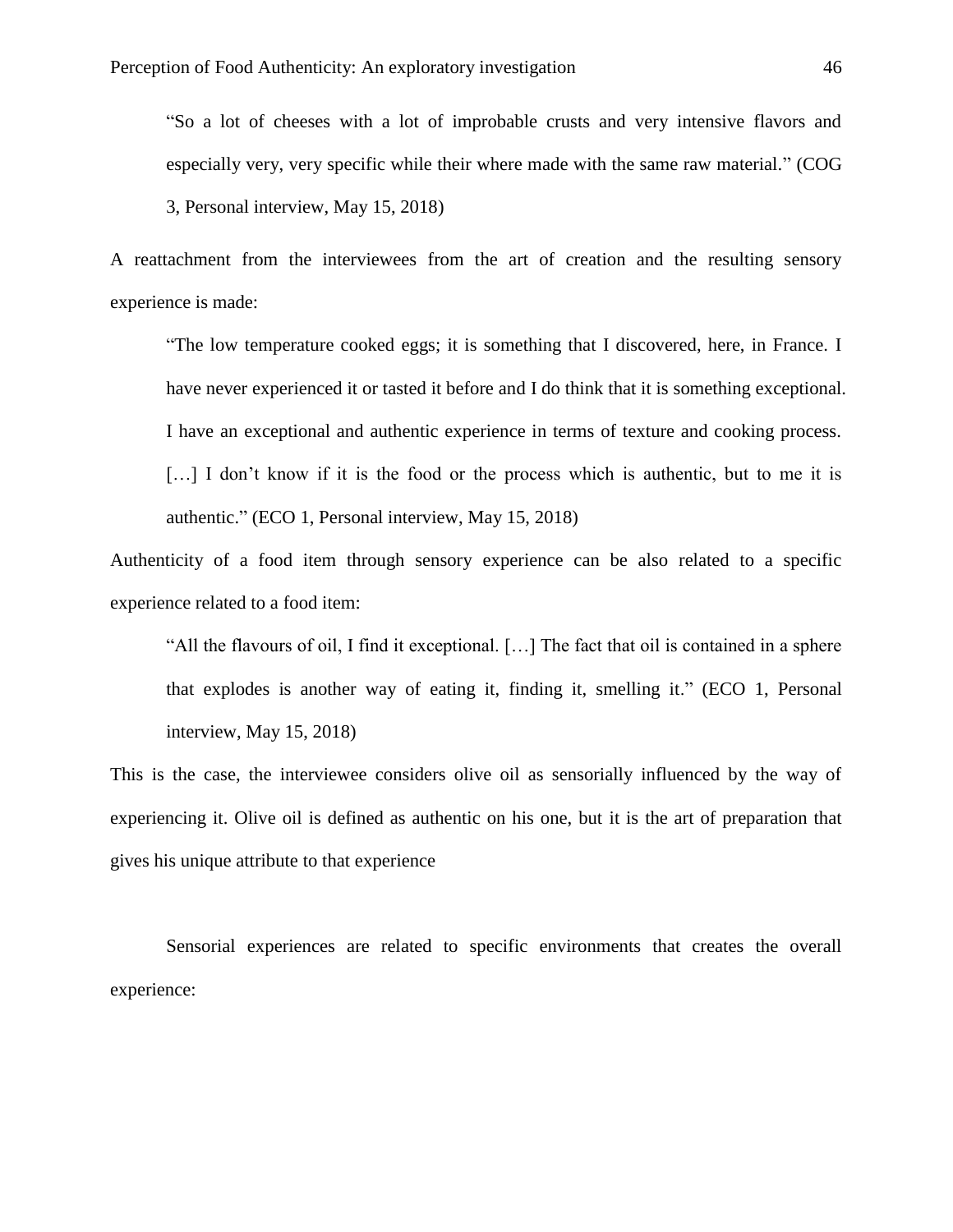"We took directly the milk from the cows and it came back home warm and the smell; the texture, the cream on the top and the taste it has. It is an experience that marked me and that I consider authentic." (COG 3, Personal interview, May 15, 2018)

Authenticity is therefore related to the sensorial characteristic of a food item but also its surrounding environment. This interviewee makes the clear statement that it is the experience that shapes his perception of authenticity and not solely the sensorial aspects of the milk.

Authenticity in terms of sensorial characteristics and surrounding environment is a mater of acceptance. In the case of this interviewee, a food item considered as unconsumable becomes a perceived authentic food item after the liking of its sensory characteristics:

"Tongue and intestines, it was, I mean, the first time I tried tongue it was, I guess [hesitation]when I was a teenager, but I never thought that I will try tongue or that tongue is even edible. On the contrary when I tasted it, it is so tender and soft and that was like, whoa [exclamation], it is totally different from what I expected exactly, so it is a matter of expectation that you have." (NUT 2, Personal interview, May 15, 2018)

The liking of tongue in this case, acts like a trigger of acceptance. Therefore, a hypothesis can be settled: particular characteristics of a food item have to go through a process of acceptation by an individual in order to be identified as authentic.

# **Goal dependent consumption**

A specific concern to access to pure natural food can be identified in these interviews. This aspect differentiate itself from the identification of natural attributes by the fact that accessing to pure natural products becomes a motivation for individual: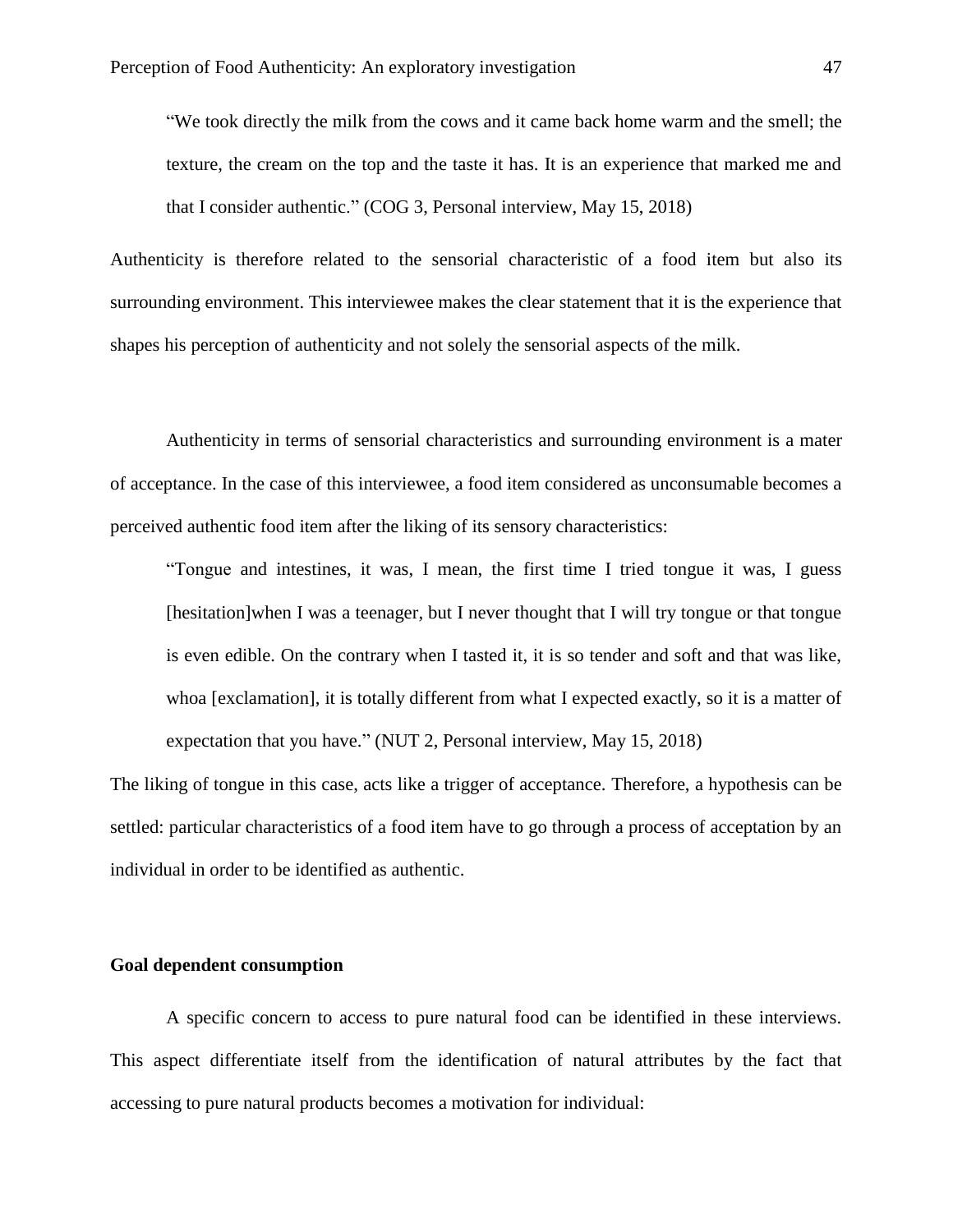"Concerning ratatouille; it is because it's full of vegetables and I consider vegetables not too, quote unquote, transformed." (COG 1, Personal interview, May 15, 2018)

This brings to the identification of authentic food item based on the sought of natural characteristics:

"It's because it grows in the nature. […] I would say it is the, quote unquote, natural side.

No needs of culinary preparation or whatever." (ANT 1, Personal interview, May 15, 2018)

This tendency to search for natural aspects when perceiving authenticity in a food item can bring to an auto-persuasion process:

"There was probably an industry behind it, but I did not have it with me when I came back to the country cottage." (COG 3, Personal interview, May 15, 2018)

In this case, the interviewee is referring to his experience of milk coming from the cow when he was young. He expresses that even if its experience could have been not fully natural, he still perceives it as so.

Along with the natural aspect sought through authentic food consumption, the benefits of theses food item are also highlighted:

"Concerning ratatouille; it is because it's full of vegetables and I consider vegetables not too, quote unquote, transformed. You tell yourself that it does not contain too much crap in it." (COG 1, Personal interview, May 15, 2018)

The selection of authentic food goes through the envy of an individual to consume items that are good for the health or that brings specific attributes: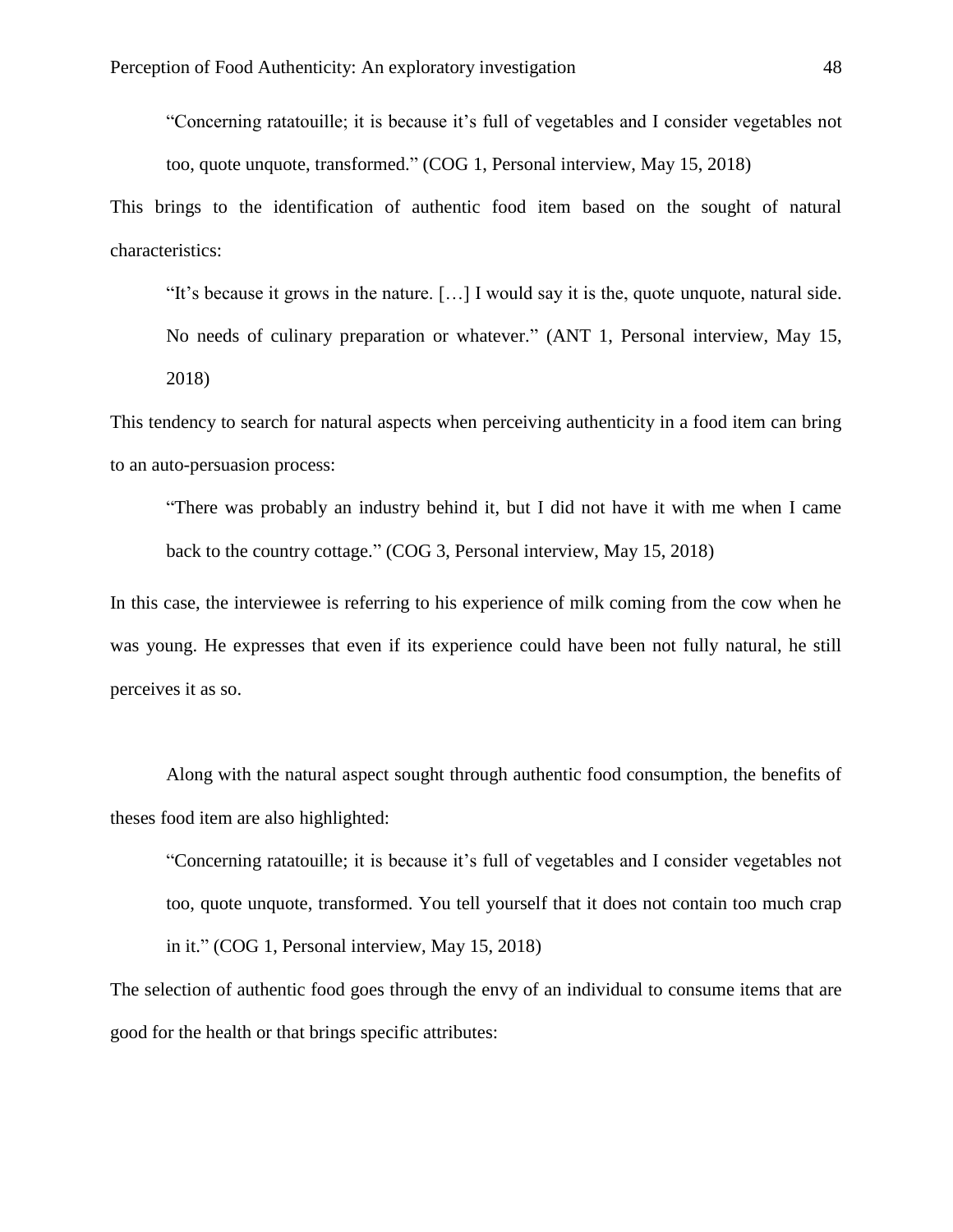"For me those are authentic, because these are in their raw form, not transformed. You can find these food items in the nature, and that are part of the basic human diet, it gives the essential nutriment intake." (COG 2, Personal interview, May 15, 2018)

Natural items defined as the base of the human diet are specifically regarded as beneficial. Every human transformation impacts the pureness of these benefits raising the doubts on the impact on the health:

"I would say that eggs haven't been transformed. But I don't have the earlier stages of the production, how they have been raised, and how they have been feed." (CON 1, Personal interview, May 15, 2018)

This aspect different itself from the sough for natural aspect by the fact that the concern is related to the consumption of a food item by an individual and not its origins.

In an identical way that individuals search natural attributes, social constructed unique attributes are sought through the consumption of certain items seen as authentic. This is particularly the case for the interviewees to refer to their own culture as source of authenticity. This search for social bounds is not only liked to a culture but to every level of social group. This aspect can be identified in the following interview:

"So rechta [hesitation], which is not only typical from my country, but also from my city.

it is very traditional […] my grandmother used to cook it. And in fact, to me, my grandmother embodies authenticity." (NUT 1, Personal interview, May 15, 2018)

The Grandmother represents a level of social bounding that explains the perception of the food item for this interviewee. Social bounding's to a culture can be hypothetically interpreted as more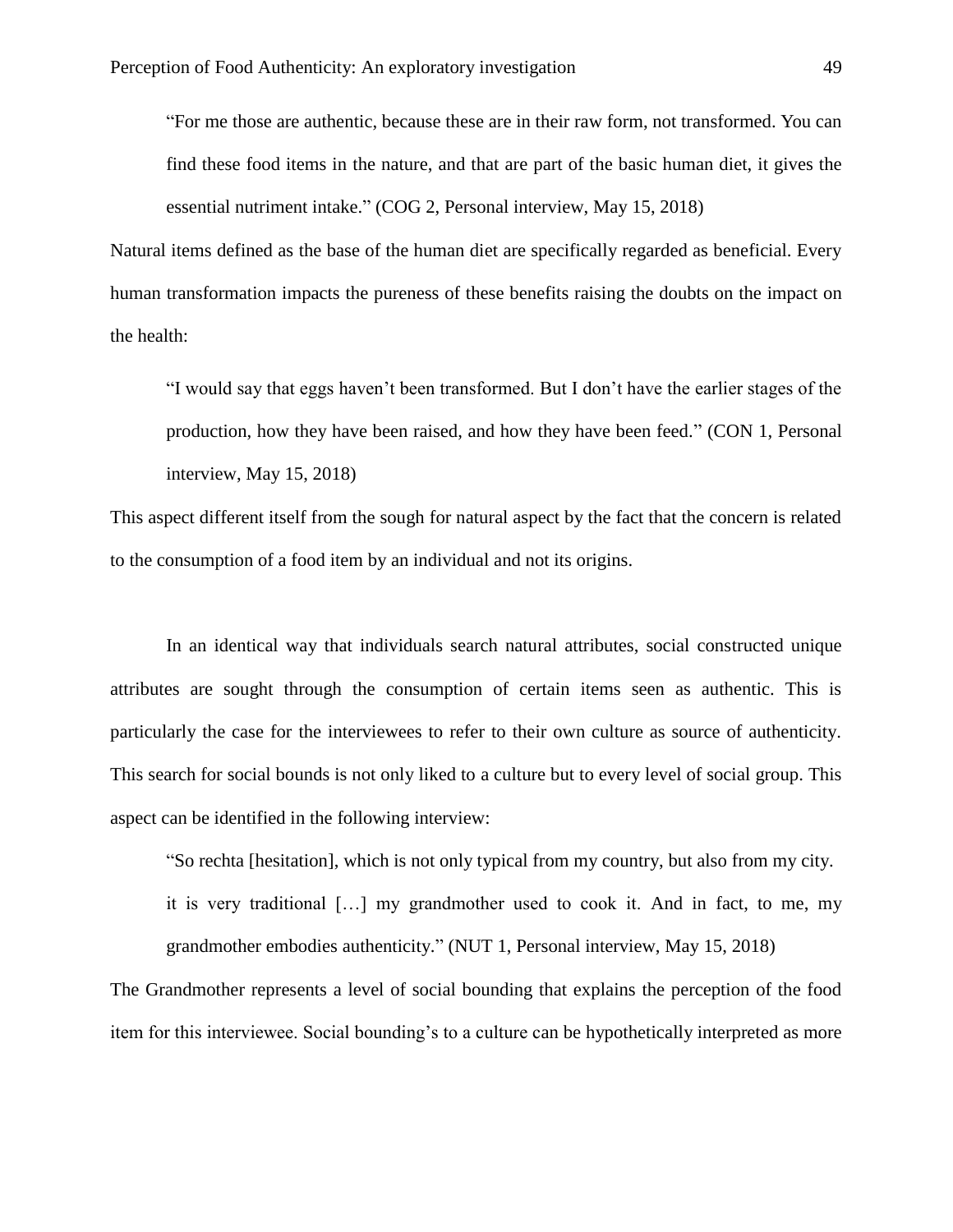intensive if an individual is away from his ethic community. This aspect can be identified in the statement of the following interview:

"Rechta, I began to find it authentic ever since I moved to France because I don't see it as often as I was used to." (NUT 1, Personal interview, May 15, 2018)

Individuals identify food items as authentic based on the social bounding represented through it.

Social bounding's are related to a culture at a present time. However cultural aspects are constructed through time and a tendency by interviewees to relate their perception of authenticity to the past aspects of a culture:

"And then, cheese and bread, it does have the little French-iest chauvinism side, a bit of

Vielle France, kind of tradi (-tional)." (ANT 1, Personal interview, May 15, 2018)

This aspect is observable also in the lived experience of individuals, relating authenticity to their younger self:

"Regarding milk, it is exactly the same, when I was young [hesitation]Basse Normandie, country cottage in Lorne [hesitation]milk can in my hands, we are going to the farm, it smells like dunk and for me this smell has a very positive connotation now because of this moment." (COG 3, Personal interview, May 15, 2018)

Habits of the past become de norm of the present. Authenticity is related to an individual habit, perceived as innate:

"I used to eat it a lot when I was little […] it's rooted in me, in my family, in my habits." (COG 1, Personal interview, May 15, 2018)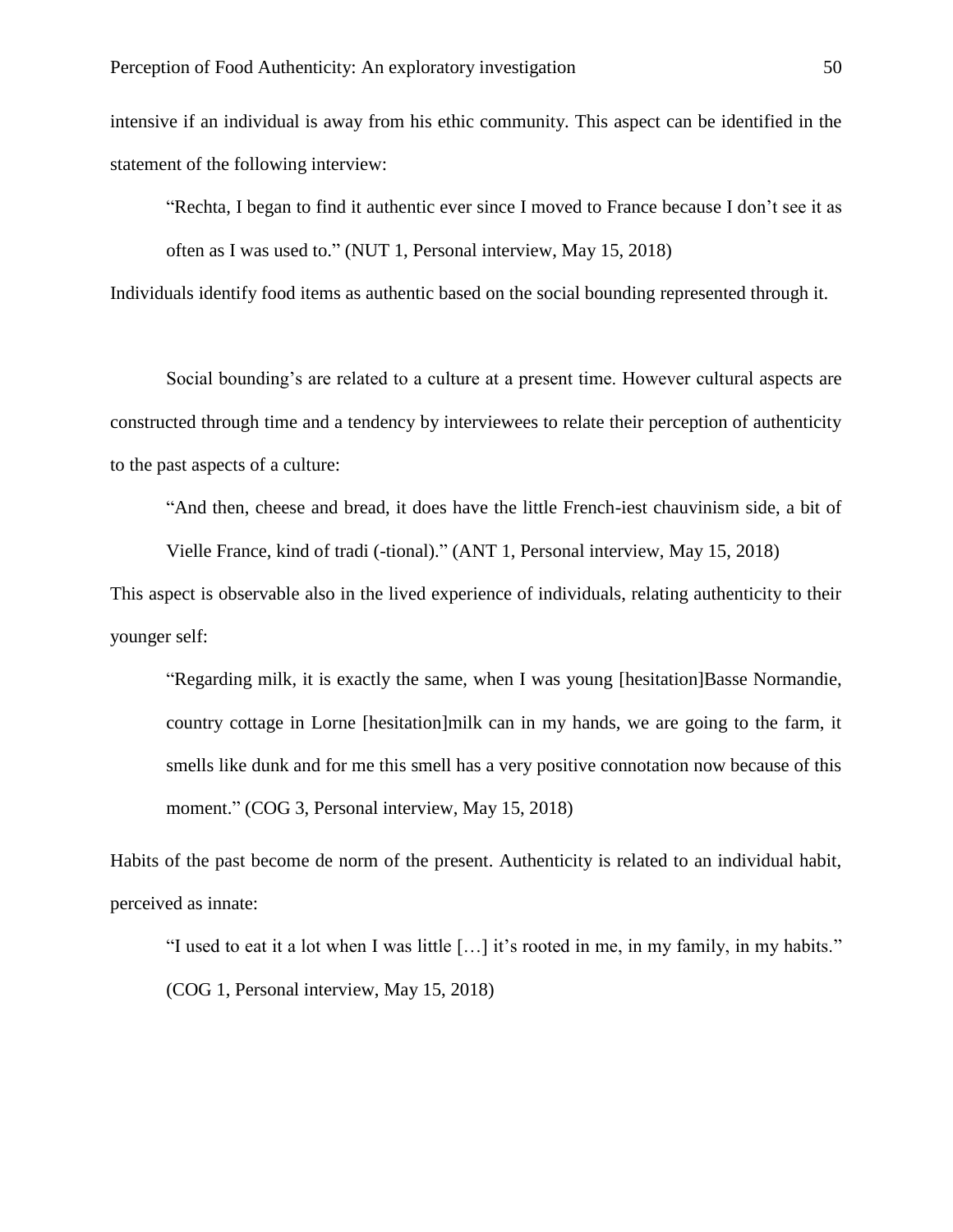The qualitative interviews offered numerous interpretation of food authenticity. Everyone having its own constellation of what is makes a food item authentic regardless to the science their dedicated to. The classification of the interviewees by science will act solely as a way of classification as no common construct can be identified. The collection of these numerous aspects gives us an opportunity to better understand the influential aspect occurring in the perception of food authenticity.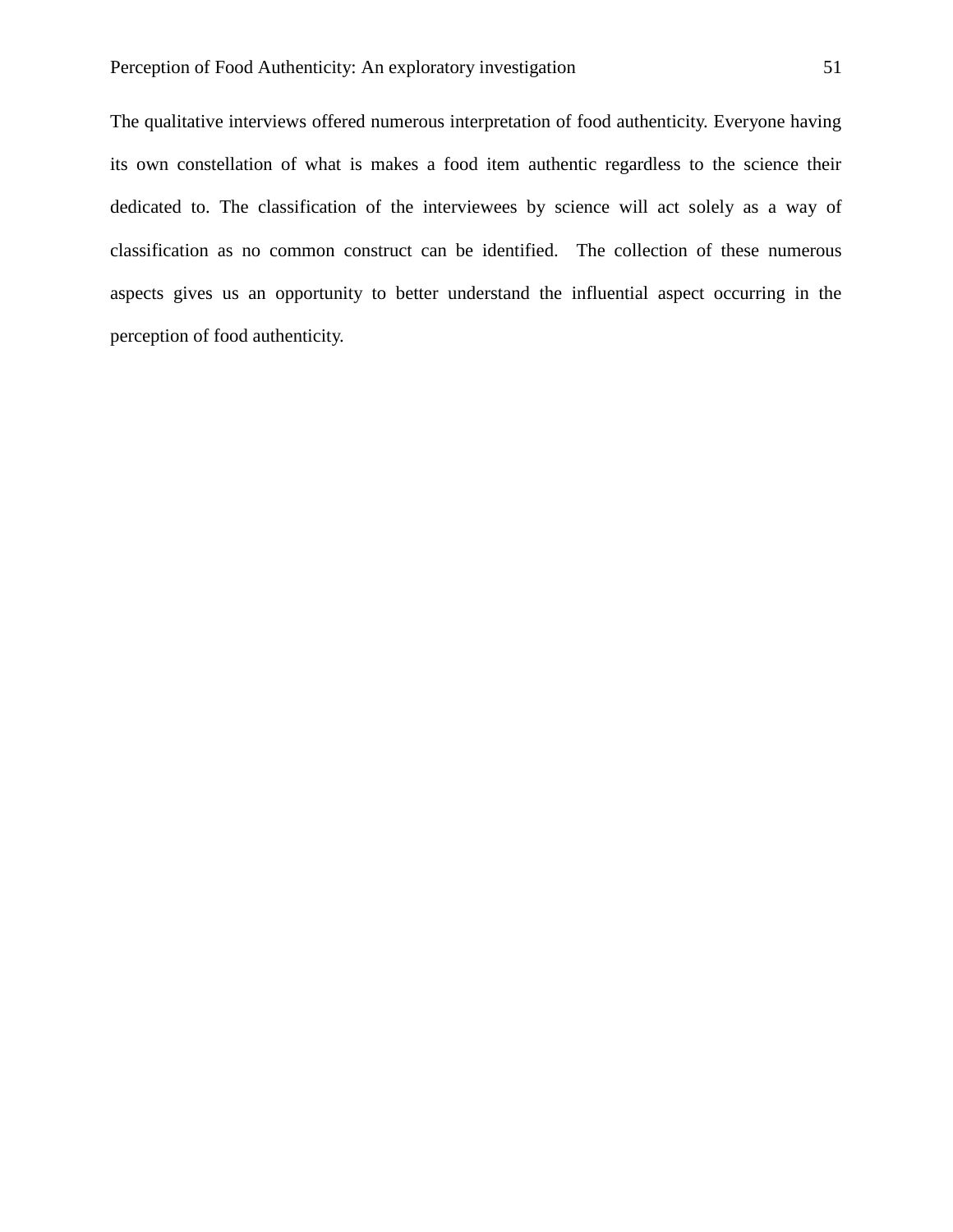## **Discussion**

The resulting data collected through the qualitative study go along with the constructed model. More specific interpretation has been developed by individuals that can be of value for the development of these theory.

A complex link has been defined between the interpretation of natural and social constructed facts. Natural element can be perceived as so even if it is the outcome of human transformation. Social constellation can be associated to a natural element that is interpreted as socially linked because it is commonly used in a certain culture. However, these two aspects have been identified as emerging of an acquired knowledge. Knowledge of natural origins and specific human transformation linked to social defined constructs are the source of genuine identification. These constructs go along with the reviewed theory, describing knowledge as one of the pillars of authenticity perception.

Appreciation is also one of the constructs identified in the literature review and found in the qualitative study. It is of described by the interviewee as a multisensorial experience involving taste, texture, temperature, visual characteristics and smell. It is interesting that interviewees when describing these aspects are involving many of these multisensorial aspects rather than relating it solely on one, taste for example. A more discrete aspect in these interviews but that can be identified in the overall experience lived by certain interviewees is the acceptance of the surrounding environment of the lived food experience. The multisensorial aspects related to the surrounding environment are an important influential aspect of the overall experience. For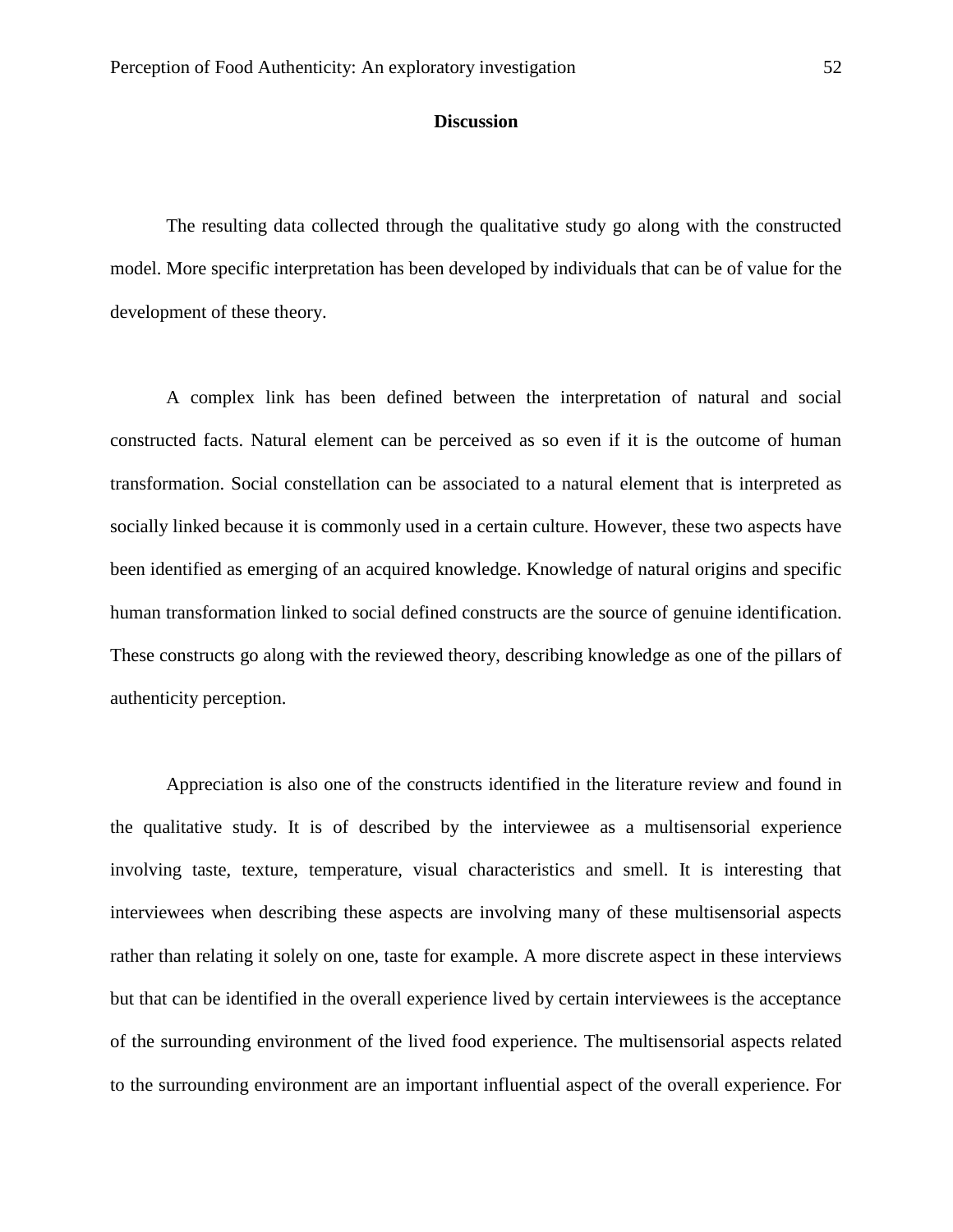example, the smell in a context of food experience can conduct to bad influence on the overall liking. In the same idea, the unique experience of the interviewee searching his milk at the farm (COG 3, Personal interview, May 15, 2018) has influenced his liking as cow dung generally considered as unpleasant. An aspect identified in the study of Lu  $\&$  Fine (1995) can also be observed in this study: the appreciation or the disliking of a food item has a direct influence on the perception of authenticity. This is the case with the interviewee perceiving authenticity in tongue preparations ever since his appreciation of the sensorial experience (NUT 2, Personal interview, May 15, 2018).

Authenticity is defined by the envy from the interviewees to not only access to a true and pleasant experience but also for purposes. As defined in the literature about food authenticity, four major goals are defined as dependent to the perception of food authenticity. A search from natural purity is linked to the perception of natural characteristics but is differentiated by the purpose for individual to define food item as real because there are seen as natural. A better understanding of the natural characteristics of a food item will therefore lead to more specific search of these characteristics. A similar aspect is identified in the sought for social bounding. A better knowledge on the social defined standards will lead to a more accurate search for social bounding. An individual having the assets to understand the food construction of a social community will search more accurately the authenticity linked to this unique identity. This is observed in the case of foreign interviewees that refer authenticity to their ethnical culture as an appurtenance to their home community. Significant aspects that relates authenticity to health and nutritional benefits are identified throughout the interviews. Food items are identified as authentic due to their purity that often is linked to the natural aspects. A search of what is identified by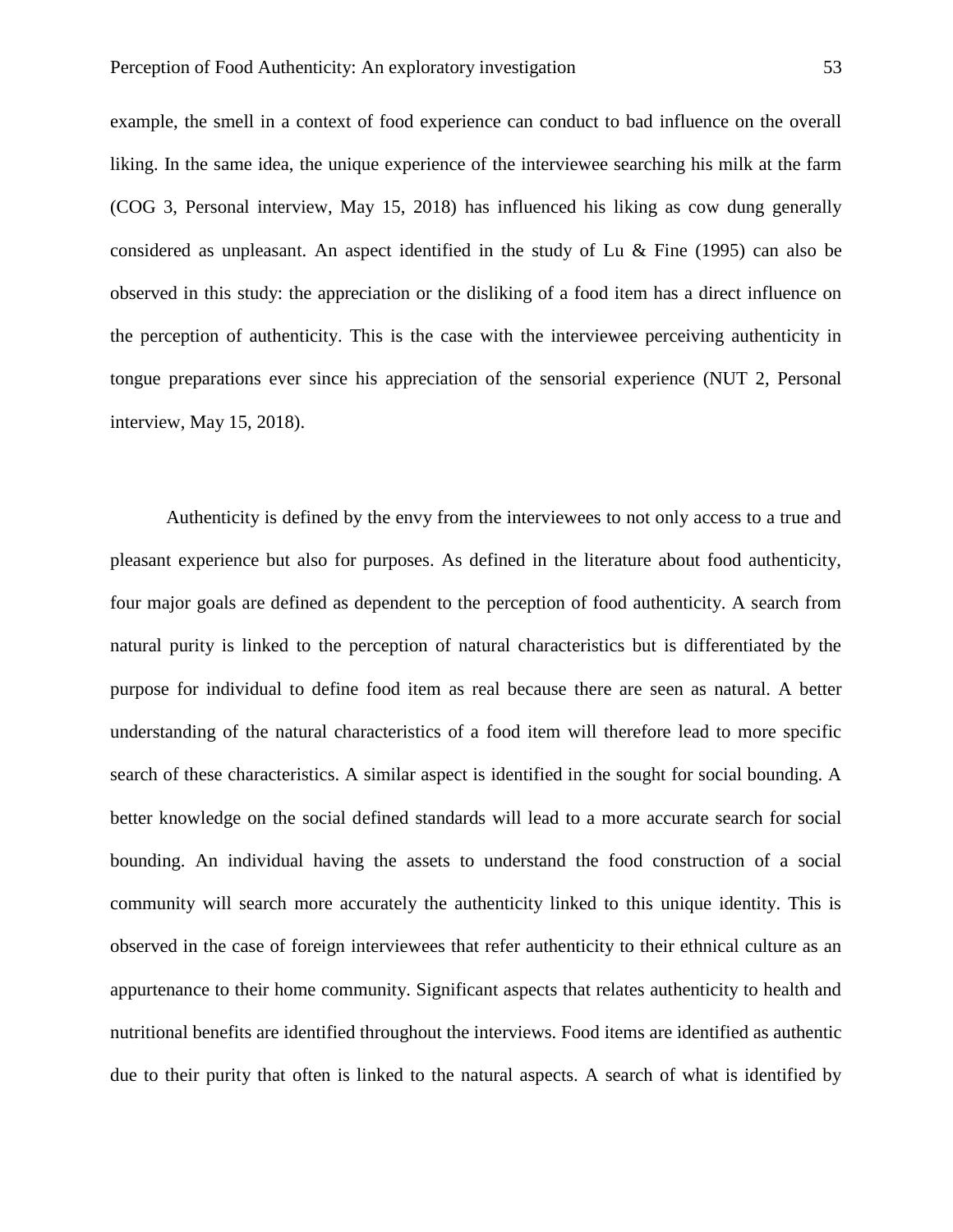Autio, Collins, Wahlen, & Anttila (2013) as nostalgic reality is also founded in this study. Interviewees refer to past interpretation of what was the construction of a social community or the naturalness of an item in the past. These four different kinds of purposes identified in the perception of food authenticity by individual can be considered as influential aspects. Influencing positively the genuineness and the liking of food items.

The results of the qualitative study go along the construct identified in the hypothetical model on influential aspects occurring in the perception of food authenticity. This makes the interpretation as a reliable basis for further quantitative studies.

## **Limitations of the study**

A deeper research in literature on food authenticity could have brought a more accurate understanding on the different perception linked to food authenticity. Although the classification process has been essential to define the model to the context of food, the papers on the papers could have been analyzed closer to identify common constructs. The exclusion of relevant papers is probable if the title of the paper did not correspond to the process of selection. This brings to limitations regarding the literature review.

Concerning the qualitative study, the collected data are influenced by the selected sample. This makes it the primary limitation to this study. A larger sample can bring different aspects linked to food authenticity. Despite the narrow environment of the selected sample, the international origins of certain interviewees influence the generalization of the collected information.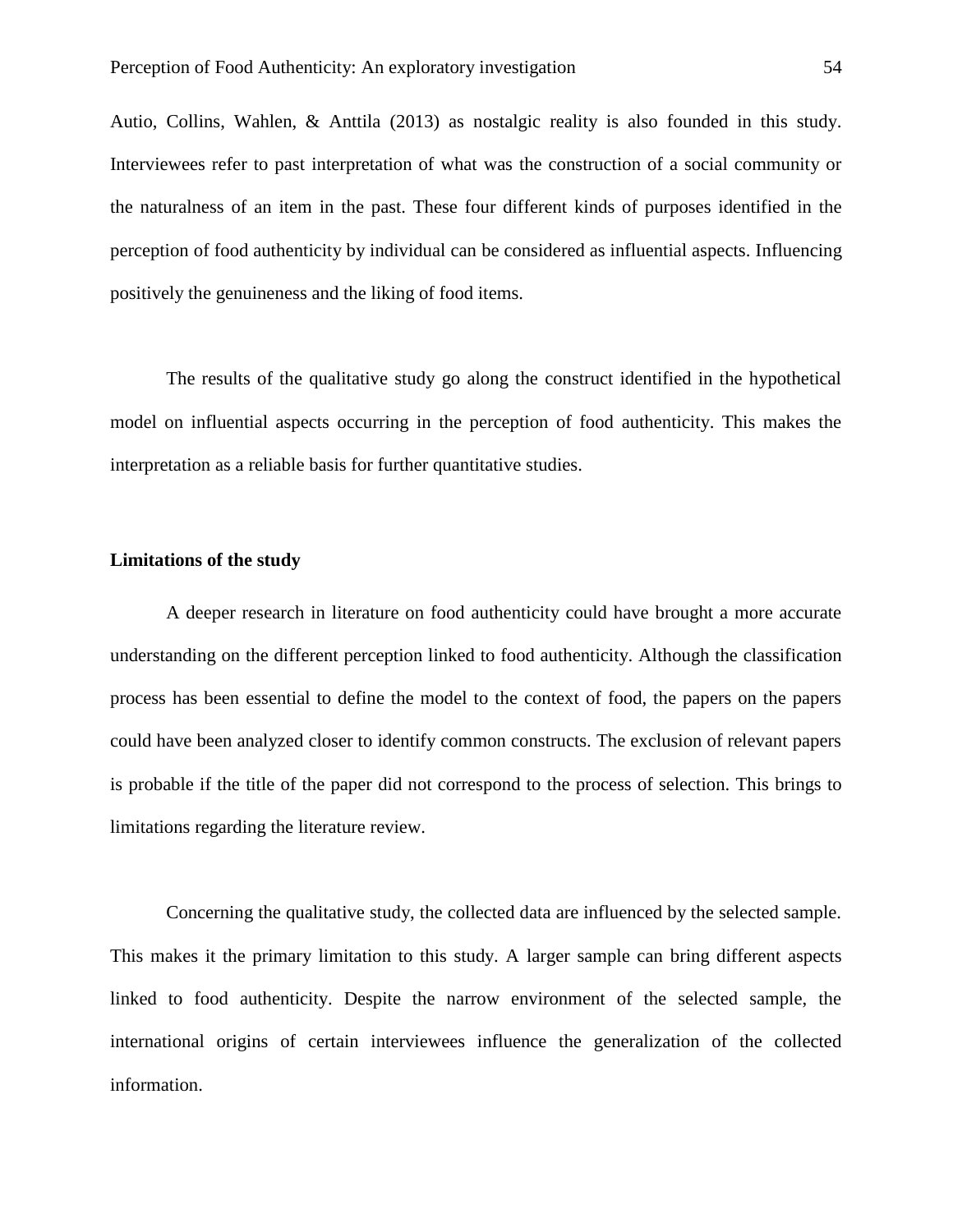# **Future perspective of the study**

Defining authenticity is valuable to better understand the behavior of individual when identifying it. Focusing on the influential aspect that occurs in the perception of authenticity can be of great use in managerial purposes in order to pay a closer attention toward the natural gathering, fabrication, sensorial construction and related goals of an individual, and how to influence them in order to create authenticity. Authenticity being described as "the key to the development of the modern world" by MacCannell (1976), understand it will be of great value for the actors of tomorrow in numerous fields.

In order to verify the hypothetical model developed in this study, quantitative studies have to be conducted in order to make all the hypothesis reliable. The difficulty to conduct quantitative studies about individual's perception makes it impossible to verify this model in one study. A deeper understanding through literature reviews of all the aspects identified needs to be done individually in order to specify or modify this model. The context of food in this study offers also a very unique interpretation of the influential aspect occurring in authenticity. In order to develop this model to other contexts, a total renewal of the literature review and the qualitative study has to be done.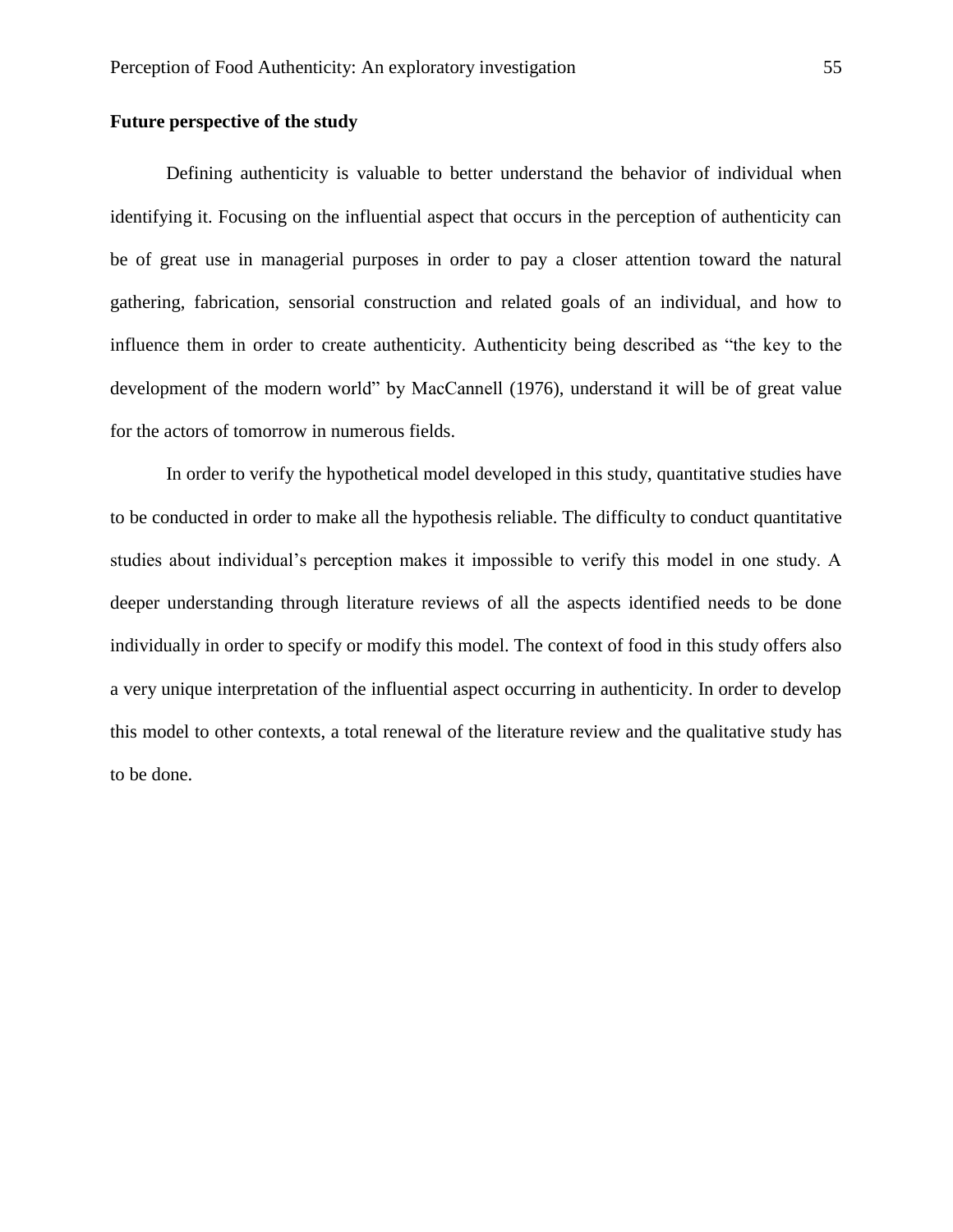## **References**

- Alexander, S., & Ruderman, M. (1987). *The role of procedural and distributive organization behavior* (Vol. 1). Social Justice Research .
- Anderson, W. T. (1990). *Reality Isn't What It Used to Be.* New York: HarperCollins.
- Arnould, E. J., & Price, L. (2000). *Authenticating Acts and Authoritative Performances: Questing for Self and Com- munity," in The Why of Consumption: Contemporary Per- spectives on Consumer Motives, Goals, and Desires.* London: ed. S. Ratneshwar, David Glen Mick, and Cynthia Huffman.
- Barthel, D. (1996). *Historic Preservation: Collective Memory and Historical Identity.* New Brunswick : Rutgers University Press .
- Baudrillard, J. (1983). *Simulations .* New York: Semiotext.
- Bazerman, M. (1993). *Fairness, social comparison and irrationality .* Social psychology in organizations.
- Bendix, R. (1992). Diverging Paths in the Scientific Search for Authenticity . *Journal of Folklore Research , 29*, 103-132.
- Benjamin, W. (1969). *The Work of Art in the Age of Mechanical Reproduction .* New York : Schocken Books .
- Bentor, Y. (1993). Tibetan Tourist Thangkas in the Kathmandu Valley. *Annals of Tourism Research , 20*, 107-137.
- Beverland, M. B. (2006). Crafting Brand Authenticity: The Case of Luxury Wine . *Journal of Management Studies , 42*, 1003-1030.
- Beverland, M. B., Lindgreen, A., & Vink, M. W. (2008). Projecting Authenticity through Advertising: Consumer Judgments of Advertisers' Claims . *Journal of Advertising , 37*, 5- 16.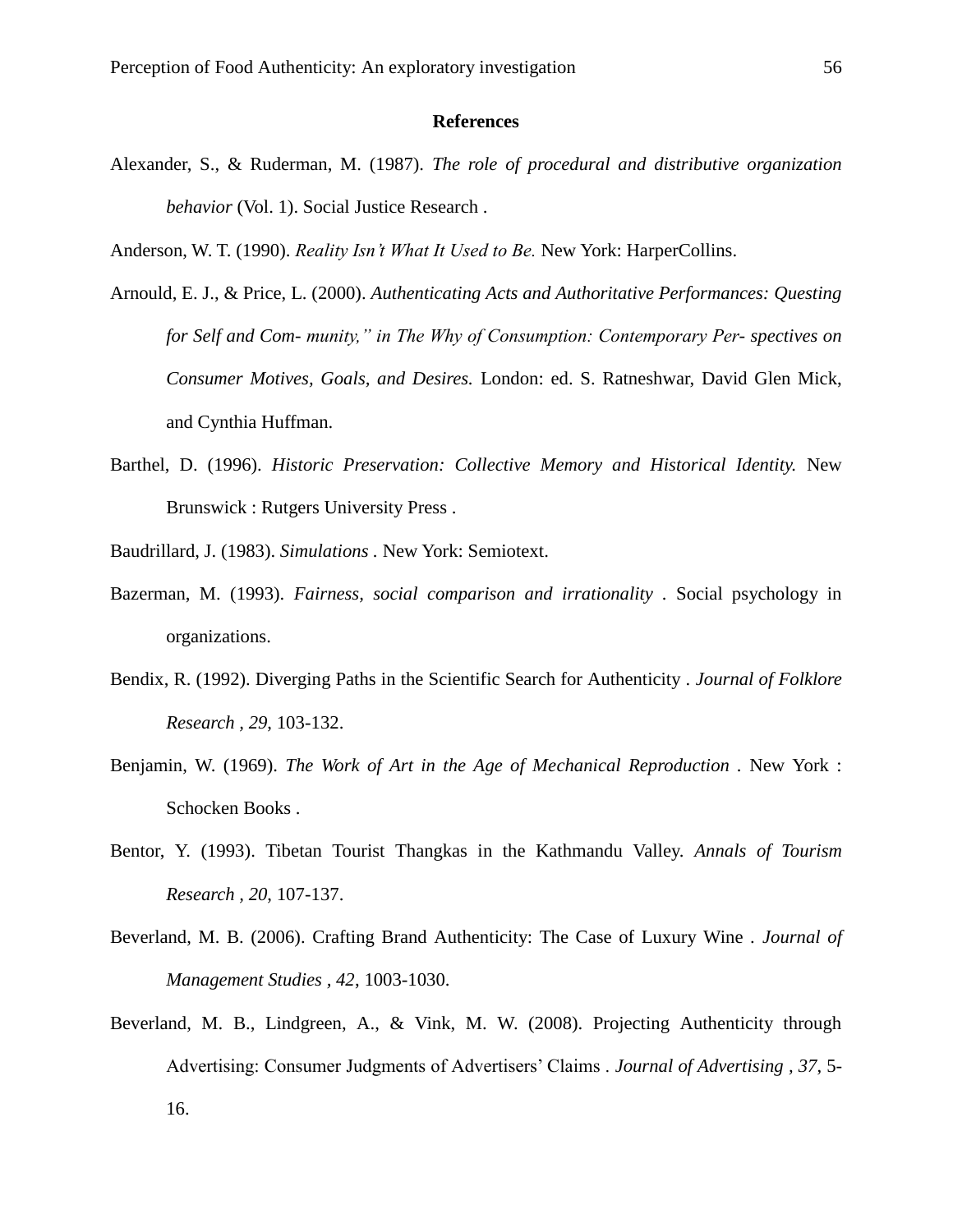- Bies, R. J. (1987). *The predicament of injustice: The management of moral outrage* (Vol. 9). Research in organizational behavior.
- Bies, R. J., & Moag, J. S. (1986). *Interactional justice: Communication criteria for fairness. In B. Sheppard* (Vol. 1). Research on negotiation in organizations.

Brown, S. (2001). *Marketing—the Retro Revolution .* CA: Sage.

- Bruner, E. M. (1994). Abraham Lincoln as Authentic Re- production: A Critique of Postmodernism . *American An- thropologist , 96*, 397–415 .
- Cambidge University Press. (2017). *Cambrige Dictionary*. Retrieved June 12, 2017, from Cambrige Dictionary: http://dictionary.cambridge.org/
- Chronis, A., & Hampton, R. D. (2008). Consuming the Authentic Gettysburg: How a Tourist Landscape Becomes an Authentic Experience . *Journal of Consumer Be- haviour , 7*, 111- 26.
- Cohen, E. (1989). Primitive and Remote': Hill Tribe Trekking in Thailand. *Annals of Tourism Research , 16*, 30-61.
- Costa, J. A., & Bamossy, G. J. (1995). *Culture and the Marketing of Culture: The Museum Retail Context.* ed. Janeen Arnould Costa and Gary J. Bamossy .
- Crang, M. (1981). Magic Kingdom or a Quixotic Quest for Authenticity? . *Annals of Tourism Research , 23*, 415-431.
- Cropanzano, R., Prehar, C. A., & Chen, P. Y. (2002). *Using Social Exchange Theory to Distinguish Procedural from Interactional Justice.* Sage journals .
- Cropazano, R., & Greenberg, J. (1997). *Progress in organizational justice: Tunneling through the maze.* International review of industrial and organizational research.

Culler, J. (1981). Semiotics of Tourism," American Journal of Semiotics . *1*, 127-140.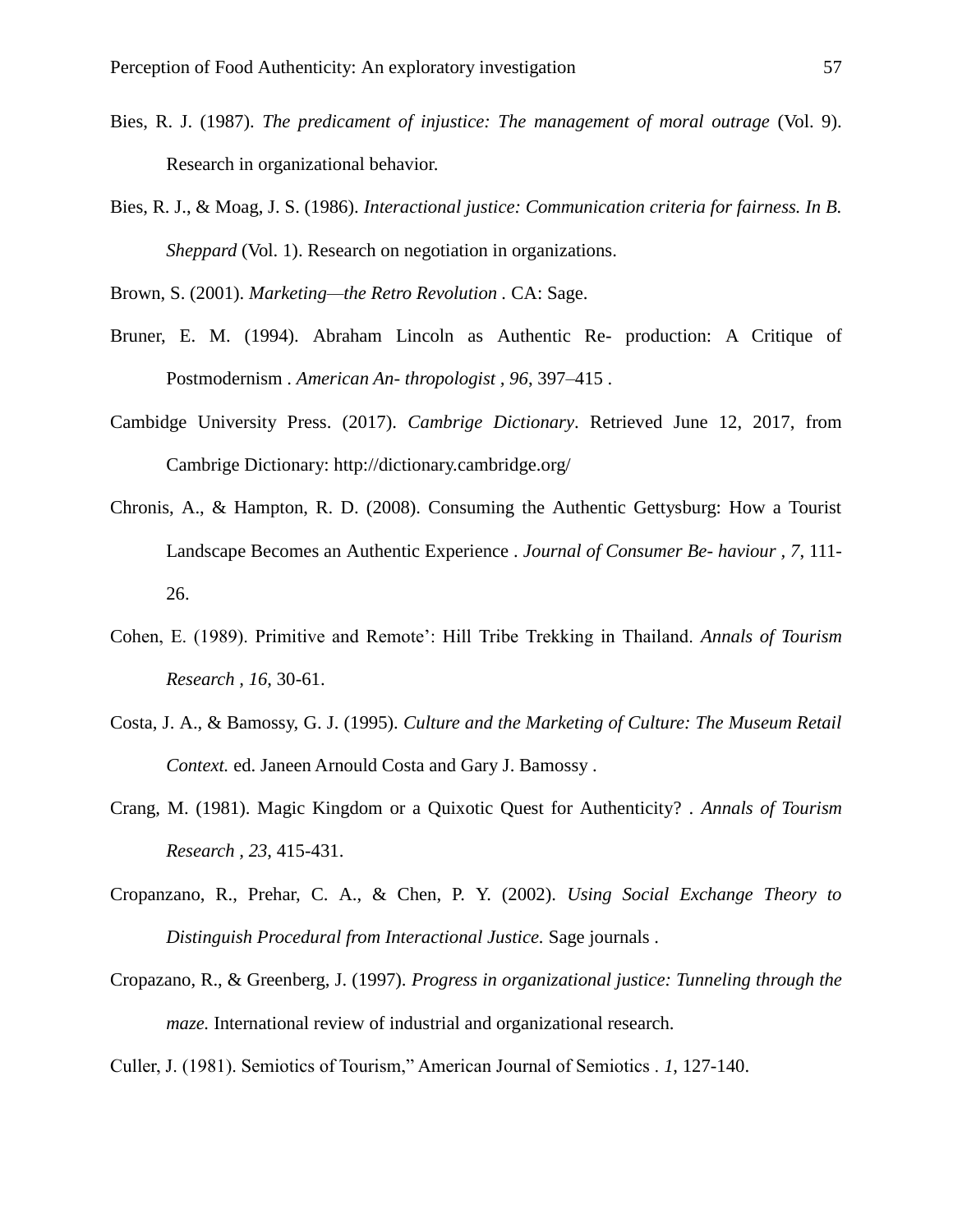- Deighton, J., Romer, Daniel, & McQueen, J. (1989). Using Drama to Persuade. *Journal of Consumer Research , 16*, 335-343.
- DeLyser, D. (1999). Authenticity on the Ground: Engaging the Past in a California Town . *Annals of the Association of American Geographers , 89*, 602-632.

Dolliver, M. (2001). It's Popular, but Authenticity Isn't What It Used to Be. *Adweek , 19*.

- Eco, U. (1990). *Fakes and Forgeries," in The Limits of Interpretation.* Bloomington : Indiana University Press .
- Folger, R., & Bies, R. J. (1989). *Managerial responsibilities and procedural justice.* Employee Responsibilities and Rights Journal.
- Folger, R., & Konovsky, M. A. (1989). *Effects of procedural and distributive justice to reactions to pay raise decisions.* Academy of Management Journal.
- Folger, R., Rosenfield, D., & Robinson, T. (1983). *Relative deprivation and procedural justifications.* ournal of Personality and Social Psychology.
- Folger, R., Rosenfield, D., Grove, J., & Corkran, L. (1979). *Effects of "voice" and peer opinions on responses to inequity.* Journal of Personality and Social Psychology.
- Gilliland, S. W. (1994). *Effects of procedural and distributive justice on reactions to a selection system.* Journal of Applied Psychology.

Goffman, E. (1959). *The Presentation of Self in Everyday Life.* Harmondsworth: Penguin.

- Goldman, R., & Papson, S. (1996). *Sign Wars: The Cluttered Landscape of Advertising.* New York: Guildford.
- Goodman, N. (1976). *Language of Art.* Indianapolis: Hackett .
- Grayson, K., & Martinec, R. (2004). Consumer Perceptions of Iconicity and Indexicality and Their Influence on Assessments of Authentic Market Offerings. *Journal of consumer research , 31*.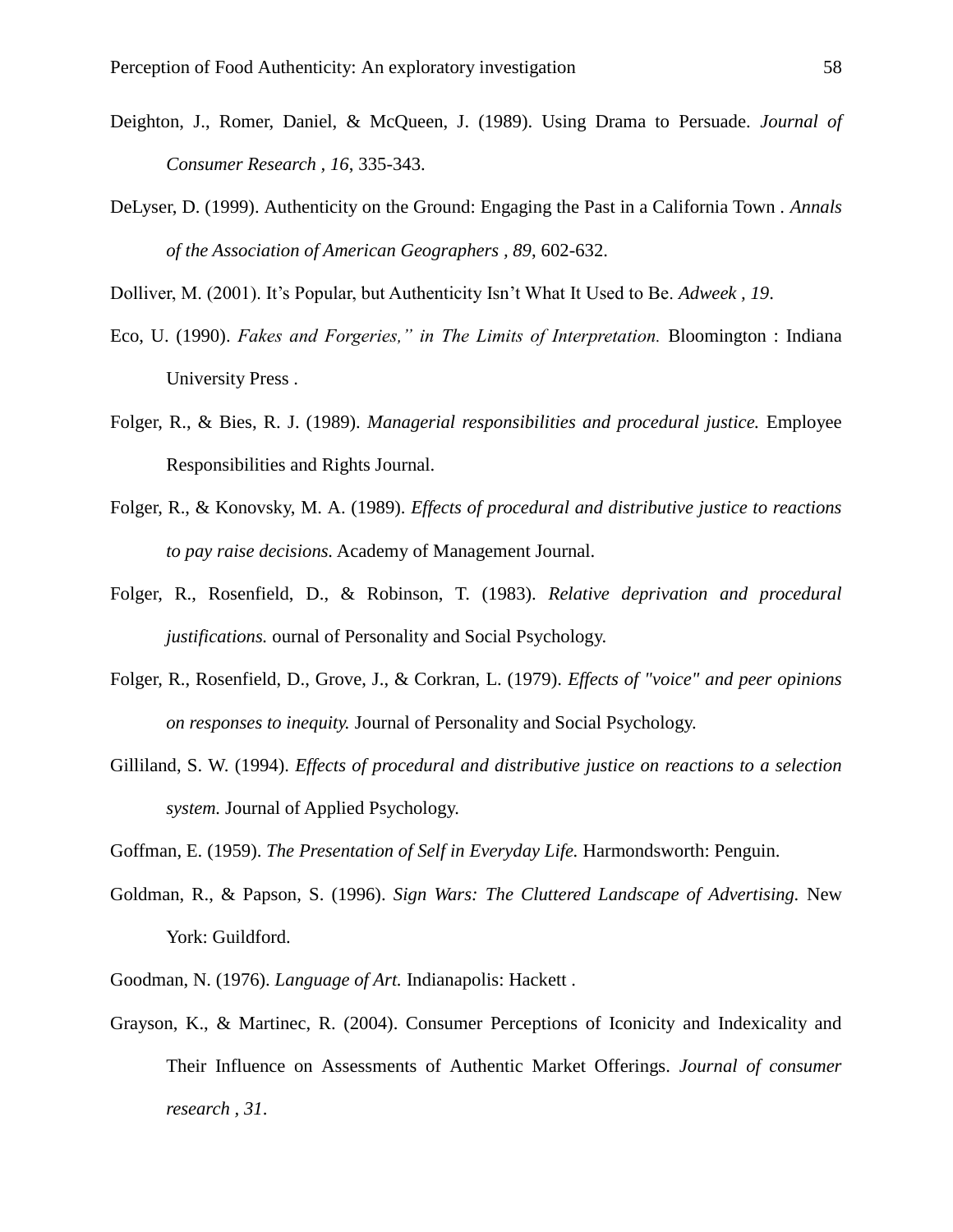- Greenberg, J. &. (2000). *). The pursuit of organizational justice: From conceptualization to implication to application...* n C. L. Cooper & E. A.Locke (Eds.), I/0 psychology: What we know about theory and practice.
- Handler, R., & Gable, E. (1997). *The New History in an Old Museum.* Durham: Duke University Press .
- Harkin, M. (1995). Modernist Anthropology and Tourism of the Authentic. *Annals of Tourism Research , 22*, 650-670.
- Haslam, G. (1985). A Question of Authenticity: Who Can Write What? . *Western American Literature , 20*, 246-250.
- Homans, G. C. (1961). *Social behaviour: Its elementary forms .* London: Routledge & Kegan Paul.
- Jacknis, I. (1990). Authenticity and the Mungo Martin House, Victoria, B.C.: Visual and Verbal Sources . *Arctic Anthropology , 27*, 1-12.
- Kennick, W. E. (1985). Art and Inauthenticity . *Journal of Aesthetics and Art Criticism , 44*, 3-12.
- Kingston, S. (1999). The Essential Attitude: Authenticity in Primitive Art, Ethnographic Performances and Museums. *Journal of Material Culture , 4*, 338–351 .
- Konovsky, M. A. (2000). *Understanding procedural justice and its impact on business organizations.* Journal of Management.
- Konovsky, M. A. (2000). *Understanding procedural justice and its impact on business organizations.* Journal of Management.
- Konovsky, M. A., & Cropanzano, R. (1991). *The perceived fairness of employee drug testing as a predictor of employee attitudes and job performance.* Journal of Applied Psychology.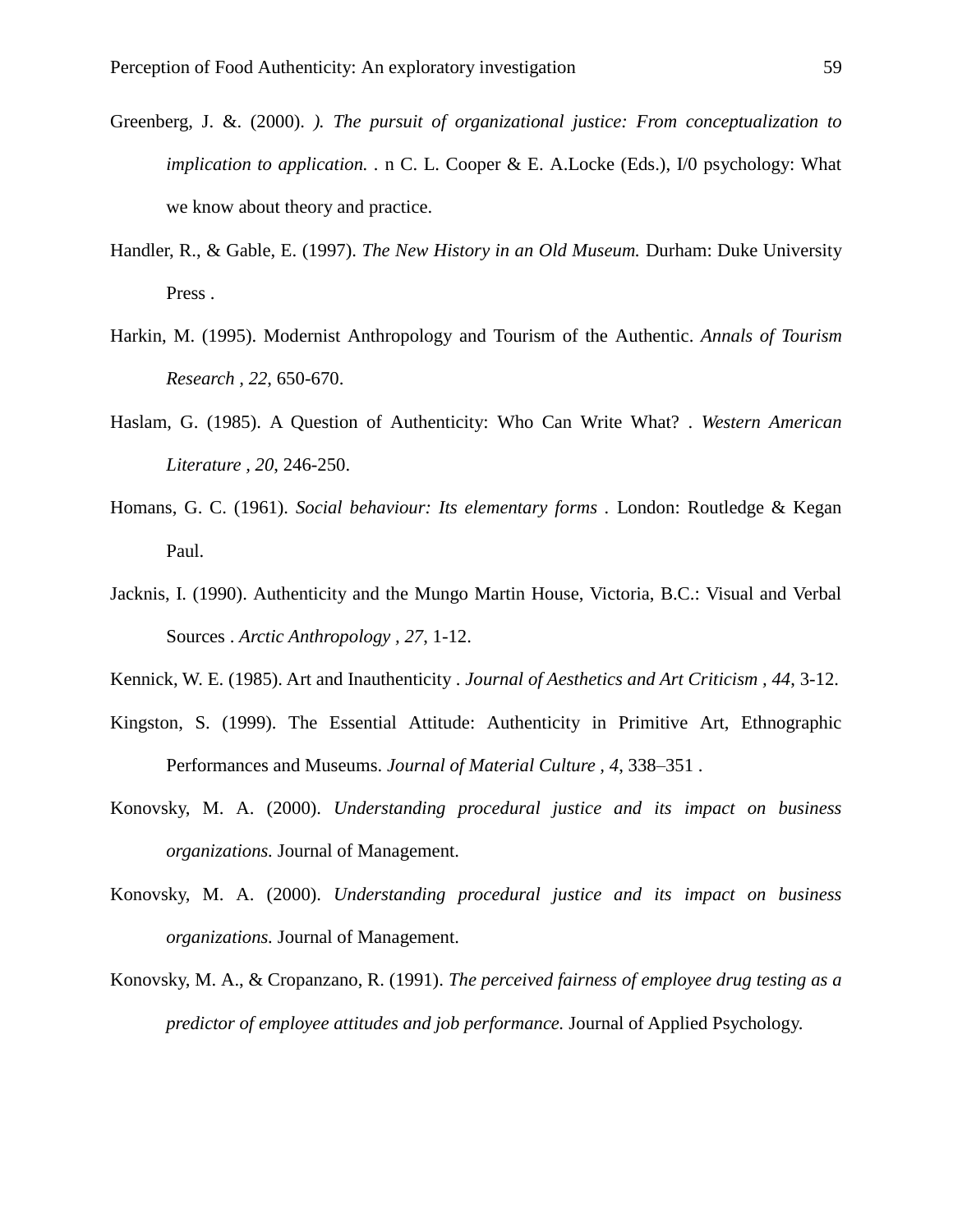- Konovsky, M. A., Folger, R., & Cropanzano, R. (1987). *Relative effects of procedural and distributive justice on employee attitudes* (Vol. 17). Representative Research in Social Psychology.
- Korsgaard, M. A., Roberson, L., & Rymph, D. (1996). *Promoting fairness through subordinate training: The impact of communication style on manager's effectiveness.* Paper presented at the annual meeting of the Society for Industrial and Organizational Psychology, San Diego.
- Kozinets, R. V., Sherry, J. F., DeBarry-Spence, B., Adam, D., Nuttavuthisit, K., & Storm, D. (2002). Themed Flagship Brand Stores in the New Millennium: The- ory, Practice, Prospects. *Journal of Retailing , 78*, 17-29.
- Last Name, F. M. (Year). Article Title. *Journal Title* , Pages From To.
- Last Name, F. M. (Year). *Book Title.* City Name: Publisher Name.
- Leigh, T. W., Peters, C., & Shelton, J. (34). The Consumer Quest for Authenticity: The Multiplicity of Meanings within the MG Subculture of Consumption . *Journal of the Academy of Marketing Science* , 481-93.
- Lind, E., & Tyler, T. R. (1988). *The social psychology of procedural justice .* New York: Plenum.
- Lowe, R. H., & Vodanovich, S. H. (1995). *A field study of distributive and procedural justice as predictors of satisfaction and organizational commitment.* Journal of Business and Psychology.
- Lu, S., & Fine, G. A. (1995). The Presentation of Ethnic Authenticity: Chinese Food as a Social Accomplishment . *Sociological Quarterly , 36*, 535-553.
- Lu, S., & Fine, G. A. (1995). The Presentation of Ethnic Authenticity: Chinese Food as a Social Accomplishment . *The Sociological Quarterly , 36* (3), pp. 535-553 .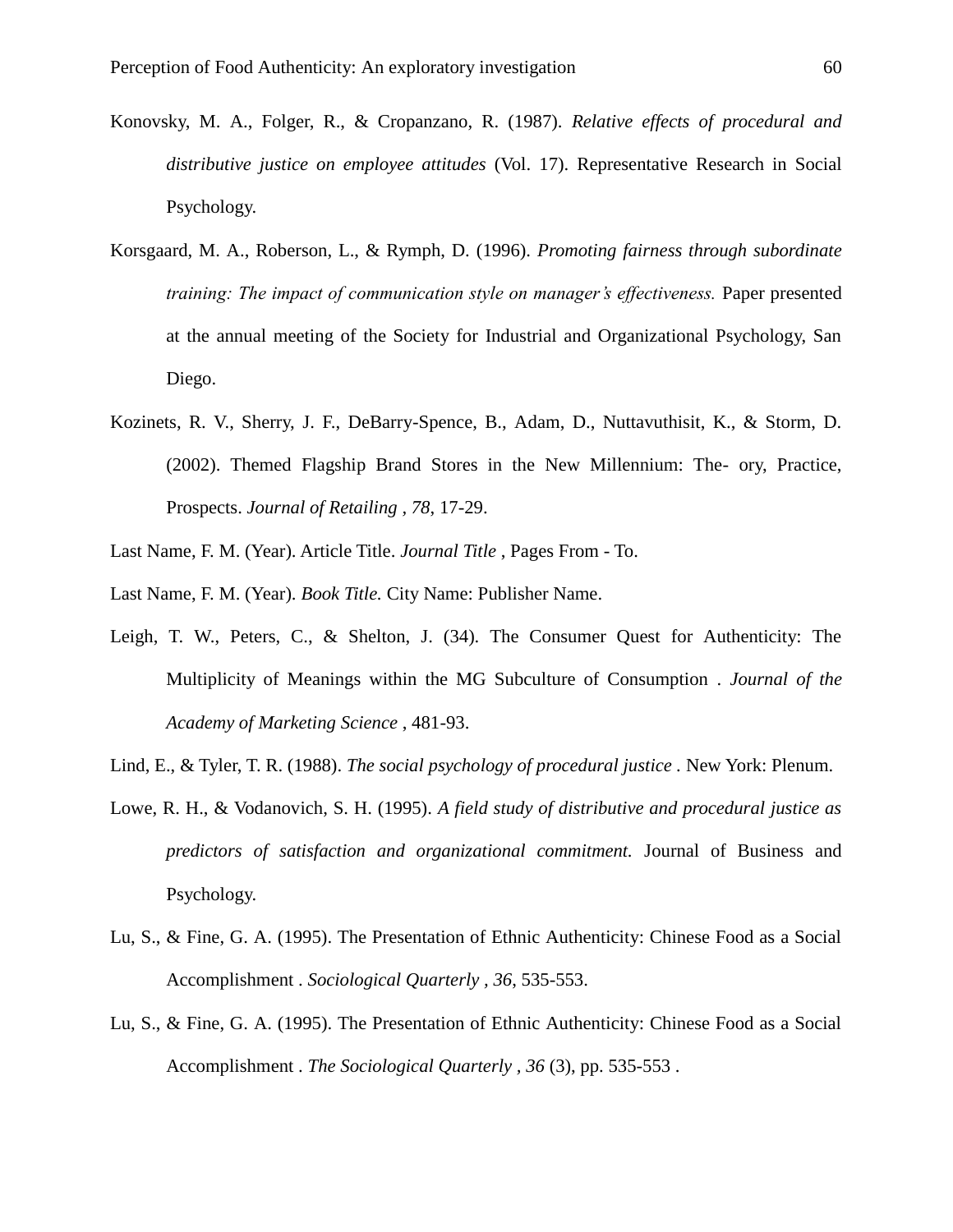MacCannell, D. (1973). *Staged Authenticity: Arrangements of Social Space in Tourist Setting* (Vol. 79). The American Journal of Socialogy.

MacCannell, D. (1999). *The Tourist.* Berkeley: University of California Press.

- Malatesta, R. M., & Byrne, Z. S. (1997). *The impact of formal and interactional justice on organizational outcomes.* St Louis, MC: Paper presented at the annual meeting of the Society for Industrial and Organizational Psychology.
- Markel, N. (1995). Semiotic Psychology: Speech as an Index of Attitude. *Semiotica , 104*, 67-80.
- Orvell, M. (1989). *The Real Thing: Imitation and Authenticity in American Culture.* Chapel Hill: University of North Carolina Press .
- Pen ̃aloza, L. (2000). The Commodification of the American West: Marketers' Production of Cultural Meanings at the Trade Show . *Journal of Marketing , 64*, 82-109.
- Peterson, R. A. (1997). *Creating Country Music: Fabricating Authenticity .* Chicago: University of Chicago Press .
- Phillips, D. (1997). *Exhibiting Authenticity .* Manchester: Manchester University Press .
- Postrel, V. (2003). *The Substance of Style: How the Rise of Aesthetic Value Is Remaking Commerce, Culture, and Consciousness.* New York: Harper Collins .
- Renting, H., Marsden, T. K., & Banks, J. (2003). Understanding alternative food networks: exploring the role of short food supply chains in rural development. *Environment and Planning A , 35*, 393-411.
- Rose, R. L., & Wood, S. L. (2005). Paradox and the Consumption of Authenticity through Reality Television . *Journal of Consumer Research , 32*, 385-405.

Sagoff, M. (1978). On Restoring and Reproducing Art. *Journal of Philosophy , 75*, 453-470.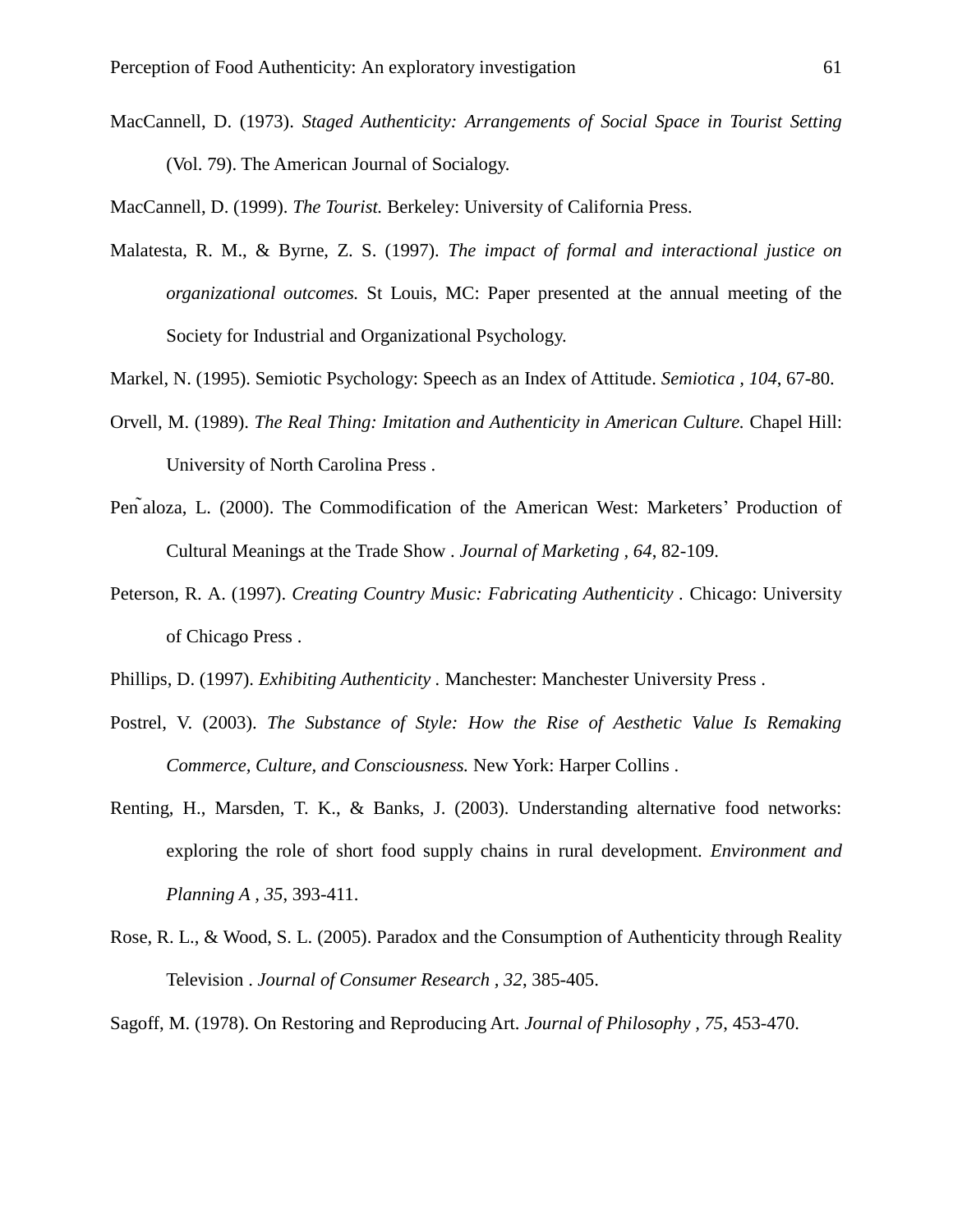Sweeney, P. D., & McFarlin, D. B. (1993). *Workers' evaluations of the "ends" and the "means": An examination of four models of distributive and procedural justice.* Organizational Behavior and Human Decision Processes.

Thibaut, J., & Walker, L. (1978). *A theory of procedure.* California Law Review.

- Thompson, C. J., Rindfleisch, A., & Arsel, Z. (2006). Emotional Branding and the Strategic Value of the Doppelganger Brand Image . *Journal of Marketing , 70*, 50-64.
- Trilling, L. (1972). *Sincerity and Authenticity .* Cambridge : Harvard University Press .
- Van den Bos, K. (1996). *Procedural justice and conflict. Unpublished doctoral dissertation.* Unpublished doctoral dissertation, Leiden University.
- Van den Bos, K., Lind, E. A., Vermunt, R., & Wilke, H. A. (1997). *How do I judge my outcome when I do not know the outcome of others? The psychology of the fair process effect.* Journal of Personality and Social Psychology, Vol 72(5) 1034-1046.
- Wang, N. (1999). Rethinking Authenticity in Tourism Experience? *Annals of Tourism Research , 26*, 349-370.
- Westbrook, M. (1978). The Authentic Western . *Western American Literature , 13*, 213-225.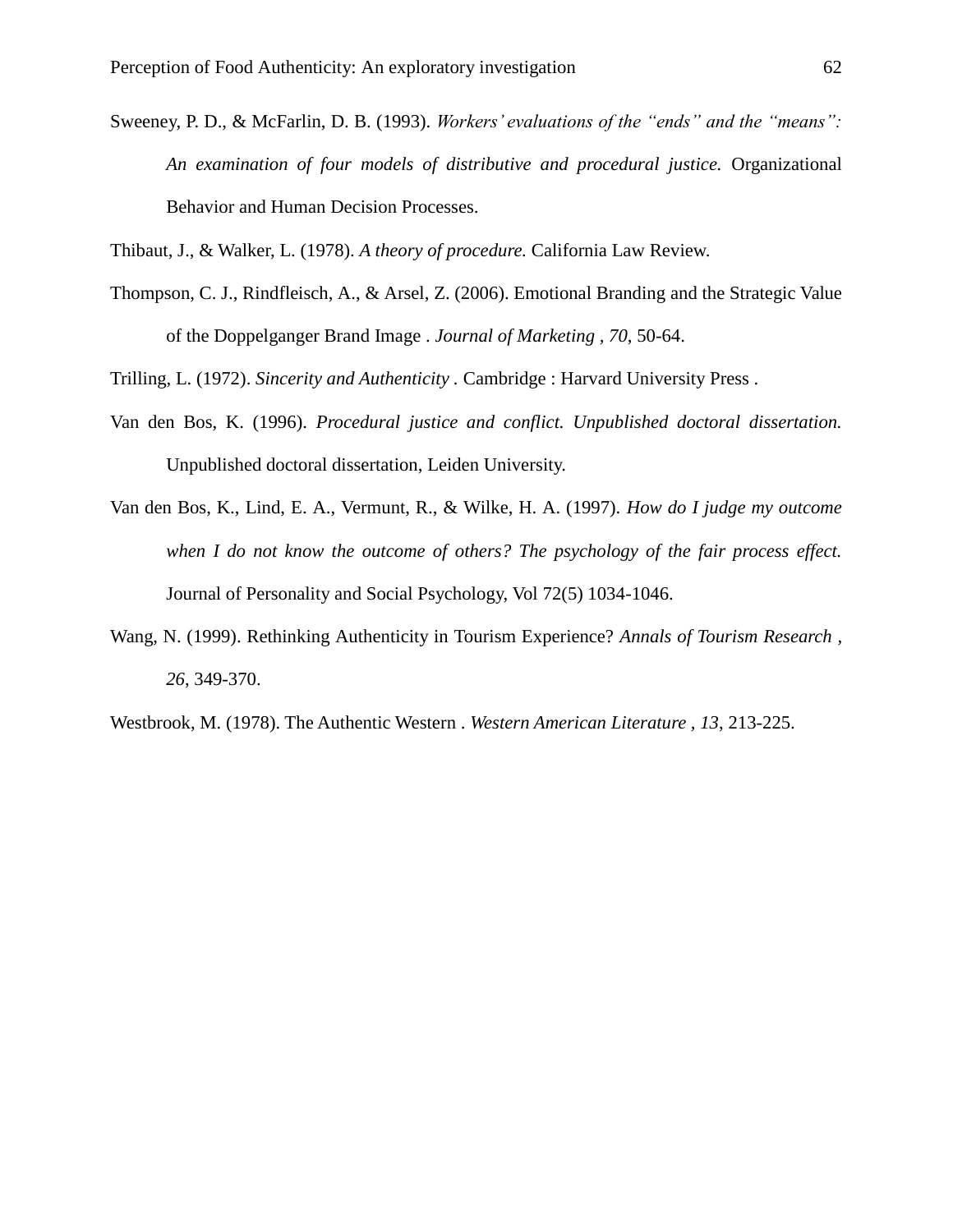# **Appendix**

The interviews are conducted in the interviewees mother language if it is French or English. For other foreign interviewees, the interviews are conducted in the language that is the more comfortable for the participant. This choice was done in order for all the interviewees to express their interpretations without being restricted by the language barrier. The translating of the interviews is realized by trying to conserve the original expression of an individual. Sentences have been slightly modified to correspond to the English syntax.

In order to facilitate the reference to interviews, the name of the discipline will be shorted to: COG (cognitive sciences), ECO (economics), NUT (nutrition), ANT (anthropology), CON (Food Conscious) followed by the number referring to an interview, for example: ECO 2.

## **COG 1 – France (Toulouse) / Personal interview, May 15, 2018**

Three food items perceived as authentic by the participant:

- Tomato salad with mozzarella
- Cassoulet
- Ratatouille

### **For each one of these food items: what makes you consider them as authentic?**

"So [hesitation], I think that for tomato mozzarella salad, it is because I used to eat it a lot when I was little. It is a dish that came back every summer; it's rooted in me, in my family, in my habits. (Deep breath). Cassoulet; ok first of all, I'm crazy about it; it's like a big family dish. An item that you can find usually in the [hesitation] bouchons lyonnais but the one in Toulouse, it is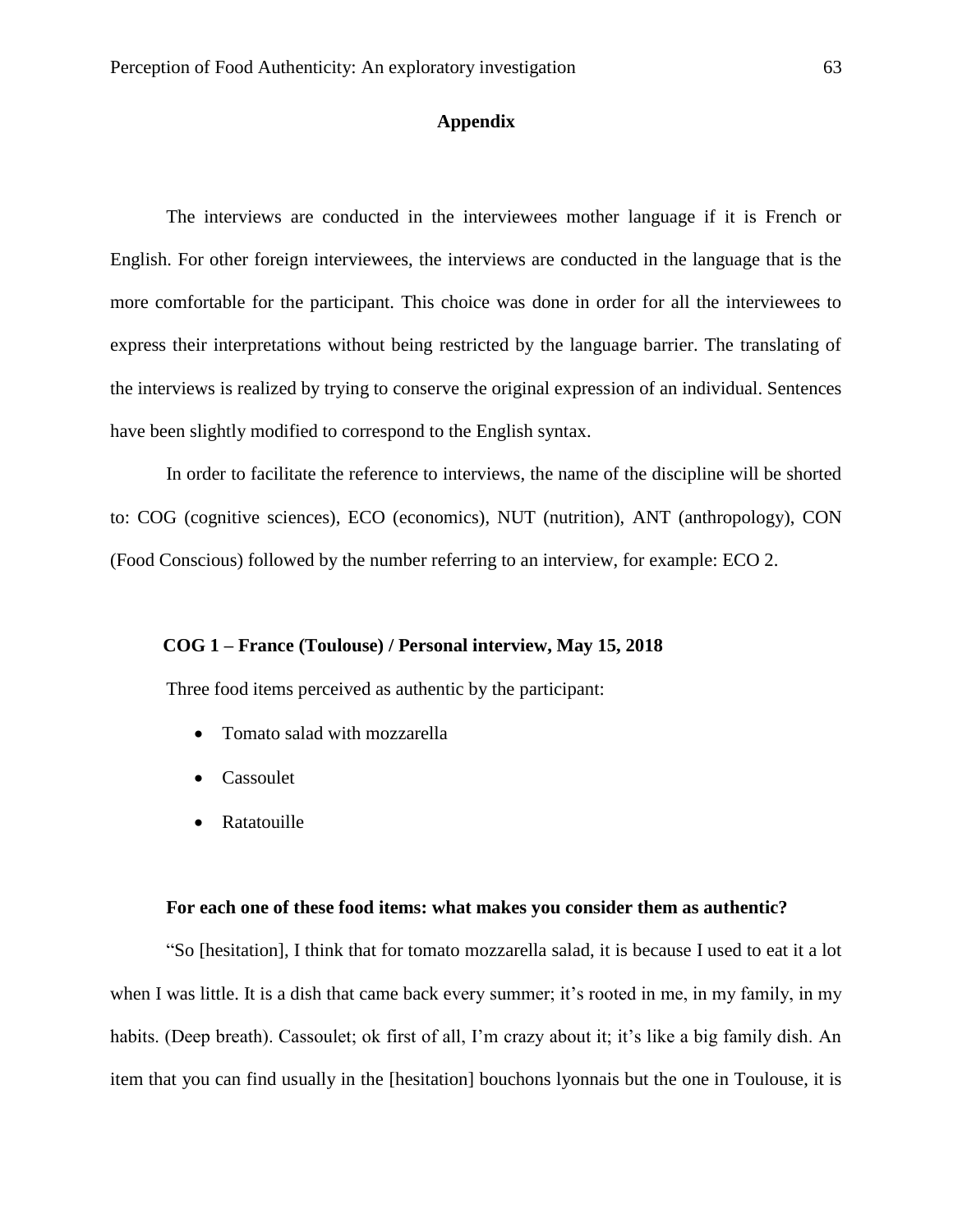[hesitation] the typical city restaurant dish. It is often handmade, and this makes it kind of authentic. Concerning ratatouille; it is because it's full of vegetables and I consider vegetables not too, quote unquote, transformed. You tell yourself that it does not contain too much crap in it. Authentic (sigh) for me would be a thing that (two seconds hesitation) is traditional. A traditional dish that is not too much transformed and that is handmade. This is very authentic."

*« Alors (hésitation), je pense que la salade de tomate mozzarella c'est parce j'en ai toujours mangées quand j'étais petite. C'est un plat qui revenais tout le temps l'été, tout ça, c'est plutôt ancré dans moi, dans ma famille et par mes habitudes. (Respiration profonde). Le cassoulet, bon d'une part j'adore ça, ça fait genre gros plat familial. Donc truc que tu vois un peu dans les (Hésitation) les bouchons lyonnais mais à Toulouse c'est (hésitation) les restaurants de la ville. Du coup c'est fait souvent, genre, maison et ce genre de choses, un peu authentique. Et la ratatouille c'est parce que plein de légumes et que les légumes ce n'est pas trop transformé entre guillemets, tu dis qu'il n'y a pas trop de saloperies dedans. Authentique (Soupir), moi ça serait un truc que (hésitation de deux secondes) traditionnel. Un plat traditionnel, pas trop transformé et maison. ça c'est très authentique. »* 

### *How did you start to perceive this food item as authentic?*

And [hesitation]; when did I start to perceive these food items as authentic (interrogation). What was the moment where I realized the authenticity in those items (interrogation). (Four seconds hesitation). Honestly, (understandable) I don't know, I would say that it is how the food items are cut, it is like [hesitation] if I could see them in my head. [hesitation]. I don't really know if it does answer your question. For me cassoulet looks like [hesitation]; A cassoulet that is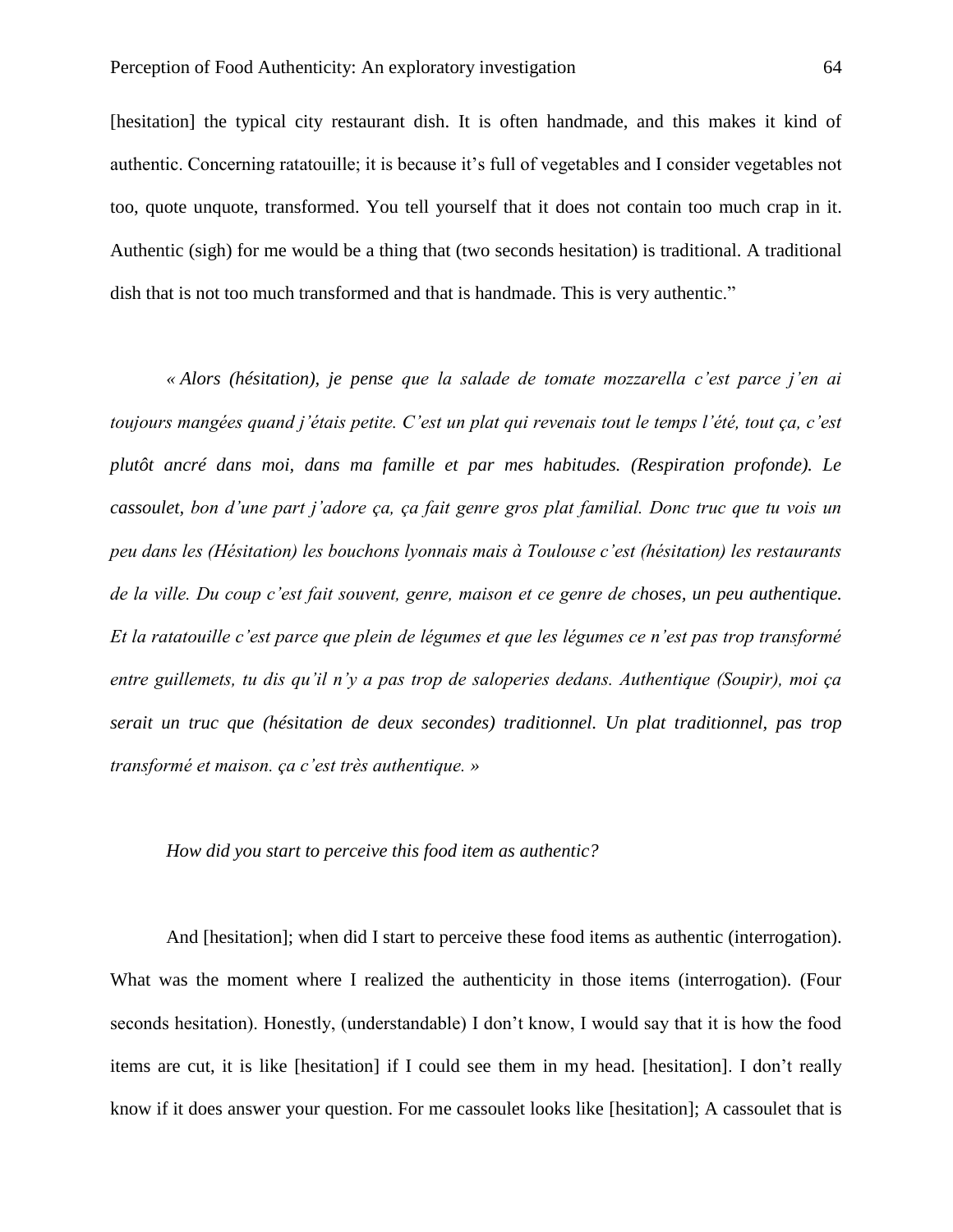in a tin can can't be authentic. So, cassoulet, I perceive it as authentic if it is like in a big terracotta plate and served in big portions. I mean, not like a little thing in a plate for example. Same for the ratatouille and the tomato salad, that's it, it is really depending on the presentation; I could imagine two slices of tomato and two slices of mozzarella, it is really visual, I perceive it (as authentic) if it has this form. If it doesn't have this form, I think that I don't perceive it as authentic. And when did I start perceiving it as authentic, well I couldn't tell you that.

*« Et (hésitation) quand est-ce que j'ai commencée à percevoir que ce plat était authentique (interrogation) à partir de quel moment j'ai trouvé ça authentique (interrogation). (Hésitation de 4 secondes) La franchement, (incompréhensible) je ne sais pas, je dirais que c'est comment les aliments sont coupés. Genre je les vois, genre, tout de suite dans ma tête. (Hésitation) Je sais pas trop si ça répond à ta question, genre le cassoulet ça me paraît, genre un cassoulet qui va être en boite ne peut pas être authentique. Donc le cassoulet je le perçoit comme authentique si c'est genre dans un gros plat en terre et vraiment une grosse part, genre pas un petit truc dans une assiette par exemple. Pareil pour la ratatouille, et la salade de tomate voilà c'est plus dans la présentation ou je verrais deux tranches de tomates, deux tranches de mozza, c'est vraiment du visuel, je le perçois si il a cette forme-là. S'il n'a pas cette forme-là, je pense que je ne le perçois pas comme authentique. Et quand est-ce que je l'ai perçu comme authentique, alors là je ne pourrais pas te dire. »*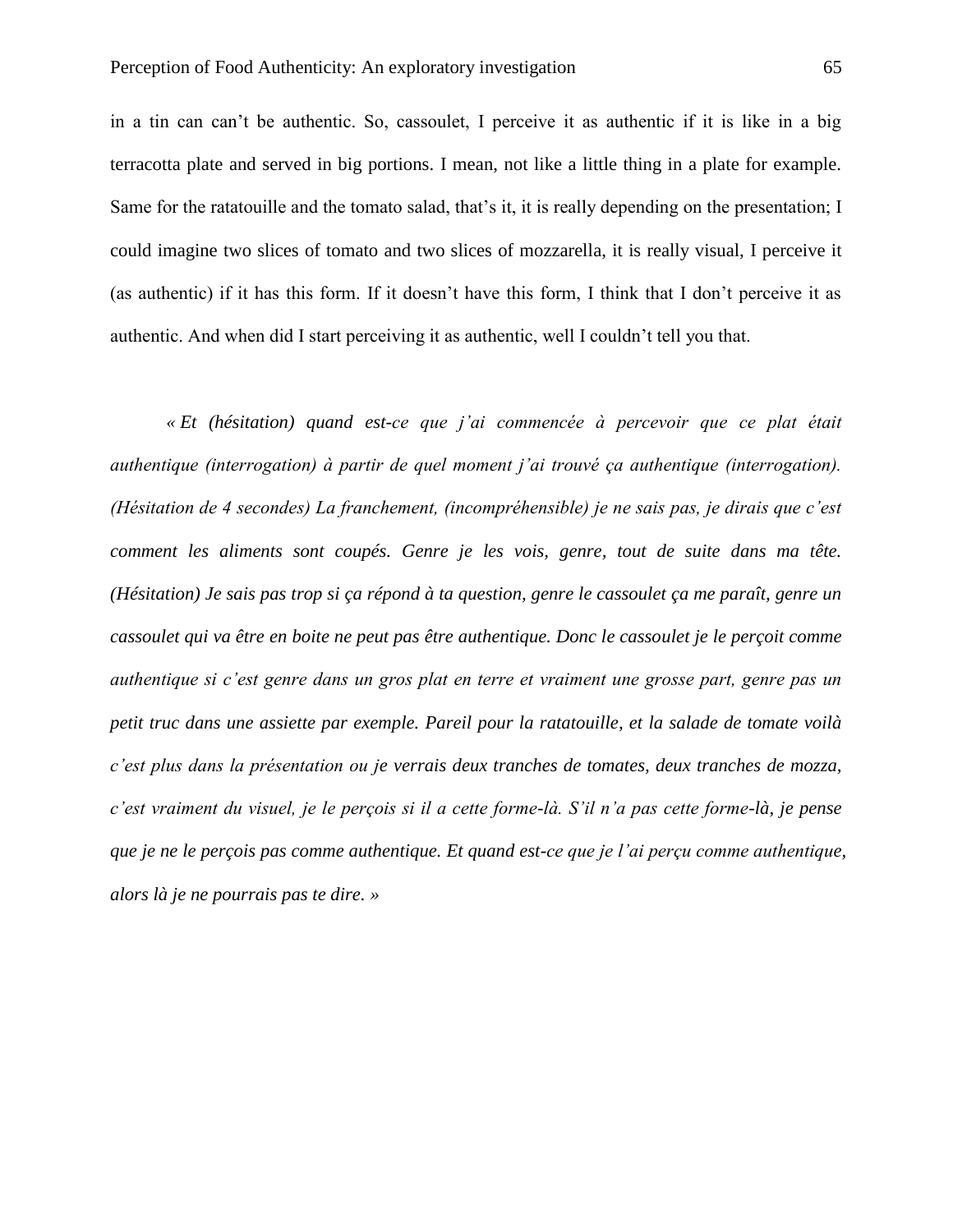# **COG 2 – France / Personal interview, May 15, 2018**

Three food items perceived as authentic by the participant:

- Vegetable
- **Meat**
- Cheese

#### **For each one of these food items: what makes you consider them as authentic?**

"[hesitation] Equally for those tree, vegetable, meat and cheese [hesitation], no first, vegetable and meat, sorry. For me those are authentic, because these are in their raw form, not transformed. You can find these food items in the nature, and that are part of the basic human diet, it gives the essential nutriment intake. Then, I thought about a third one and I thought that cheese is also for me a food item that I consider as authentic. And that is because even if it is a transformed product, it is generally made in the basis of milk, from cow or other. In addition, the transformation process is to me, authentic. Authentic can also mean that the food item is natural, or it can be link to the preparation process and to what it connotes in terms of culture, French culture."

*« (Hésitation) Autant pour les trois, légume, viande et fromage (hésitation), non déjà,*  légume et viande, pardon. Pour moi ils sont authentiques, parce que qu'ils sont dans leur forme *brute, non transformé. C'est des aliments que tu peux trouver dans la nature, et puis qui font partie de l'alimentation humaine de base, quoi, pour avoir des apports nutritifs essentiels. En suite j'ai réfléchi à un troisième et je me suis dit que le fromage pour moi c'était aussi un aliment que je considérai comme authentique parce que même si c'est un produit transformé, il est fait en général juste à base de lait, que ça soit du lait de vache ou autre. En plus, le processus de transformation est, pour moi authentique. Authentique peut aussi dire que l'ingrédient est naturel*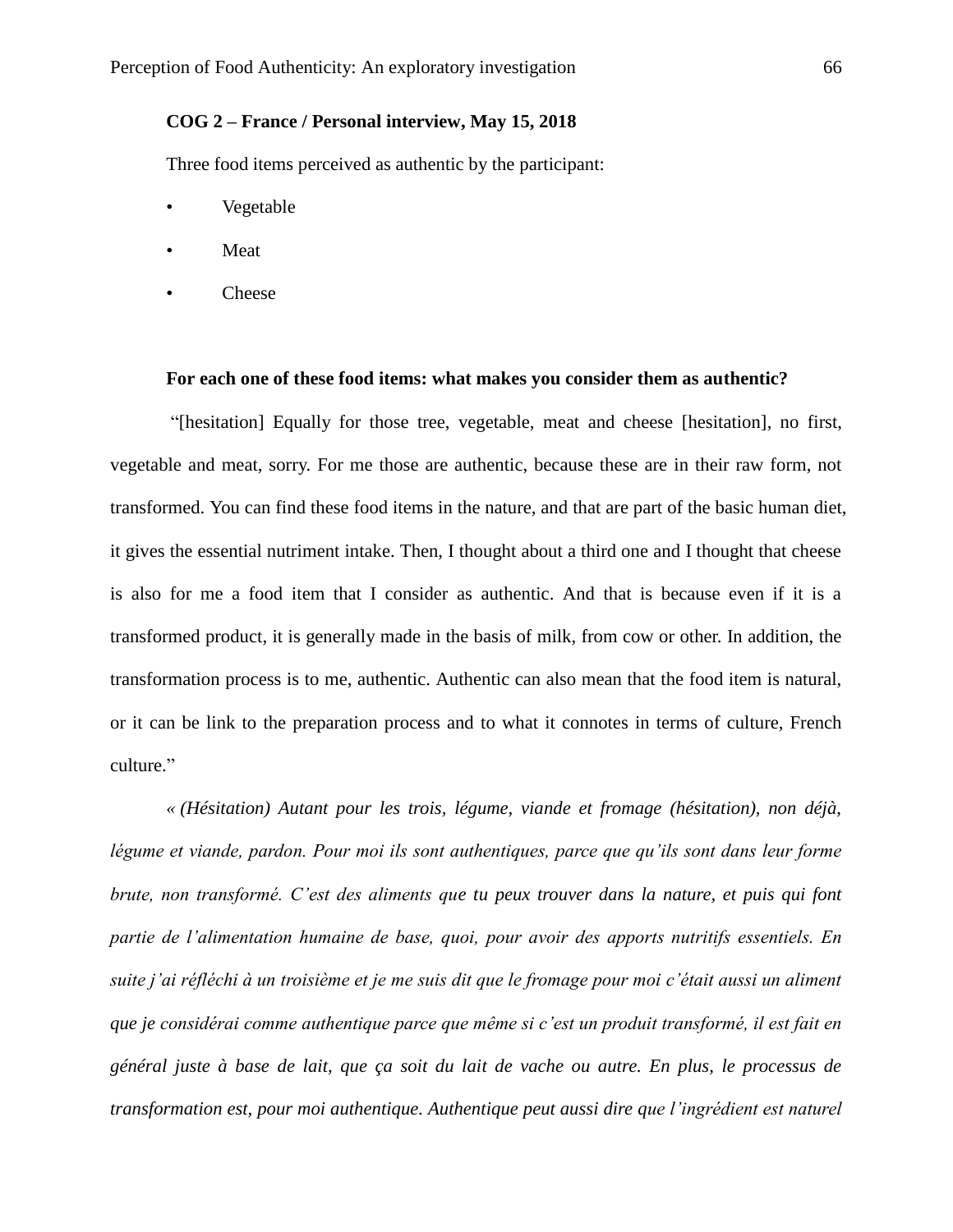*ou peut être aussi affilié au mode de préparation, et de ce que ça connote en termes de culture, la culture française quoi. »* 

It is true that vegetable is what came first to my mind. And that is because for me, this one (vegetable) is between vegetable, meat and cheese the one that you can find in nature and eat without any transformation, even raw. Meat can also be eaten raw but that will be only for specific recipes like carpaccio or other ones, so there is still a transformation process because it has to be cut in fine slice. So finally, I went from the food item that needs the least transformation process to be eaten to the one who needs the most. That's it.

*« C'est vrai que légume c'est ce qui m'est venu en premier parce que pour moi c'est entre légume, viande et fromage celui que tu peux trouver dans la nature comme ça et que tu peux consommer sans aucune transformation, donc même en crudité quoi. La viande aussi on peut le manger cru mais après ça va plus être des recettes particulières comme le carpaccio ou autre,*  donc il y a quand même un processus de transformation parce qu'il faut couper en tranche fine et tout ça. Donc en fait au final je suis allé de l'aliment qui demande le moins de processus de *consommation pour être consommé à celui qui en demande le plus. Et voilà. »*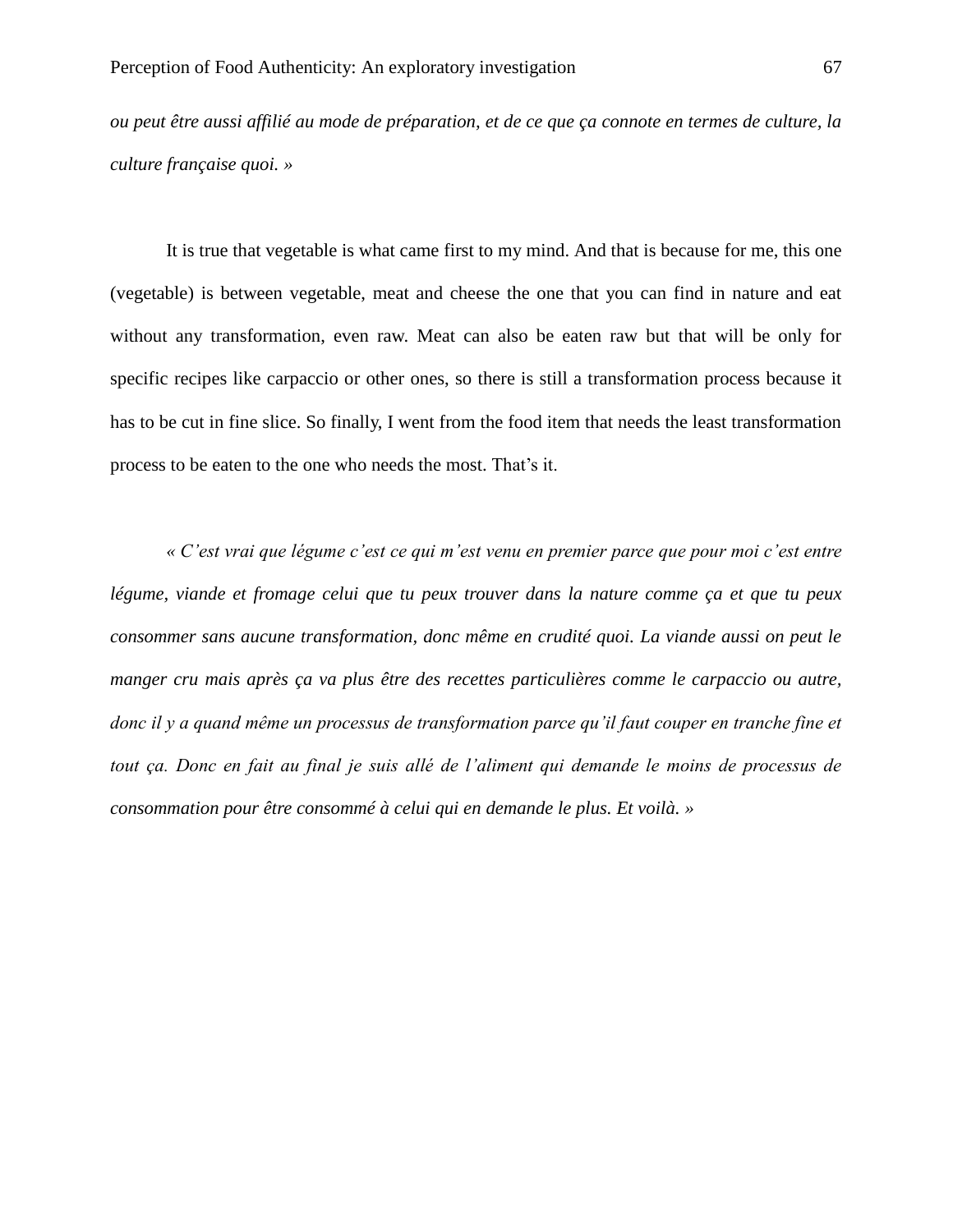# **COG 3 – France / Personal interview, May 15, 2018**

Three food items perceived as authentic by the participant:

- **Bread**
- Milk
- Cheese

#### **For each one of these food items: what makes you consider them as authentic?**

"Bread, I actually thought specifically about sour bread, but I didn't mention that. For me it is a natural product [hesitation], so I think that there are some link between authenticity and naturalness, at least I hope so (deep breath). (Hesitation of two seconds) Milk it is because [hesitation]because it is a raw product, so [hesitation], for me there is nothing that can be more authentic that something that you get directly from an animal without [hesitation], lets say, degree of transformation, human interaction. It is true that the milk that we usually drink is not the one that directly comes from the cow. [hesitation]For cheese it is the same, it is because I really like the process of bacteria proliferation, I find this sowing process absolutely fascinating, and it is a process that I associate to a very natural process. With the human help this time, but human interaction that is done in order to create the proliferation process of living substances, this is what gives the identity to [hesitation]those ingredients. [hesitation]. It is true that two of those products are the issue of a fermentation process. Well this was a spontaneous choice."

*« Le pain, j'entendais pain au levain alors j'ai pas précise mais voila. Parce que pour moi c'est un produit naturel (hésitation), donc j'imagine qu'il y a des liens entre authenticitée et naturalitée, enfin, je l'espère (Profonde inspiration). (Hésitation de deux secondes), le lait c'est*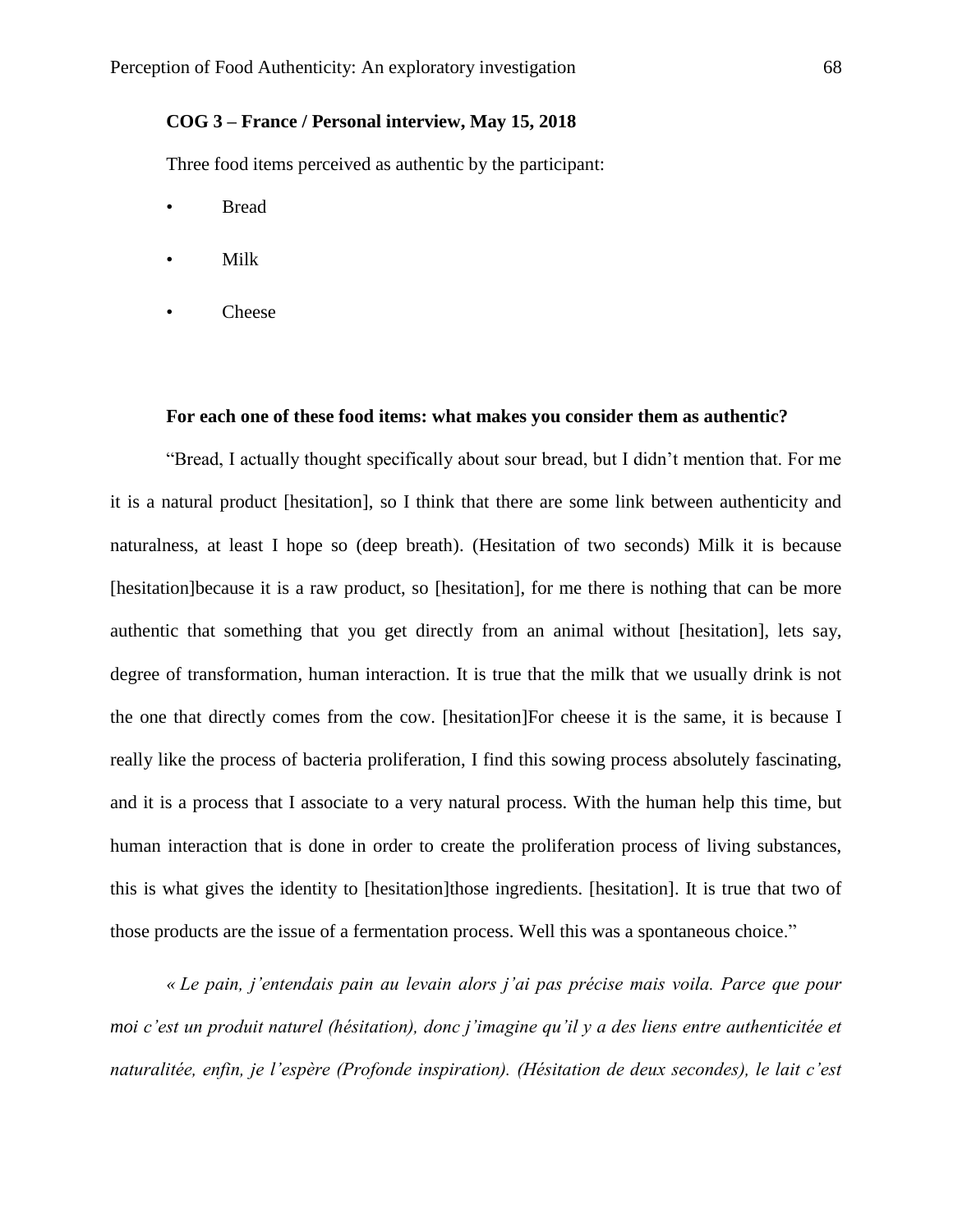*[hesitation] parce que c'est un produit brut donc [hesitation], pour moi il ne peut pas y avoir quelque chose de plus authentique que quelque chose que tu tires directement de l'animal sans [hesitation], disons, degré de transformation, d'intervention humaine. Bien sur que le lait que le lait que nous consommons n'est pas celui qui sort directement du pis de la vache. [hesitation] et le fromage aussi, parce que j'aime bien le processus de prolifération de bactéries, d'ensemencement que je trouve tout à fait fascinant, et que j'associe aussi à un processus très naturel. Avec intervention humaine pour le coup, mais une intervention humaine qui faite pour créer des conditions de proliferations de substances vivantes, qui donnent l'identité à [hesitation] cet aliment la quoi. [hesitation] C'est vrai qu'il y a deux produits qui sont issus du processus de fermentation. Mais bon voila, c'était du choix spontané. »*

## **How did you start to perceive this food item as authentic?**

"So bread [hesitation]. Bread, it is interesting because when I was young I was use to eat baguette, not so stimulating. But when I started to discover new food, when I began to be more interested by food, I experienced the tourtes a levain (sour bread loaf) in the Massif Central. Those are big loafs of rye. We usually cut big slices and we grilled them over the wood fire with small rocamadours (goat cheese). The taste of these product with the taste of sour dough, the acidity of the rye [hesitation], the extremely thick crust. I don't know why but it brought me visions of authenticity. I had the impression to be in direct contact with the art of doing bread. Far away from the pale baguette, enriched in fat, without taste or flavors. For me it is a perfect product. Regarding milk, it is exactly the same, when I was young [hesitation] Basse Normandie, country cottage in Lorne [hesitation] milk can in my hands, we are going to the farm, it smells like dunk and for me this smell has a very positive connotation now because of this moment. I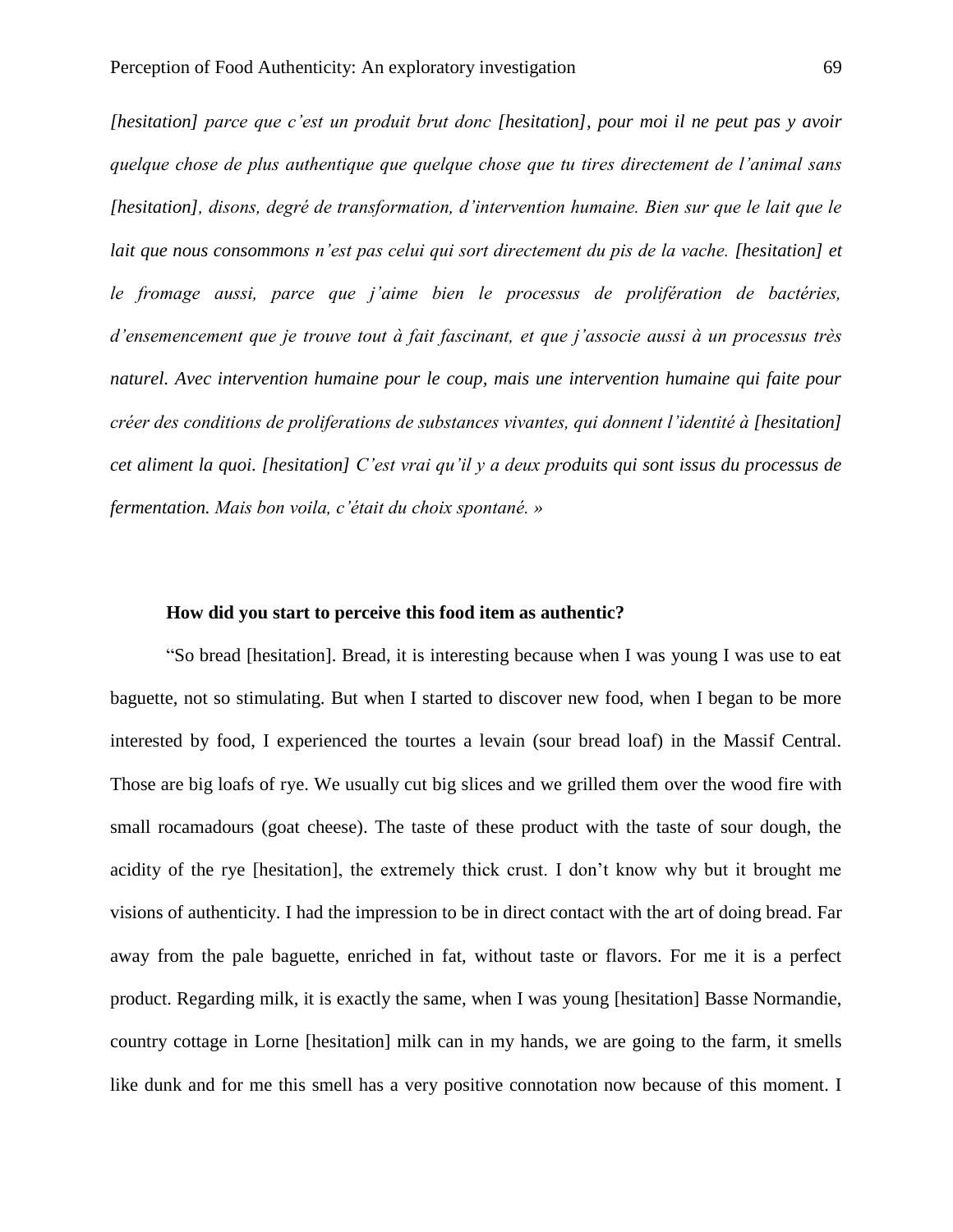mean that I like the smell of cow dunk. We took directly the milk from the cows and it came back home warm and the smell; the texture, the cream on the top and the taste it has. It is an experience that marked me and that I consider authentic because there were no industry behind it, well I do not know, there were probably an industry behind it but I did not have it with me when I came back to the country cottage at that time when I was young. And [hesitation] cheese [hesitation], I always was possessed by cheese and because we traveled a lot in all parts of France for holidays, I tasted all kind of cheeses. We went at the cheese producer, we looked at the different cheese crusts, and we tasted cheese with that much (3 centimeter) of crust that was not eatable any more, for example old cantal or artison with all kinds of bugs in that part of the cheese and that gives all the taste. So a lot of cheeses with a lot of improbable crusts and very intensive flavors and especially very, very specific while their where made with the same raw material. You can really see, certainly for cheese it is a bit different, more closely to bread in the way that you find authenticity in the way of fabrication. For me, what distinguishes an authentic cheese with a non-authentic cheese is the singularity of its aromatic profile and that is generally highly correlated with the art of doing it. If you go to Bel (cheese industry), what is the variability between all their products (interrogation), while at the same time you can go from the cantal to the salers to the comté. It is incredible to consider that there are all done with the same raw material. For me there is an authenticity in the know-how and a notion of local products that is closely linked to cheese because it is very regionalized, very protected and that sticks to a concept of authenticity even if it is very naïve."

*« Le pain, alors (hésitation). Le pain c'est assez intéressant parce que quand j'étais petit on mangeait de la baguette, donc pas spécialement stimulant. Mais en élargissant mon répertoire alimentaire, en m'intéressant à l'alimentation, j'ai fais l'expérience dans le massif central des*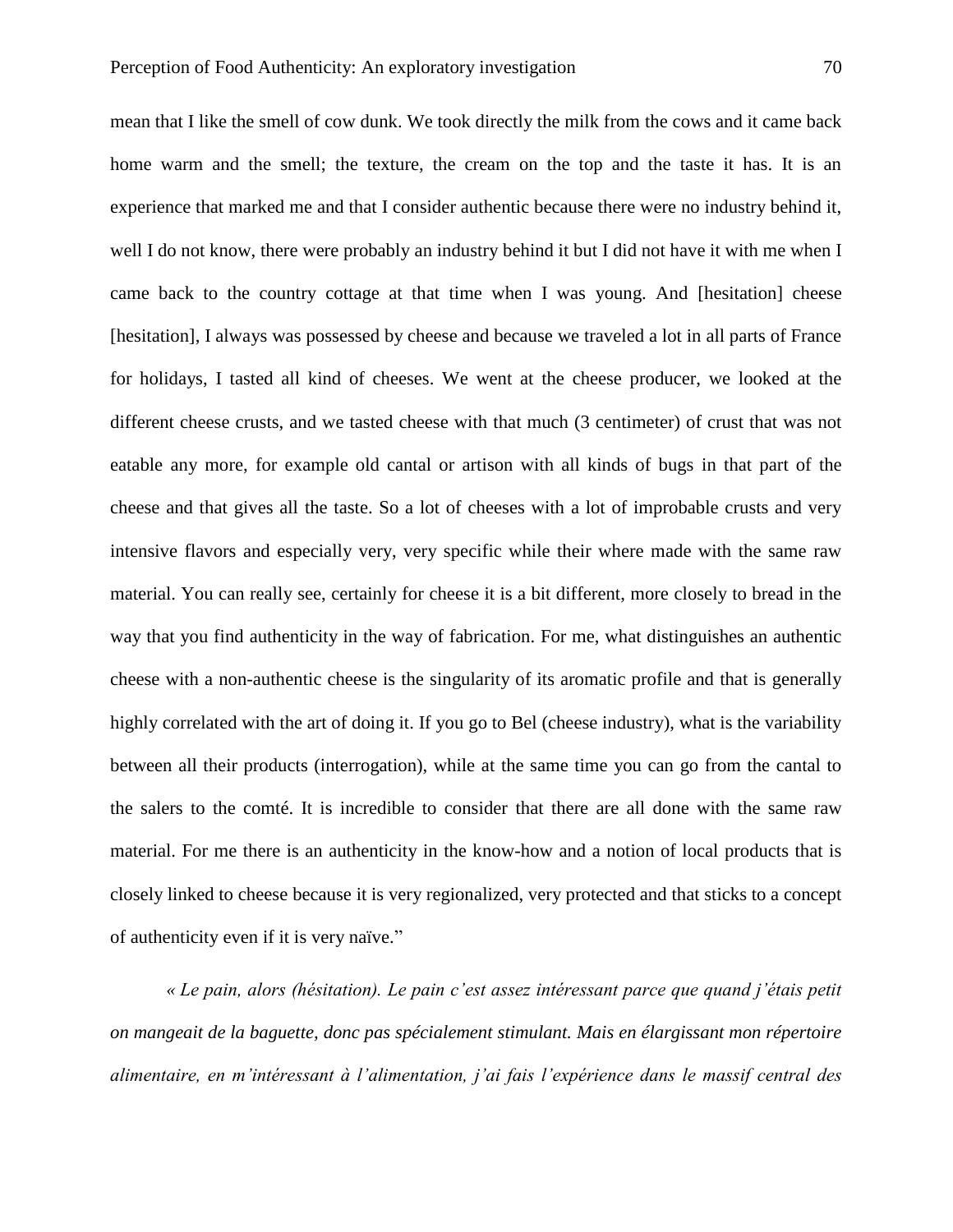*tourtes au levain Qui sont de grosses tourtes de seigle. On coupait des tranches et on les fessait griller au feu de bois avec des petits rocamadours. Le goût de ce produit là avec le goût du levain, le côté très acide du seigle, (hésitation) la croute extrêmement épaisse. Je sais pas pourquoi mais ça m'a déclenché des représentations d'authenticités. J'avais l'impression d'être en contacte directe avec ce qu'est l'art du pain au sens premier du terme. Loin d'une sorte de baguette un peu pâlichonne, enrichie avec des matières grasses, sans goût ni saveur. Pour moi c'est un produit parfait. Le lait, c'est pareil, c'est quand j'étais petit (hésitation) Basse Normandie, Gîte dans Lorne (hésitation) broc, on va à la ferme, ça sent un peu la bouse et pour moi c'est une odeur à valeur positive à cause de ce moment là maintenant. C'est à dire que j'aime bien l'odeur de la bouse de vache. Et on allez chercher le lait directement avec les vaches et il revenait chaud et l'odeur, la texture, la crème qui était dessus et le goût que ça avait. C'est une expérience qui m'a marquée et que je trouve authentique pareil parce qu'il n'y avait pas vraiment d'industrie derrière, j'en sais rien, il y avait surement une industrie derrière mais en tout cas je l'avais pas dans mon produit quand je le ramené dans mon petit gîte quand j'étais gosse. Et, (hésitation) le fromage (hésitation), j'ai toujours étais possédé par les fromages et donc comme on voyageait pas mal en France, en vacance, goûter tous les fromages. On allait chez tous les producteurs, on voyait les différentes croutes, on goûtait les fromages ou tu as ça (3 centimètre environ) de croute qui n'est pas comestible comme les vieux cantal ou les artisons avec des espèces de bestioles qui vivent dans cette partie du fromage et qui donne le goût. Donc plein de fromage avec des croutes invraisemblables et des goûts extrêmement puissant et surtout très, très typé alors que c'est fait à partir de la même matière première. Tu vois vraiment, certainement pour le fromage c'est un peu plus différent, plus proche du pain dans le sens ou c'est l'authenticité que tu retrouve dans le processus de fabrication. C'est à dire que ce qui distingue selon moi un fromage authentique d'un fromage non authentique c'est sa singularité au niveau du profil aromatique et qui*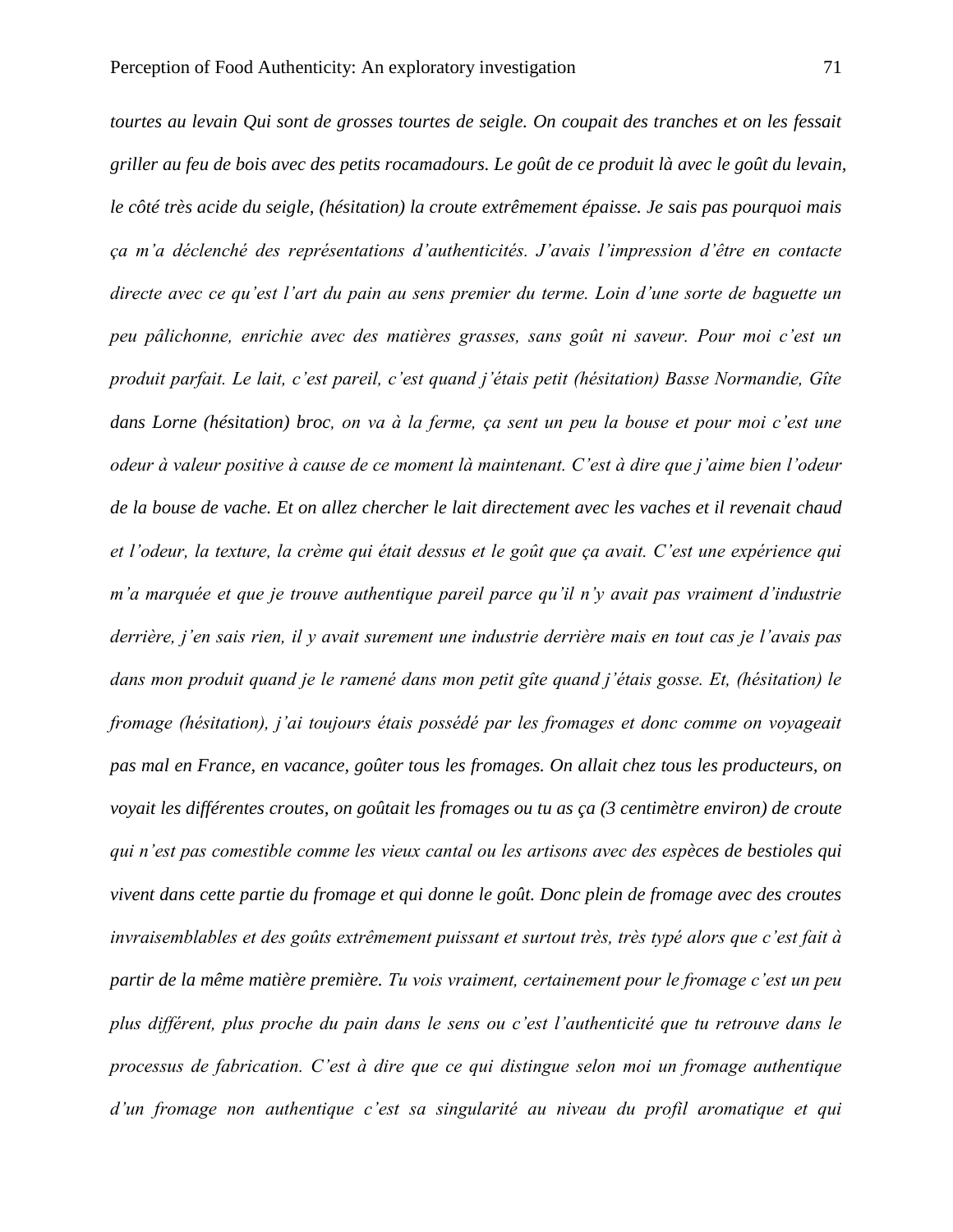*généralement très fortement corrélé avec la manière dont c'est fait. Tu vas chez Bel, c'est quoi la variabilité dans leurs produits, alors que bon, tu passes du cantal au salers au comté. C'est quand même invraisemblable de considéré que c'est fait à partir de la même matière première. Pour moi il y a une authenticité du savoir faire et une notion de terroir qui est très attaché au fromage parce que c'est très régionalisé, très protégé, et qui me semble collé au concept d'authenticité même si c'est une version complètement naïve du truc. »*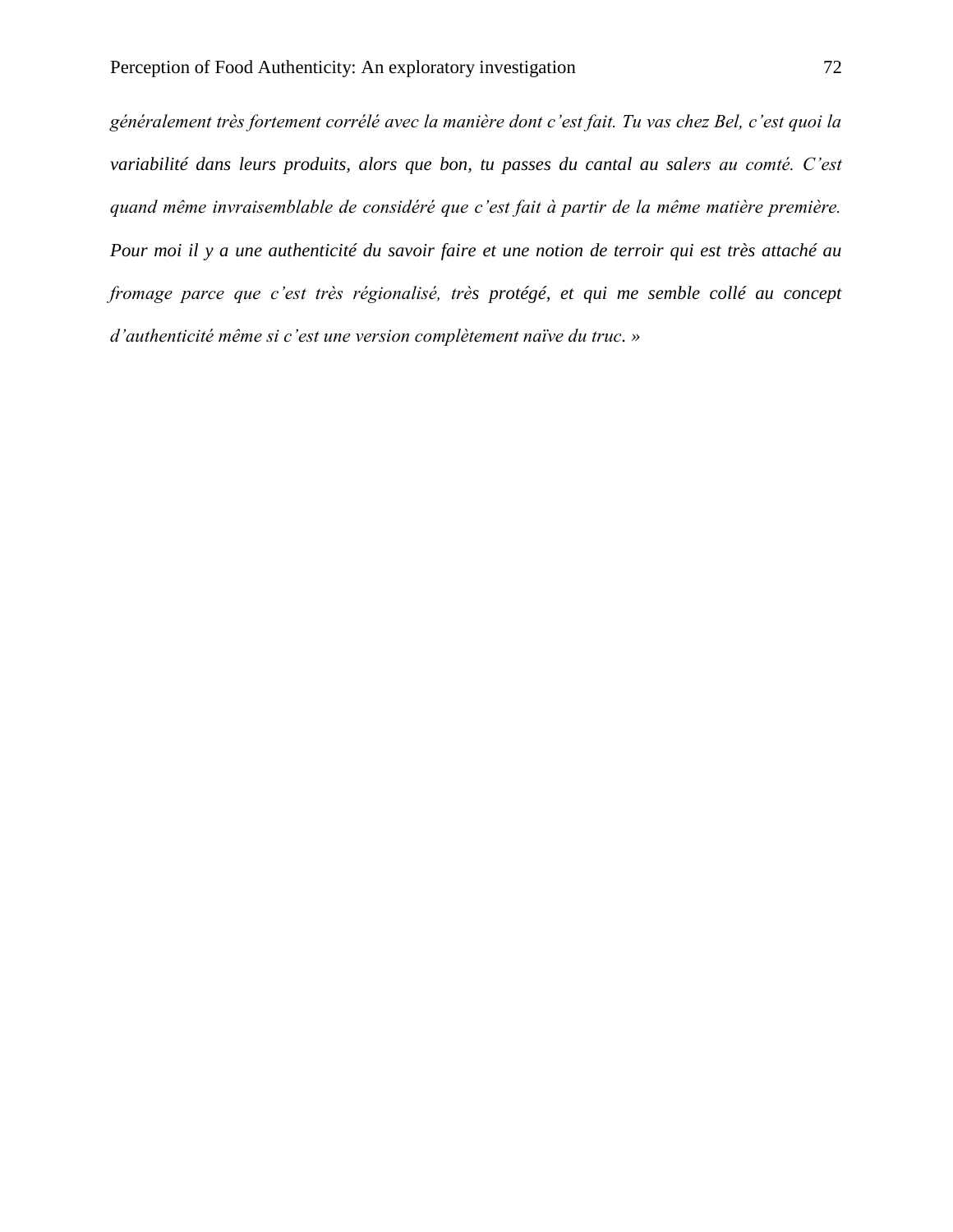# **ECO 1 – Spain / Personal interview, May 15, 2018**

Three food items perceived as authentic by the participant:

- Chocolate
- Olive oil spherification
- "Perfect" eggs

#### **For each one of these food items: what makes you consider them as authentic?**

"So, for me chocolate is authentic, because I love it. I think that it is a unique food item and you can do so many things with it, salty, sweet and so many colours, forms, textures, taste, it is for me the best food ever. Authentic, it is also the oil spherification. I associate it to Ferran Adrià, who is for me one of the best Chefs. He is Spanish. Oil is something [hesitation], to me it is one of the first thing that I do remember when I started to discover molecular cuisine, the molecular gastronomy, which is for me something authentic, and that I had never seen before. Oil as a product, first of all I think that it is very exceptional, like chocolate. And as a Spanish girl, I am very sensitive to food. The fact that oil is contained in a sphere that explodes is another way of eating it, finding it, smelling it. And it explodes in the mouth. All the flavours of oil, I find it exceptional. And then [hesitation] the low temperature cooked eggs; it is something that I discovered, here, in France. I have never experienced it or tasted it before and I do think that it is something exceptional. And I have an exceptional and authentic experience in terms of texture and cooking process. I don't know if it is the food or the process which is authentic, but to me it is authentic."

*« Donc, pour moi le chocolat c'est authentique, par ce que je kiffe, je trouve qu'il y a qu'un aliment qui ressemble à ça et tu peux faire tellement de choses, salées, sucrées et pleins de*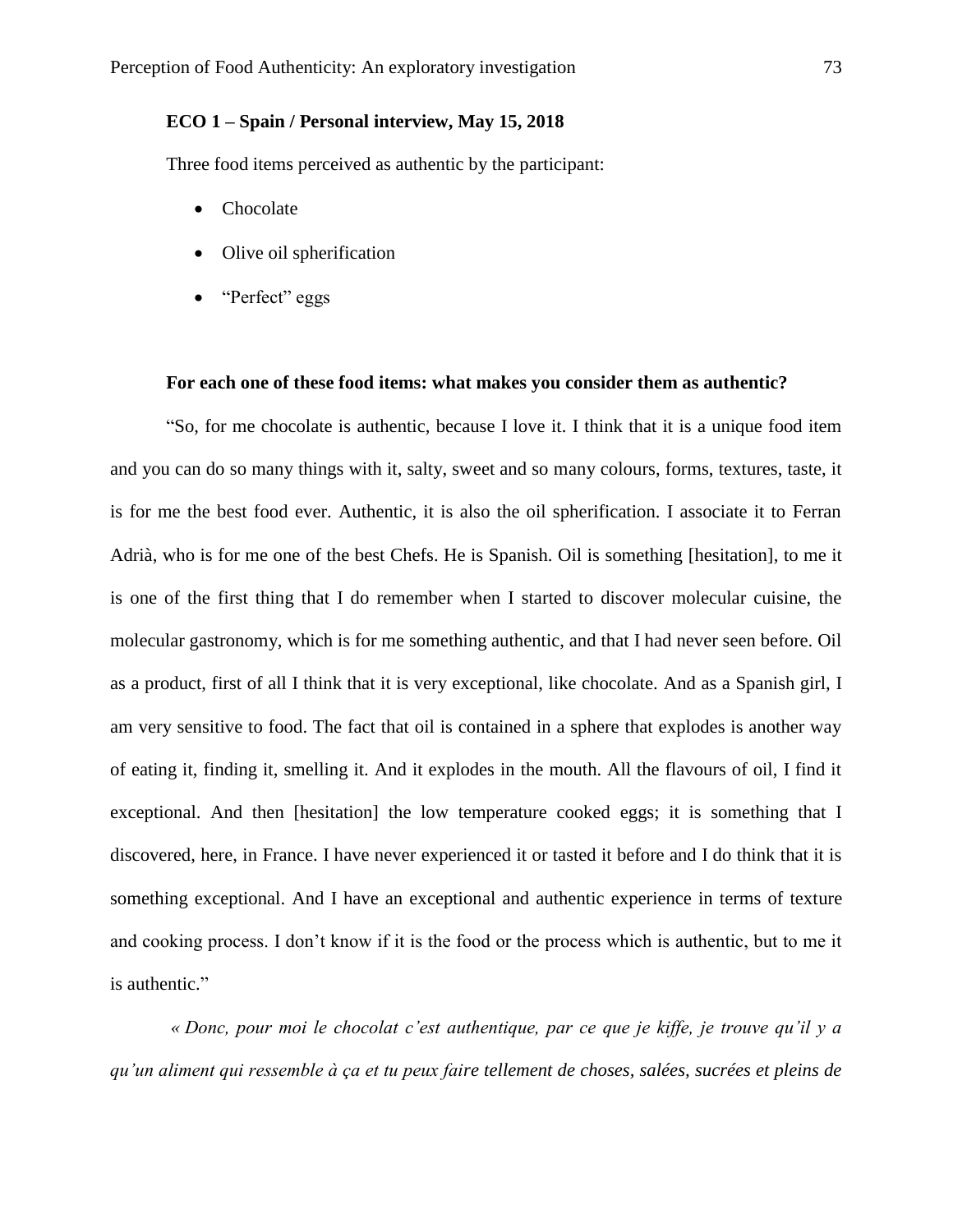*couleurs, de formes, de textures, d'arômes, c'est, pour moi c'est le meilleur aliment qui existe. Authentique, après c'est l'encapsulation de l'huile. J'associe ça à Ferran Adrià, qui pour moi est l'un des meilleurs chefs, il est espagnol. L'huile c'est quelque chose (hésitation), pour moi c'est l'une des premières choses dont je me souviens quand j'ai commencé à découvrir un peu plus la cuisine moléculaire, la gastronomie moléculaire, qui pour moi est quelque chose d'authentique, et que je n'avais jamais vue. L'huile comme produit, déjà je trouve que c'est exceptionnel, c'est comme le chocolat. Et en tant qu'espagnole, je suis sensible à la cuisine, et le fait de garder l'huile dans une sphère qui craque et donc une façon différente de le manger, de le trouver, de le sentir, et ça explose dans la bouche. Tous les arômes de l'huile, je trouve que c'est exceptionnel. Et après, (hésitation) les œufs à basse température, c'est quelque chose que j'ai connu ici en France. Je n'ai jamais connu ça ou testé ça et moi je trouve que c'est aussi quelque chose d'exceptionnel et moi j'ai une relation exceptionnelle et authentique en termes de texture, de procédé de cuisson. Je ne sais pas si c'est l'aliment ou le procédé qui est authentique, mais pour moi c'est quelque chose d'authentique. »*

### **How did you start to perceive this food item as authentic?**

"For me chocolate it is since I was little. I have always loved chocolate, it is something I'm crazy about, and in everything. If I can add some chocolate in something, I just do it. Regarding oil spherification, it was at the time when, well, I discovered molecular gastronomy. Low temperature cooked egg, I do consider it as authentic because there is a lot of ways to cook eggs, but I never tried this one, and so to me it is superb. There is so many ways to eat it but this one is fantastic."

*« Moi, le chocolat c'est depuis petit. Moi, j'ai toujours aimé le chocolat, c'est quelque chose que j'adore, mais dans tout. Si je peux ajouter du chocolat dans quelque chose, je le fais.*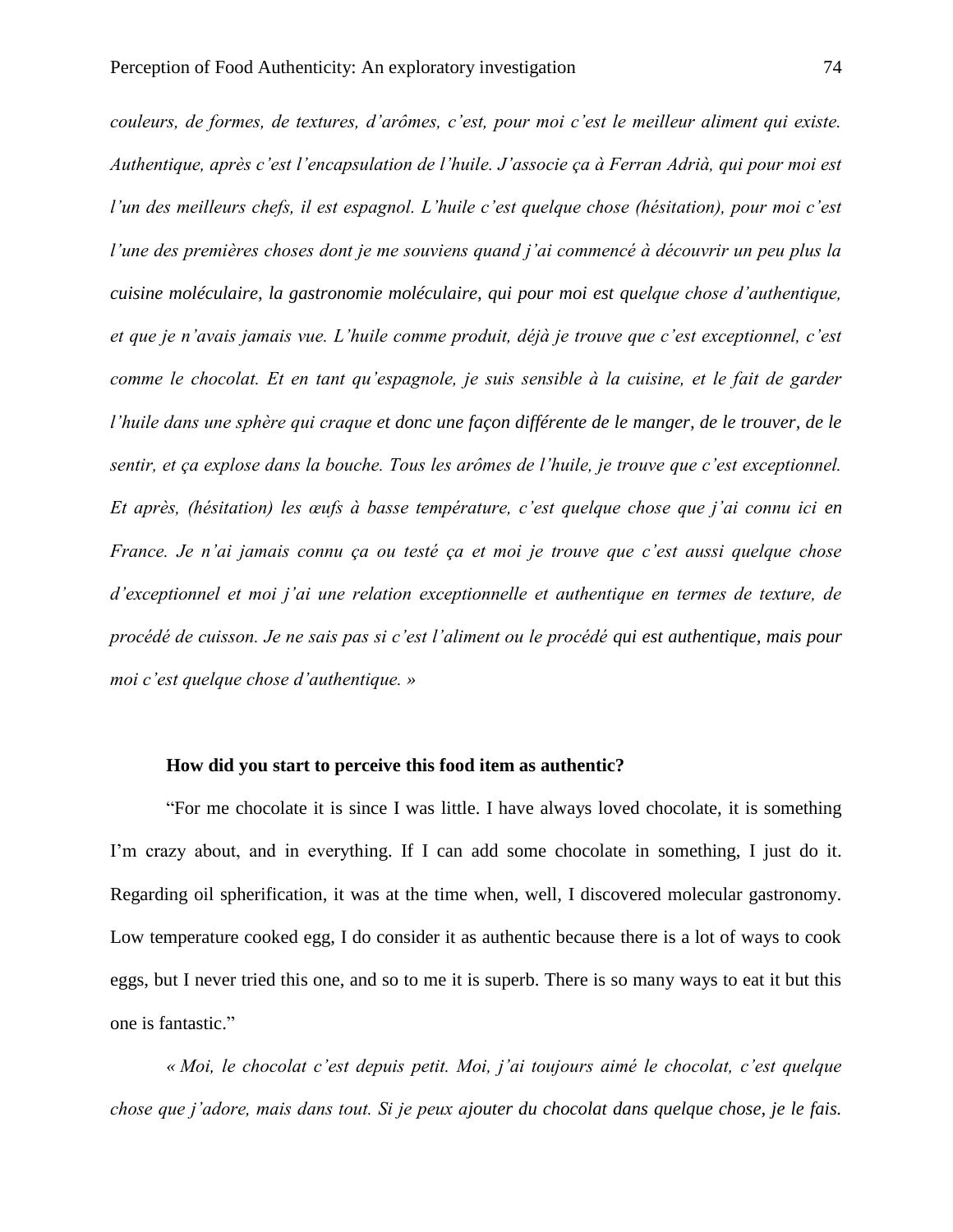*L'encapsulation de l'huile c'est au moment où voilà, j'ai découvert la gastronomie moléculaire. L'œuf à basse température, moi je considère ça comme authentique, parce qu'il y a plein de façons de cuisiner l'œuf, mais je n'avais jamais essayé cela, et pour moi c'est top. Il y a beaucoup de le manger mais celle-là est top. »*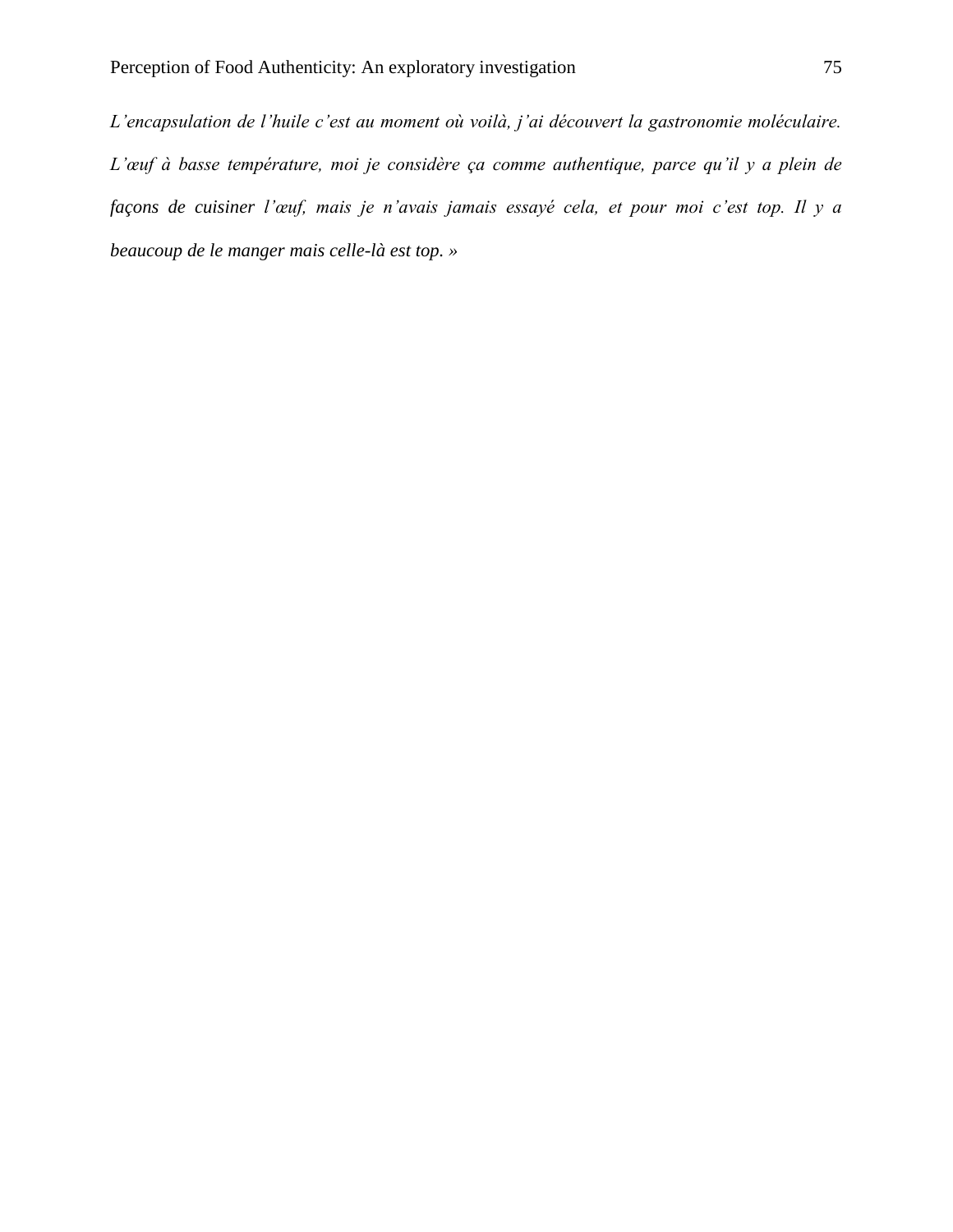# **NUT 1 – Algeria / Personal interview, May 15, 2018**

Three food items perceived as authentic by the participant:

- Rechta
- **Garlic**
- Shorba

#### **For each one of these food items: what makes you consider them as authentic?**

"So, well (two seconds hesitation) separately (interrogation). All right. So rechta [hesitation], which is not only typical from my country, but also from my city. And [hesitation] in fact it is very traditional, and [hesitation] my grandmother used to cook it. And in fact, to me, my grandmother embodies authenticity [laugh] . So, well, and regarding garlic, I find that it is used in a lot of dishes, and that is something quite indispensable. And, it has such a pronounced taste that when it is present in a dish, you can immediately taste it. And so, I consider it as authentic. Shorba is kind of a soup and I believe that soup, first of all, is the basis of alimentation, meaning that at a moment or another, we have to eat some soup. And because it is coming from my home, it is something that I eat quite often, it is authentic."

*« D'accord, bein (hesitation deux secondes) séparément (interrogation). D'accord. Alors la rechta (hésitation) qui non seulement est typique de mon pays, et en plus de ma ville. Et (hésitation) et enfaite c'est vraiment traditionnel, et (hésitation) ma grand-mère le prépare. Et pour moi, ma grand-mère représente l'authenticité enfaite (rires). Donc voilà, et pour ce qui est de l'ail, je trouve que c'est utilisé dans pas mal de plats, que c'est quelque chose de plutôt indispensable. Et, ça un goût tellement prononcé, que dès qu'il est présent dans une assiette on le sent tout de suite. Et voilà, je considère que c'est authentique. La shorba, c'est une sorte de*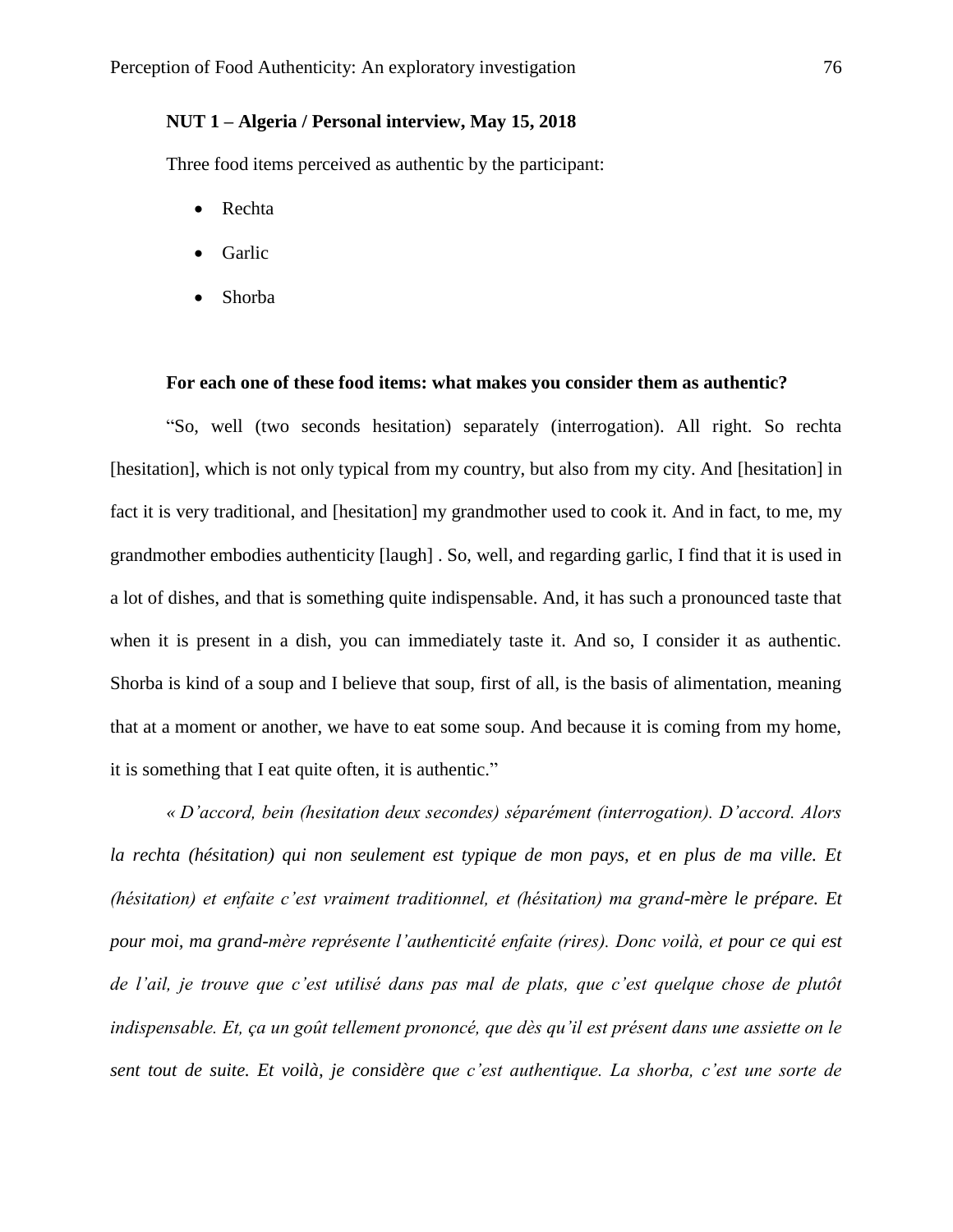*soupe et je pense que la soupe, déjà c'est la base d'une alimentation, c'est à dire qu'un moment donné, il faut toujours manger de la soupe. Et comme ça vient de chez moi, c'est quelque chose que je mange assez souvent, c'est authentique*. »

## **How did you start to perceive this food item as authentic?**

"[hesitation] I do not think it is something innate. Then [hesitation] is it possible to do it in the order? Richta, I began to find it authentic ever since I moved to France because I don't see it as often as I was used to. I think that's it [laugh] . Garlic, it is ever since I started to cook by myself, because before I used to live at my parent's place, so I didn't cook there. So now that I must do my shopping and that I must cook by myself, it changes its importance, it increases the taste (of a dish) immediately. For this reason, I use it (garlic) raw or in powder and it gives for me a particular taste. Shorba is rather innate; I always considered it as an authentic dish."

*« (Hésitation) Je ne pense pas que c'est quelque chose d'inné. Alors (hésitation) je peux commencer dans l'ordre (interrogation). La richta, j'ai commencé à trouver cela authentique depuis que je vis en France et que je n'en vois plus aussi souvent, voilà (rires). L'ail c'est depuis que je me suis mise à la cuisine, parce que avant je vivais chez mes parents donc je ne cuisinais pas moi-même. Donc maintenant que je fais les courses et que je cuisine moi-même, ça change l'importance que ça a. ça relève le goût tout de suite. Du coup j'en met en entier, j'en met en poudre, ça m'apporte un goût particulier. La shorba c'est plutôt inné, je considère ça comme un plat authentique depuis toujours. »*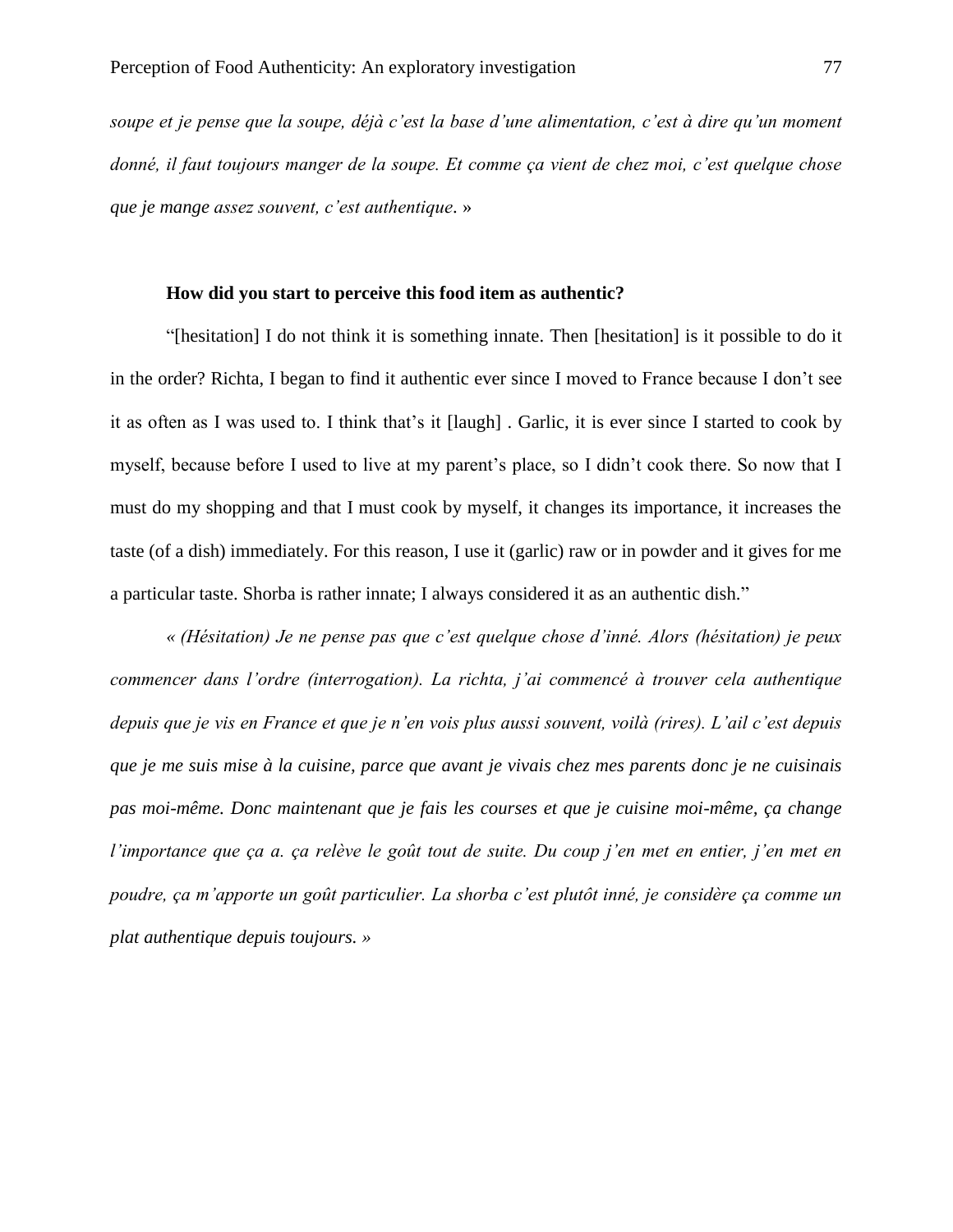# **NUT 2 – Greece / Personal interview, May 15, 2018**

Three food items perceived as authentic by the participant:

- Sushi
- Tongue and Intestines
- Kebab

#### **For each one of these food items: what makes you consider them as authentic?**

Okay, for sushi I find it authentic because it combines rice, but rice is used everywhere, but the difference is the seaweed and it is representative of Japan as a culture. So, I think that it is very representative and authentic food item having the seaweed and the raw fish coming out as uniquely identified, I would say. Somehow, I combine the authenticity with uniqueness. For the tongue and intestines, again these are staple items, I think it is something that you cannot really see. Compared to the sushi who again is reflected to the Japanese culture, but rice is a staple food item that can be distributed all over the world and that is used throughout the world. But the intestines you can see in very special cuisine, like in French for example or even in Greek cuisine and it could be for instance atzar or mahereza. It is something that you usually eat after a night out but its authentic food because it comes a little bit not expected. And the last one kebab, again biased by the Greek culture. Kebab is a [hesitation] it expresses the Mediterranean plus the Arabic, Turkish culture as again a food item that could be linked to those countries, commonly consumed and that can be identified. So again, I can say that it is the authenticity of those regions. That's all (exclamation).

### *How did you start to perceive this food item as authentic?*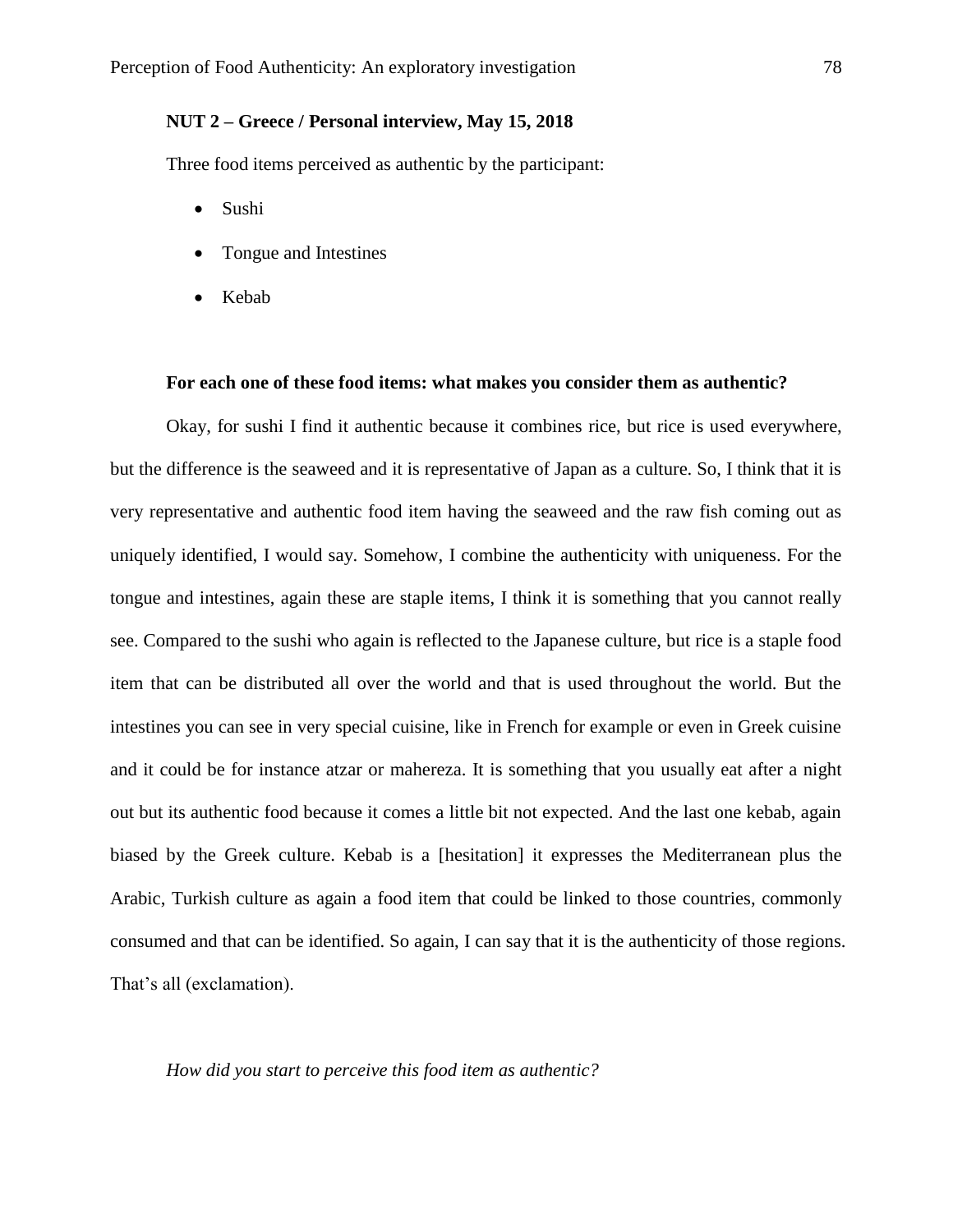### **How did you start to perceive this food item as authentic?**

When was the moment (interrogation). Just now, that you ask me (laughs) to put out the food item. I think, to think about authenticity it is now that I care to categorize them as that but having identified them, it comes with my background being to all these different countries and to be able to identify as a unique item. Authenticity is something novel for me, something genuine, unique and novel. So the first time I experienced sushi, it was another way to see rice wrapped with raw fish. Tongue and intestines, it was, I mean, the first time I tried tongue it was, I guess [hesitation] when I was a teenager, but I never thought that I will try tongue or that tongue is even edible. On the contrary when I tasted it, it is so tender and soft and that was like, whoa (exclamation), it is totally different from what I expected exactly, so it is a matter of expectation that you have. And for the kebab, I think, I refer to that as authentic because of more like the [hesitation], the identity of the culture. So, like in a county, like Greece or even Turkey or even Lebanon. It is a trademark of a country, of what a country represents. I could say kebab and it could be so flaky, but these is what people think. Oh, Greek, oh, Greek food, oh, so flaky. Or just like a stamp of the origin of the country or of the cuisine.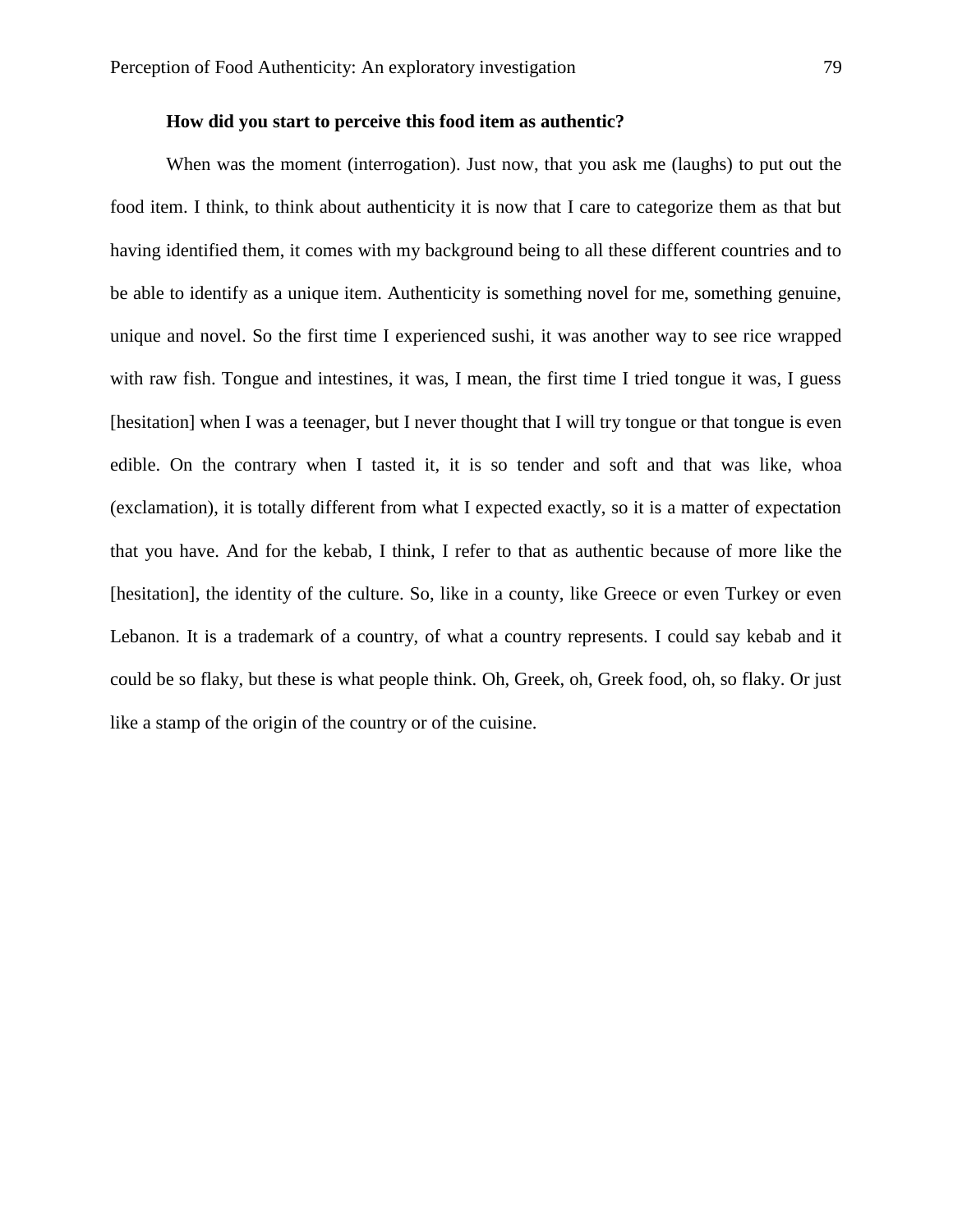# **ANT 1 – France / Personal interview, May 15, 2018**

Three food items perceived as authentic by the participant:

- Tomato
- Bread
- Cheese

#### **For each one of these food items: what makes you consider them as authentic?**

"[laugh] Why do I consider each one of those food items as authentic (interrogation) Can I go? Ok. [laugh] So, I don't really know, it's the first thing that came to my mind. Tomato (Two second hesitation), in fact, it is the first thing that came to my mind. It is, no, in fact I don't know, it's because it grows in the nature. You bite in it, you don't necessarily have to cook it. And then, cheese and bread, it does have the little French-iest chauvinism side, a bit of Vielle France, kind of tradi (-tional). That's it (exclamation). And also for the simplicity."

*« (rire) Pourquoi je considère que chacun de ces aliments est authentique (questionnement) J'y vais ? Ok. (Rires) Alors, je ne sais pas déjà, c'est le premier truc qui m'est venu à l'esprit, tomate, (Hésitation deux secondes), parce que c'est le premier truc qui m'est venu à l'esprit en fait. C'est, non enfaite je ne sais pas, c'est parce que ça pousse dans la nature. Tu croques dedans, tu n'as pas besoin de le cuisiner nécessairement. Et puis fromage et pain, ça un côté un peu franchouillard, un peu Vielle France, un peu tradi. Voilà (exclamation). Et puis pour la simplicité. »*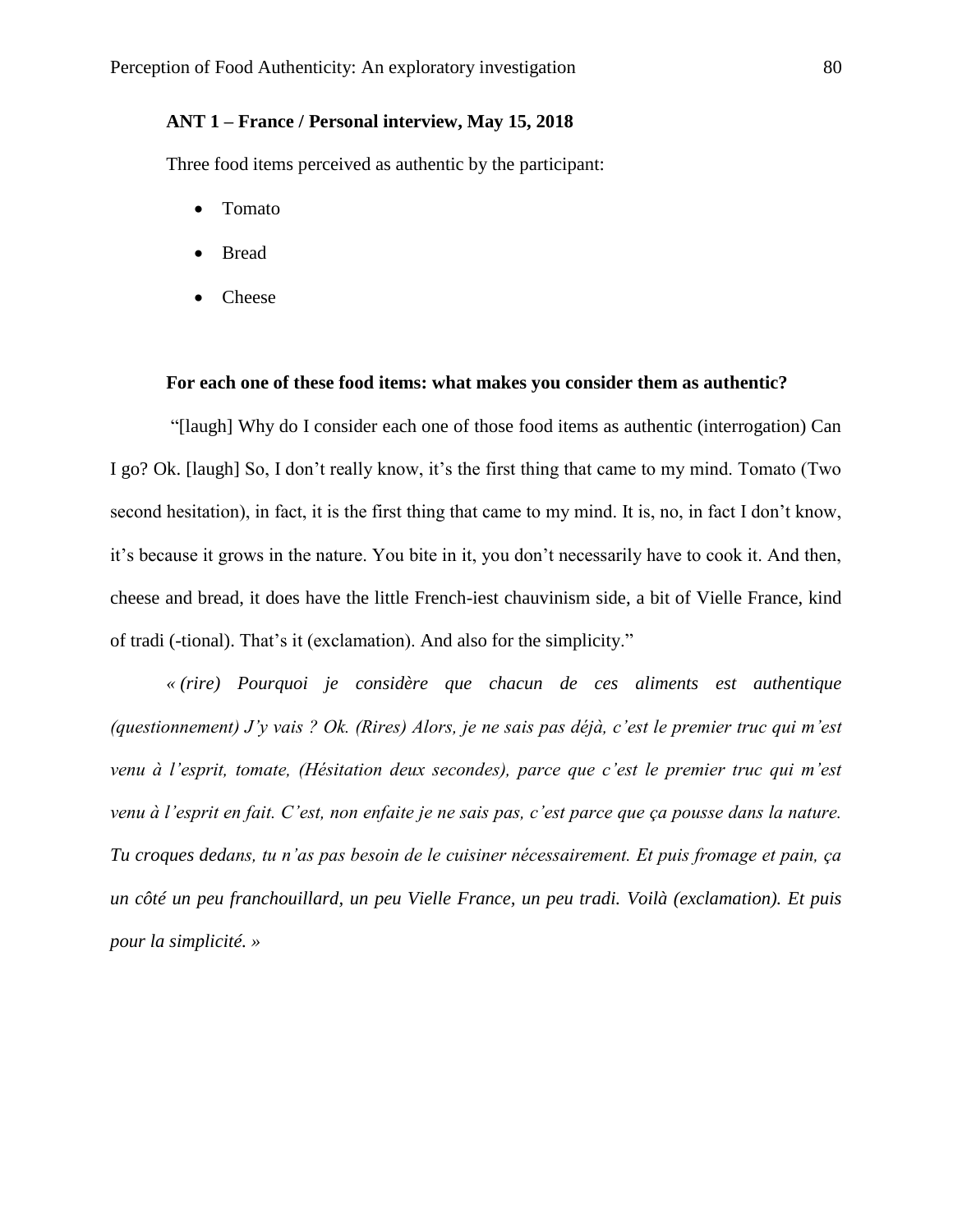### **How did you start to perceive this food item as authentic?**

"Well, tomato, I would say it is the, quote unquote, natural side. No needs of culinary preparation or whatever. Like I told you it is the first thing that came to me. And for the cheese and bread, authenticity is more (two second hesitation), a bit (two second hesitation), oh well I already did answer before. What do I link it to (interrogation) I relate it to simplicity, to (hesitation then laugh), I don't know myself. What do I link it to (interrogation). Yeah, to the simplicity, quick, no preparation [laugh] and well I don't know [laugh] ."

*"Eh bien, Tomate, je dirais que c'est le côté naturel entre guillemet. Pas besoin de préparations culinaires ou quoi que ce soit. Comme je te dis, c'est le premier truc qui m'est venu. Et fromage et pain, l'authenticité c'est plus dans le coté (hésitation d'une seconde), un peu (hésitation d'une seconde), bah je t'ai déjà répondu avant. Je le rattache à quoi (questionnement), je le rattache à la simplicité, au côté (hésitation puis rire), je ne sais pas moi. Je le rattache à quoi (questionnement). Ouais, ouais, à la simplicité, rapide, pas de préparation (rires), et voilà je ne sais pas moi (rire)."*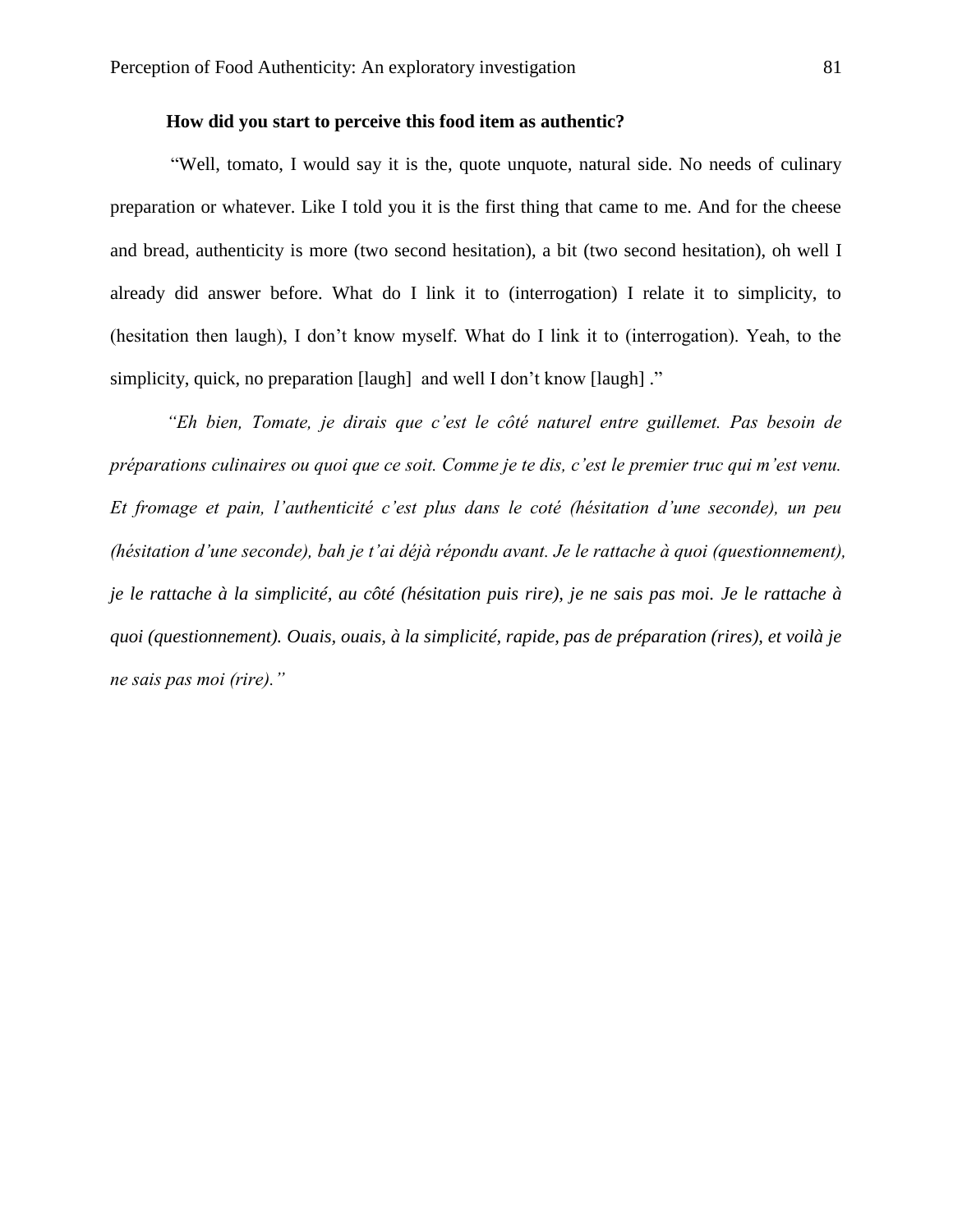# **CON 1 – France / Personal interview, May 15, 2018**

Three food items perceived as authentic by the participant:

- Rib of beef
- Omelet
- Fruits

#### **For each one of these food items: what makes you consider them as authentic?**

"So, concerning ribs of beef, [hesitation] a priori it is not [hesitation] transformed, I would say that it comes directly from the animal. Omelet is some beaten egg, so I would say that eggs haven't been transformed. But I don't have the earlier stages of the production, how they have been raised, and how they have been feed. Concerning fruits, one more time I cannot come back and know what was pulverized or not on these fruits but a raw fruit is a priori not transformed. But still, I do not know how these food items where raised or cultivated"

*« Alors la côte de bœuf, (hésitation) à priori elle n'est pas (hésitation) transformée, elle vient directement de la bête, j'allais dire. L'omelette c'est des œufs battus, donc on va dire que,*  les œufs n'ont pas été transformés. Mais je ne peux pas remonter en amont de ce qu'ils ont *mangé et avec quoi ils ont été nourris. Et les fruits encore une fois je ne peux pas remonter, savoir ce qui à été pulvérisé ou pas sur ces fruits mais un fruit brut a priori n'est pas transformé. Mais je n'ai pas l'amont de comment ils ont été élevé ou comment ça été cultivé. »*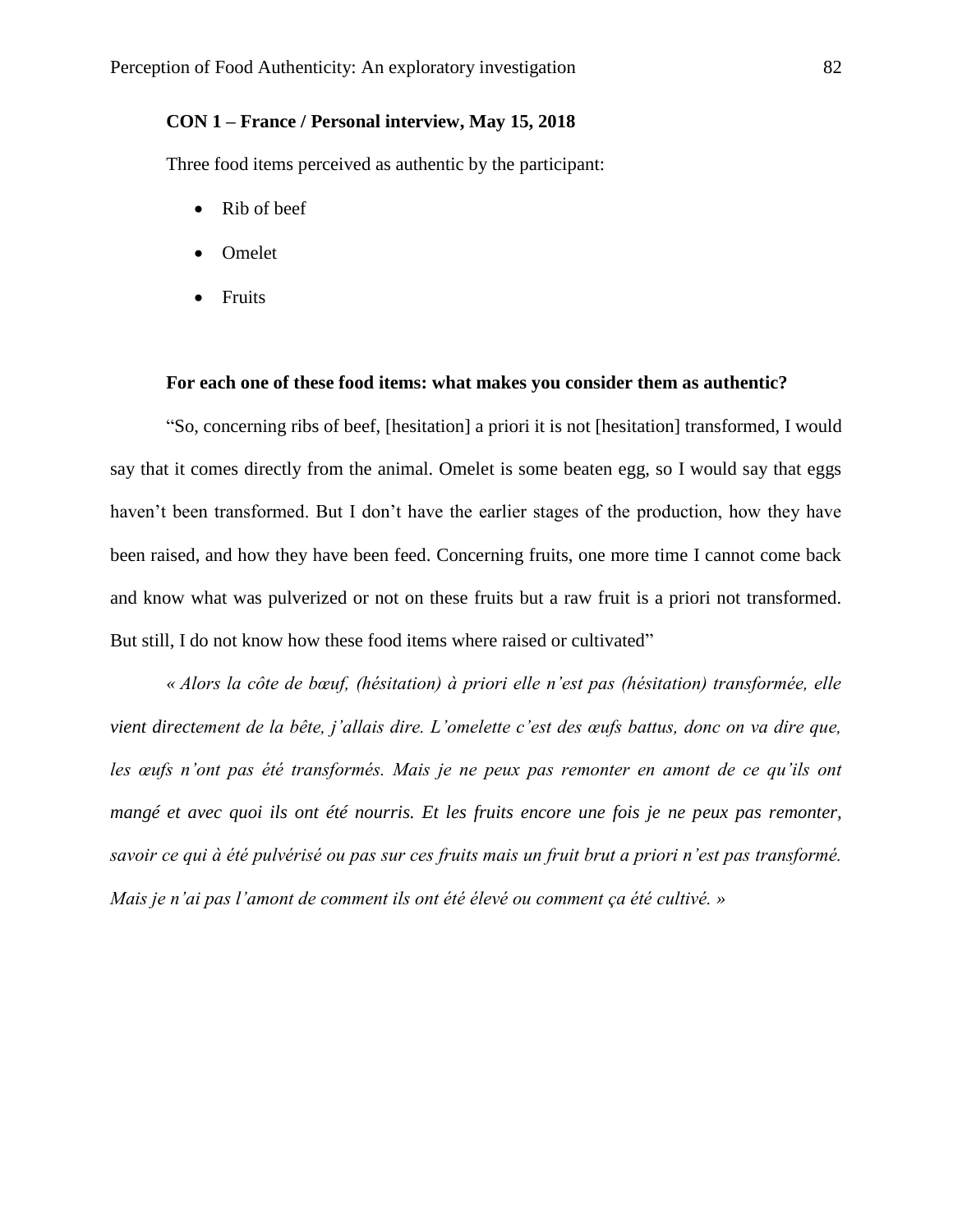# **How did you start to perceive this food item as authentic?**

"In my head (exclamation) [hesitation], I imagine a representation of an animal eating grass for the beef, a chicken running in a field, [hesitation] for the egg and fruits on a tree ready to be picked. I believe that I link nature to authenticity."

*« Dans ma tête? (Hésitation) Je me suis fait une représentation d'un animal mangeant de l'herbe pour le bœuf, d'une poule qui courrait dans un champ, (hésitation) pour l'œuf et de fruits sur un arbre prêts à être cueillis. Je crois que j'associe la nature à l'authenticité. »*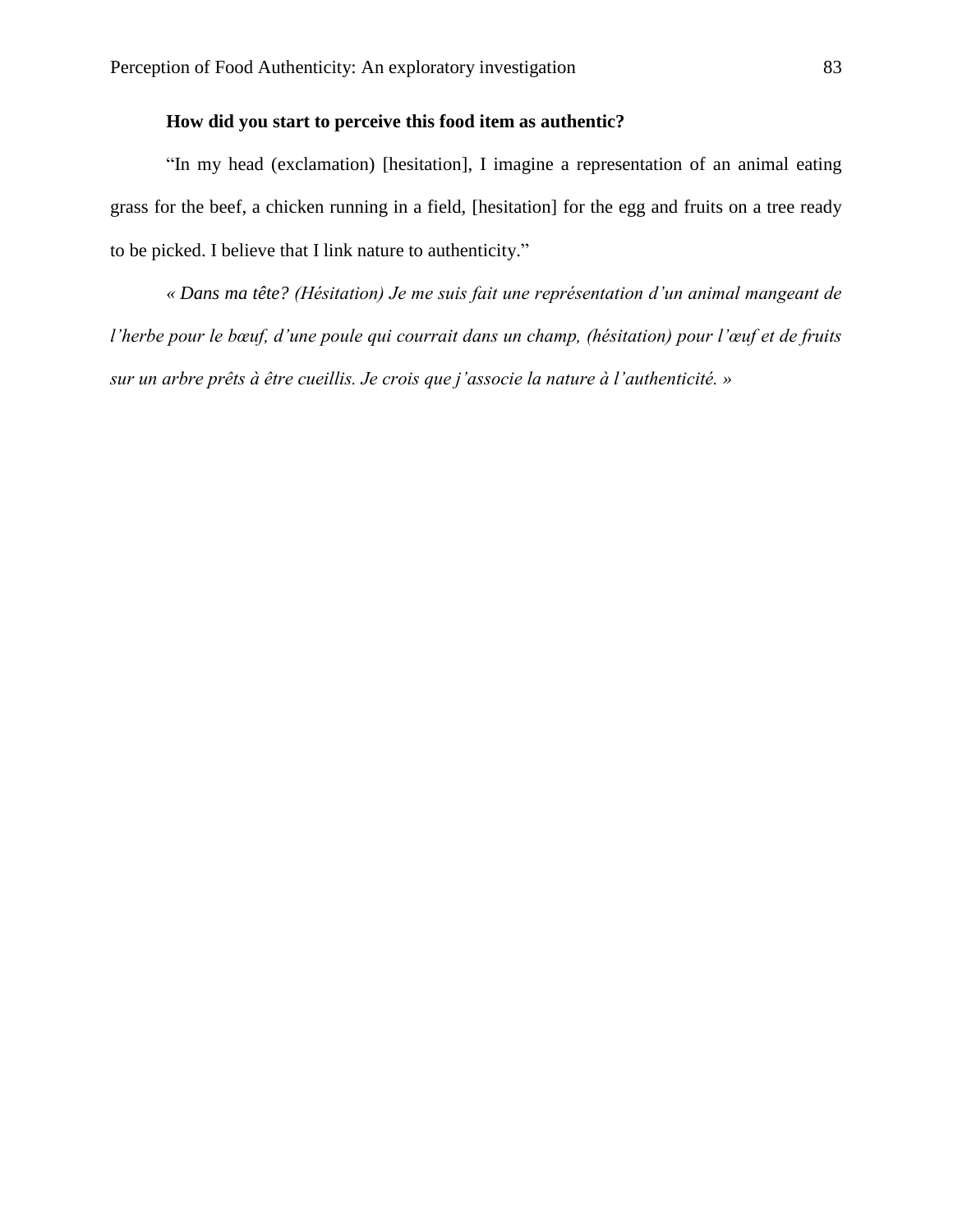## **CON 2 – French / Personal interview, May 15, 2018**

Three food items perceived as authentic by the participant:

- Potato
- Carrot
- Beef

#### **For each one of these food items: what makes you consider them as authentic?**

"I will start with the potato. I think that the potato is authentic because it is a staple ingredient [hesitation] that I can transform [hesitation] in many different ways. And that is, that I consider as typically French. Carrot, because since I am a little girl, I am used to eat carrots, so I consider it as authentic. Beef, I selected beef because I immediately thought about the boeuf bourguignon, a French dish."

*« Alors je vais commencer par la pomme de terre. Je pense que la pomme de terre c'est authentique parce que, c'est un aliment (hésitation) que l'on peut transformer (hésitation) sous de nombreuses façons. Et qui est, que l'on va dire, typique français. La carotte parce que depuis que je suis toute petite je mange des carottes donc pour moi c'est authentique. Le bœuf, j'ai mis le bœuf parce que j'ai directement pensée au bœuf bourguignon, un plat français. »*

### **How did you start to perceive this food item as authentic?**

"When I [hesitation], I don't know. When I started my culinary and hospitality learning, we, I [hesitation]. Yes, I think that is it. Studying allowed me to learn new products, food